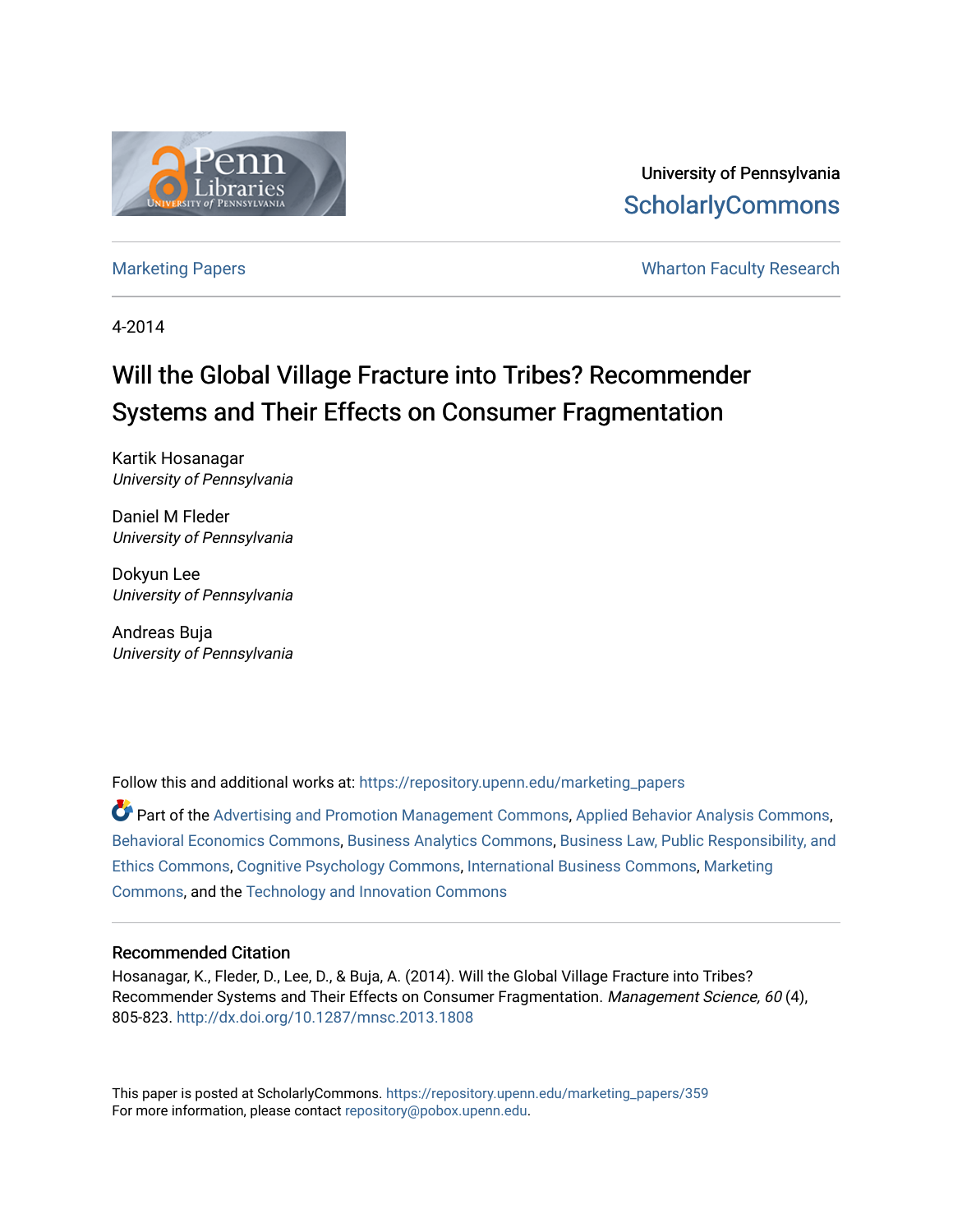# Will the Global Village Fracture into Tribes? Recommender Systems and Their Effects on Consumer Fragmentation

# **Abstract**

Personalization is becoming ubiquitous on the World Wide Web. Such systems use statistical techniques to infer a customer's preferences and recommend content best suited to him (e.g., "Customers who liked this also liked..."). A debate has emerged as to whether personalization has drawbacks. By making the Web hyperspecific to our interests, does it fragment Internet users, reducing shared experiences and narrowing media consumption? We study whether personalization is in fact fragmenting the online population. Surprisingly, it does not appear to do so in our study. Personalization appears to be a tool that helps users widen their interests, which in turn creates commonality with others. This increase in commonality occurs for two reasons, which we term volume and product-mix effects. The volume effect is that consumers simply consume more after personalized recommendations, increasing the chance of having more items in common. The product-mix effect is that, conditional on volume, consumers buy a more similar mix of products after recommendations.

# Keywords

information systems, electronic commerce, recommendation systems, collaborative filtering, filter bubble

# **Disciplines**

Advertising and Promotion Management | Applied Behavior Analysis | Behavioral Economics | Business | Business Analytics | Business Law, Public Responsibility, and Ethics | Cognitive Psychology | International Business | Marketing | Technology and Innovation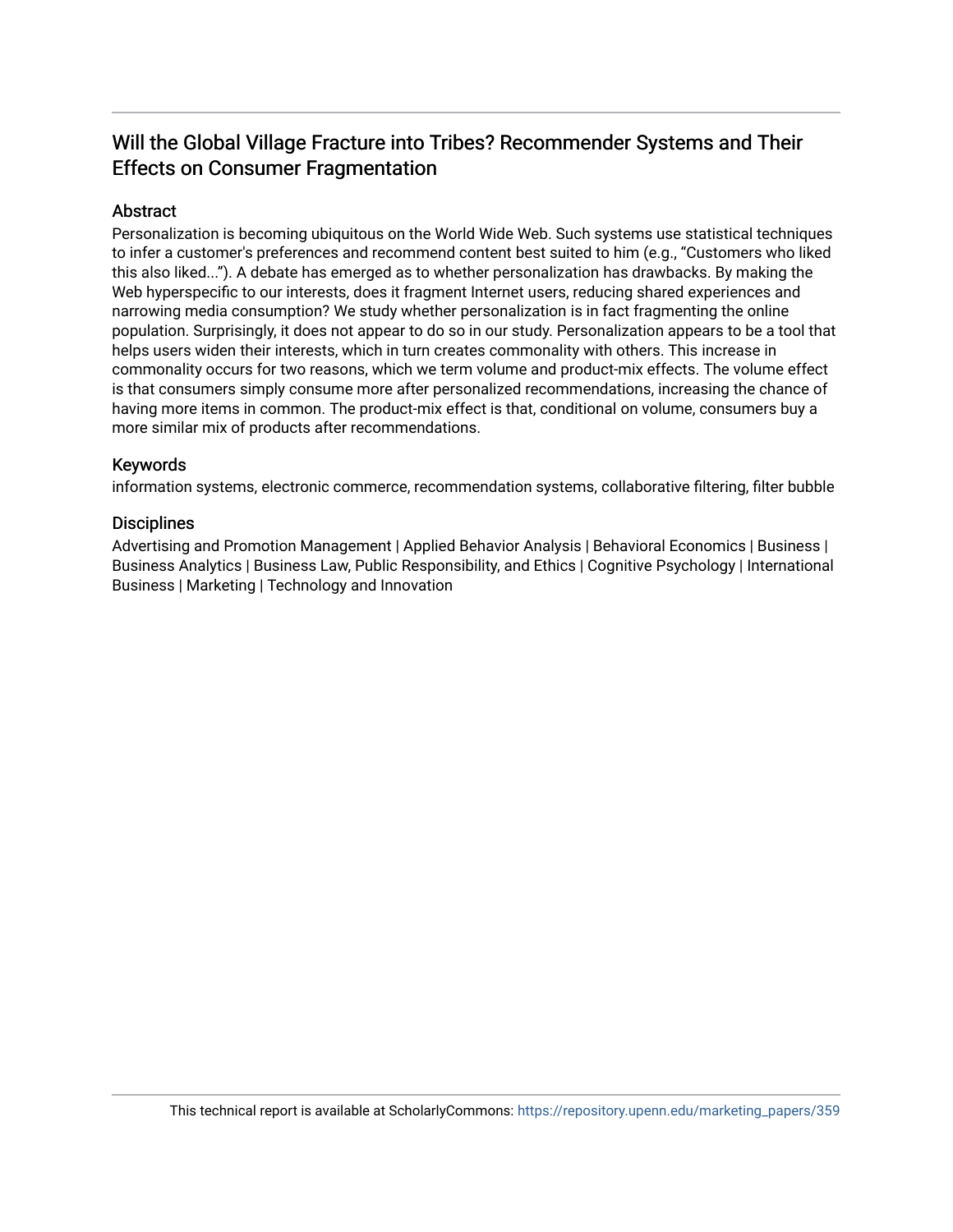# Will the Global Village Fracture into Tribes: Recommender Systems and their Effects on Consumers

# Abstract

Personalization is becoming ubiquitous on the World Wide Web. Such systems use statistical techniques to infer a customer's preferences and recommend content best suited to him (e.g., "Customers who liked this also liked…"). A debate has emerged as to whether personalization has drawbacks. By making the web hyper-specific to our interests, does it fragment internet users, reducing shared experiences? We study whether personalization is in fact fragmenting the online population. Surprisingly, it does not appear to do so in our study. Personalization appears to be a tool for helping users widen their interests, which in turn creates commonality with others. This increase in commonality occurs for two reasons, which we term volume and taste effects. The volume effect is that consumers simply consume more after personalized recommendations, increasing the chance of having more items in common. The taste effect is that, conditional on volume, consumers buy a more similar mix of products after recommendations.

# *"Will the global village fracture into tribes?" – P. Resnick*

# **1. INTRODUCTION**

Recommender systems are becoming integral to how consumers discover media. They are used for all major types of media, such as books, movies, music, news, and television. They are commonplace at major online firms, such as Amazon, Netflix, and Apple's iTunes store. And they have a strong influence on what consumers buy and view. With music, Gartner and Harvard's Berkman Center predict that in 2010, over 25% of music sales will come from taste-sharing applications such as recommenders. With movies, Netflix reports that over 60% of their rentals originate from recommendations (Thompson 2008). With online news, Google News reports that recommendations increase articles viewed by 38% (Das et al. 2007). At Amazon, which sells music, books, and movies, 35% of sales are reported to originate from recommendations (Lamere & Green 2008).

The value that recommenders offer is personalization: the consumption experience is personalized to each user's taste. A personalized radio station plays music not for the general public but for each particular user. A personalized newspaper does not show the same front page to everyone but customizes it for each reader. A retailer arranges its online shelves and displays based on who is browsing at that moment. Such personalization is valuable in modern media markets, which can have millions of products to choose from. Indeed, personalization has become a major theme of research in Information Systems (e.g., Murthi and Sarkar 2003; Dellarocas 2003; Brynjolfsson et al. 2006; Clemons et al. 2006) and Marketing (e.g., Ansari et al. 2000; Manchanda et al. 2006; Shaffer and Zhang 1995; Rossi et al. 1996), with its origins in targeted and customized marketing.

The following examples show how recommenders systems create this personalized experience: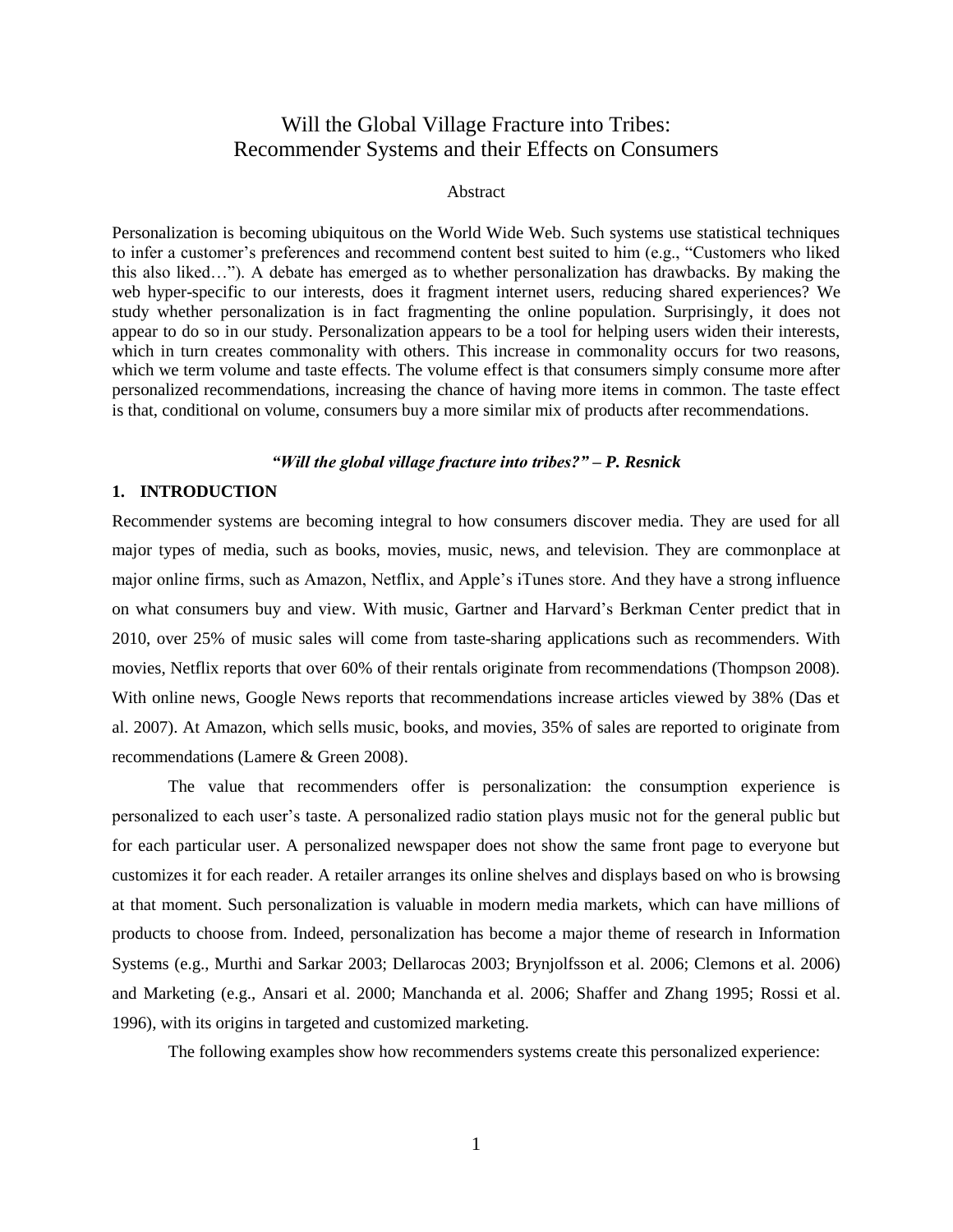The newspaper … is undergoing the most momentous transformation.... Online versions are proliferating, ... yet so far, few newspaper sites look different from the pulp-and-ink papers that spawned them.... Often, the front page changes only once a day, just like the print version, and it shows the same news to all readers. There's no need for that uniformity. Every time a Web server generates a news page, ... it can generate different front pages, ... producing millions of distinct editions, each one targeting just one person – you.

–*Greg Linden, creator of Findory news and Amazon recommendations* (2008)

Last.fm connects you with your favorite music and uses your unique taste to find new music, people, and concerts you'll like. –*Last.fm website*

TiVo, a television recording system, will automatically [create] your personal TV lineup. It will also learn your tastes, so that it can suggest other shows you may want to … watch.

–*TiVo website, quoted in Sunstein* (2007)

Along with the benefits of personalization, however, a debate has emerged as to whether it has drawbacks. Personalizing websites means that we may no longer see the same newspaper articles, television shows, or books as our peers. Critics thus argue that recommenders systems will create fragmentation, causing users to have less and less in common with one another. An alternative view contends that recommenders may do the opposite: recommenders may have homogenizing effects because they share information among users who otherwise would not communicate. This paper presents the first empirical evidence for the debate on whether recommenders fragment versus homogenize users.

The motivation for this study is that fragmentation in consumption has implications for consumers, firms and society. For consumers, shared consumption often has an associated externality. For example, the value of discussing a movie or book with others presents a positive externality from shared consumption (Katz and Shapiro 1985) whereas the desire to signal a unique identity represents a negative externality from shared consumption (Berger and Heath 2008). If recommenders affect consumption similarity, these externalities are in turn impacted. For firms, the fragmentation question has marketing implications. Recommenders lower search costs. As a result, one interpretation of observing recommendations-influenced purchases is that it better reveals preferences. Observing that preferences are more versus less fragmented than previously thought could inform firms' marketing policies. To the extent more fragmentation occurs, narrow, targeted marketing policies appear more justified. To the extent less fragmentation occurs, consumers may prefer a range of experiences that narrow targeting does not deliver. Finally, from a policy perspective, the literature has expressed concern that fragmentation is a negative consequence for society. These critics suggest the media and government should do more to increase exposure to a variety of content. In contrast, finding evidence of homogenization would suggest that such policies and regulation of personalization on the internet are not warranted.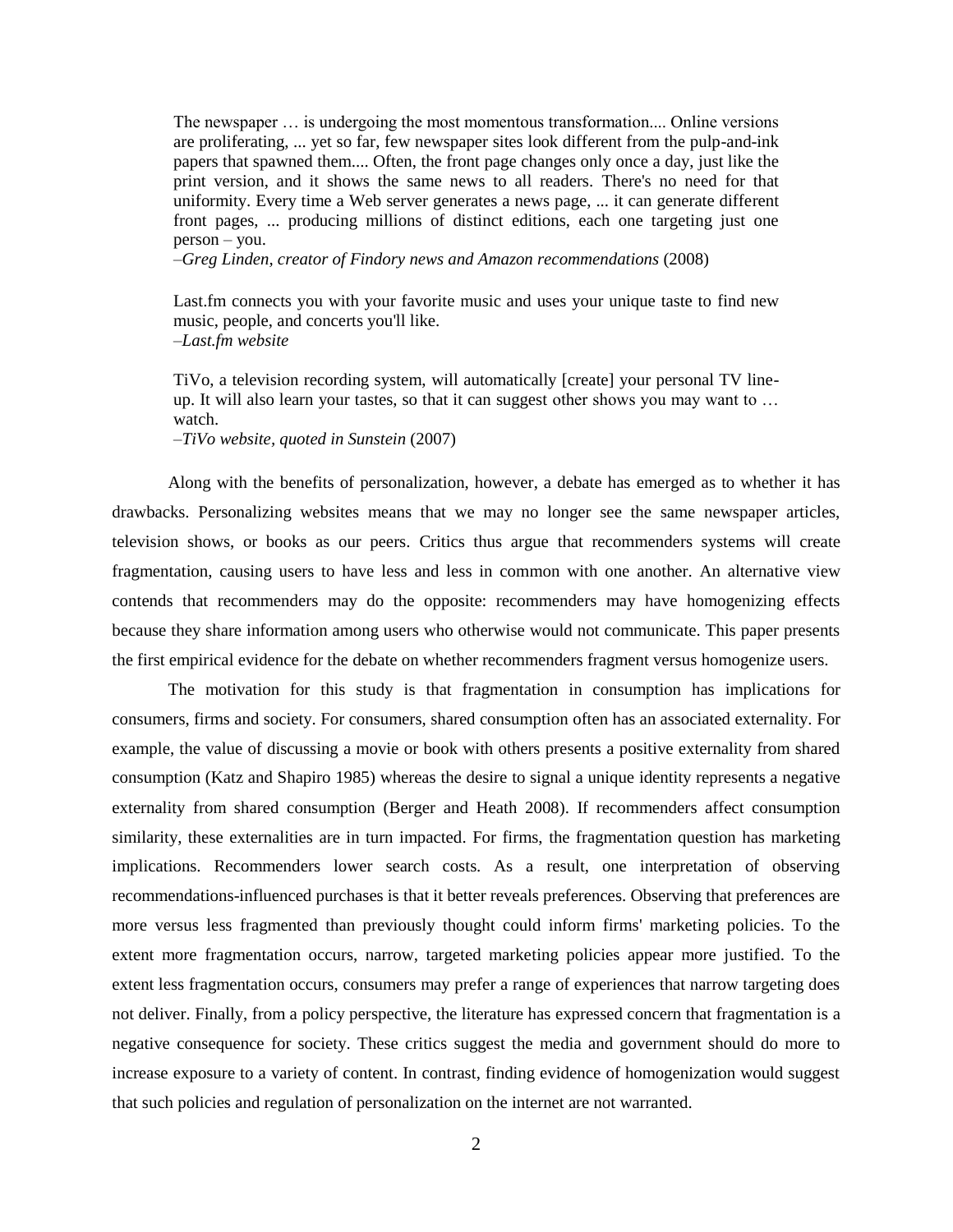We note that it is possible to deliberately design systems with the goal of increasing commonality or similarly with the goal of decreasing commonality. However, commonality is not a design goal in practice and instead a side-effect of recommender use. Thus, our goal is to document the impact of a commonly used design rather than to investigate if there exists a design that can increase commonality or cause fragmentation. We find, in an empirical study of a music industry recommendation service, that recommendations are associated with an increase in commonality in the items consumed/purchased by their users. This increase in purchase similarity occurs for two reasons, which we term volume and taste effects. The volume effect is that consumers simply purchase more after recommendations, increasing the chance of having purchases in common with others. The taste effect is that consumers buy a more similar mix of products after recommendations, conditional on volume. When we view consumer purchases as a similarity network before versus after recommendations, we find that the network becomes denser and smaller, or characterized by shorter inter-user distances. These findings suggest that for this setting, concerns of fragmentation may be misplaced. Although our results are derived for one recommendation technology deployed in one setting, they clearly demonstrate that commonly used designs can have homogenizing effects and that the argument that these systems cause fragmentation is not universally true.

#### **2. PRIOR WORK**

A simplified taxonomy of recommender systems divides them into content-based versus collaborative filtering-based systems. Content-based systems use product information (e.g., genre, mood, author) to recommend items similar to those a user rated highly. Collaborative filters, in contrast, are unaware of a product's content and instead use correlations in sales or ratings to identify what similar customers bought or liked. Perhaps the best-known collaborative filter is Amazon.com's, with its tagline, "Customers who bought this also bought…" The design of these systems has been an active research area for at least fifteen years. An extensive review in the Information Systems literature is provided in Adomavicius & Tuzhilin (2005). Recent work in Marketing (e.g., Ansari et al. 2000; Bodapati 2008) considers how best to design these systems for business use.

Although a large body of work exists on designing recommenders systems, we know much less about how they affect the market and society. This is despite the thousands of papers that present new recommender algorithms and millions of transactions occurring through them. This paper continues a small stream of work in that direction. Recent work (Fleder and Hosanagar 2007, 2009; Hervas-Drane 2007; Oestreicher-Singer and Sundararajan 2009) ask how recommenders affect *products*: which products gain versus lose sales due to recommenders and whether recommenders increase the market for niche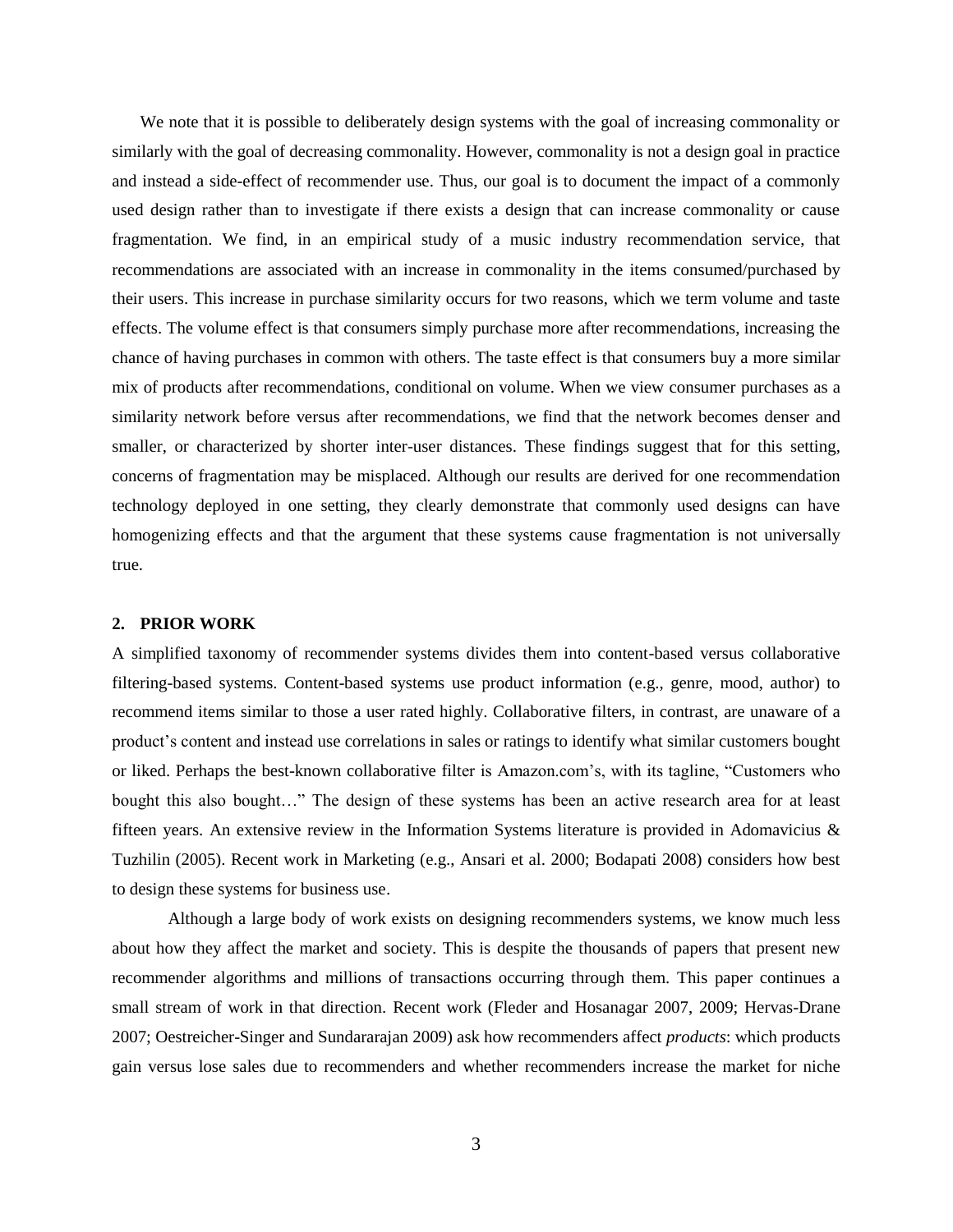goods, or "long tail". This paper asks the complementary question of how recommenders affect *consumers*: whether they cause consumers to consume more or less in common with one another.

A range of views exist as to whether recommenders will fragment versus homogenize users. Sunstein (2007) argues that recommenders create fragmentation by limiting users' media exposures to their predefined, narrow interests. These fragmentation effects, he argues, are undesirable. "In a democracy people do not live in echo chambers or information cocoons. They see and hear a wide range of topics and ideas, … even if they did not … choose to … in advance" (2007). While Sunstein is clear in explaining why fragmentation may be undesirable, the antecedent, that recommenders create fragmentation to begin with is ultimately an assumption. Pariser (2011) similarly argues that personalization on the Internet confines users' information consumption to algorithmically-computed interests and limits commonality in consumption. He indicates that "the filter bubble is the invisible, personal universe of information that results--a bubble you live in … the world you see online and the world I see may be very different" and this in turn limits "ability to put ourselves in other peoples' shoes" (Terdiman 2011). Another supporter of the fragmentation view is Pattie Maes, creator of one of the first recommender systems. Maes says that recommenders can have a "narrow-minded" and "hyperpersonalized" aspect. "You don't want to see a movie just because you think it's going to be good. It's also because everyone [else is] … talking about it, and you want to be able to talk about it too" (Thompson 2008). Consuming the same media and products "is a way of participating in society," and this could be lost on account of recommender systems (paraphrased in Thompson 2008).

Sunstein, Pariser and Maes all appear to view recommenders as causing fragmentation, but they differ in their views as to why this is undesirable. Sunstein argues that a democracy requires citizens to have a range of experiences and viewpoints. For example, in news programming, users should be exposed to multiple views on a topic, not just the one that reinforces their existing beliefs – which he believes will be the case as recommenders become more prevalent. Pariser argues that the information bubble that results from recommender use will limit creativity and also lead consumers to make poor decisions. Maes' has a different criticism: a product's popularity has a positive externality, and recommenders may cause us to forfeit this. If there is a benefit to reading the same books as others or seeing popular movies (e.g., by being able to discuss the experience with others) we should be wary of recommenders because these benefits could disappear.

A more moderate view is suggested by Nicholas Negroponte, co-founder of the MIT Media Lab. Negroponte coined the term "The Daily Me" (1995), referring to the ability of recommenders to create newspapers customized to each person's interests. The Daily Me might create fragmentation by showing users only the content that matches their viewpoints. However, Negroponte also discusses the "The Daily Us," suggesting that consumers may also turn to recommenders when they need help exploring areas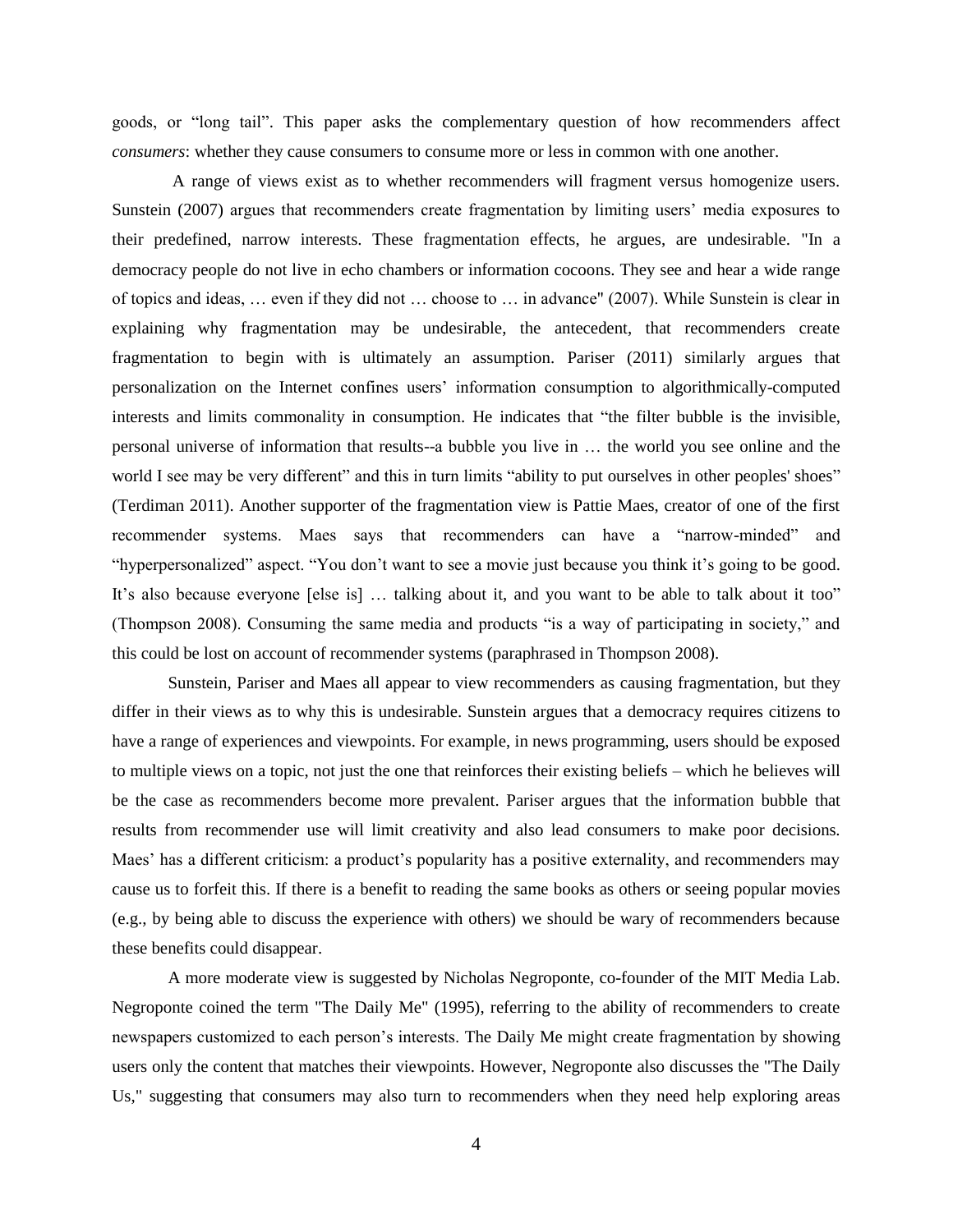outside their interests, "learning about things [they] never knew [they] were interested in." Using recommenders this way would create commonality in knowledge among users, not fragmentation.

Van Alstyne and Brynjolfsson (2005) formalize this mixed view in an economic model. They ask whether internet technologies like recommender systems will lead to fragmentation versus homogenization – in their terms, a cyber-Balkans versus a global village. Fragmentation is measured both by physical interaction and consumers' knowledge overlap. They show that as technology lowers search costs and communication costs, either outcome can occur. Which outcome occurs in their model depends on a parameter representing consumers' taste for specialization. This parameter is difficult to specify, and so complementary empirical work is needed.

Similar mixed views were shared by the creators of early collaborative filters. At the Berkeley Collaborative Filtering Workshop in 1996, a time at which research on recommender systems was just beginning, Paul Resnick, then of AT&T Research, asked if the "global village [would] fracture into tribes" (Arnheim 1996). John Riedl, co-inventor of one of the first recommenders, asked if collaborative filtering would "democratize ... information ... or result in social fragmentation." More recently, Greg Linden, one of the developers of Amazon's original recommender system, states that "[critics] talk about personalization as narrowing and filtering. But that is not what personalization does. Personalization seeks to enhance discovery, to help you find novel and interesting things."

Lastly, Fleder and Hosanagar (2009) model how collaborative filters affect consumer choice. Their study is mainly concerned with the impact on products but one of their results does suggest that users become more similar to one another after recommendations. Collaborative filters, they show, are biased toward recommending products that others bought before. Thus when consumers accept recommendations, co-purchases are created with many other users and commonality increases. However, their results are based on a simulation study rather than real-world data and it is also unclear if their arguments are applicable for content-based designs.

 The discussion reveals that there are mixed views as to whether recommenders will fragment users, but there is not yet any empirical evidence on the issue. The goal of this study is to provide the first empirical evidence on the impact of recommenders on purchase similarity.

# **3. PROBLEM FORMULATION**

This section defines the problem formally. While many authors have discussed the fragmentation question qualitatively, the empirical question has not been posed in concrete terms. We view the formulation as one contribution of this work.

#### **3.1.Research Questions**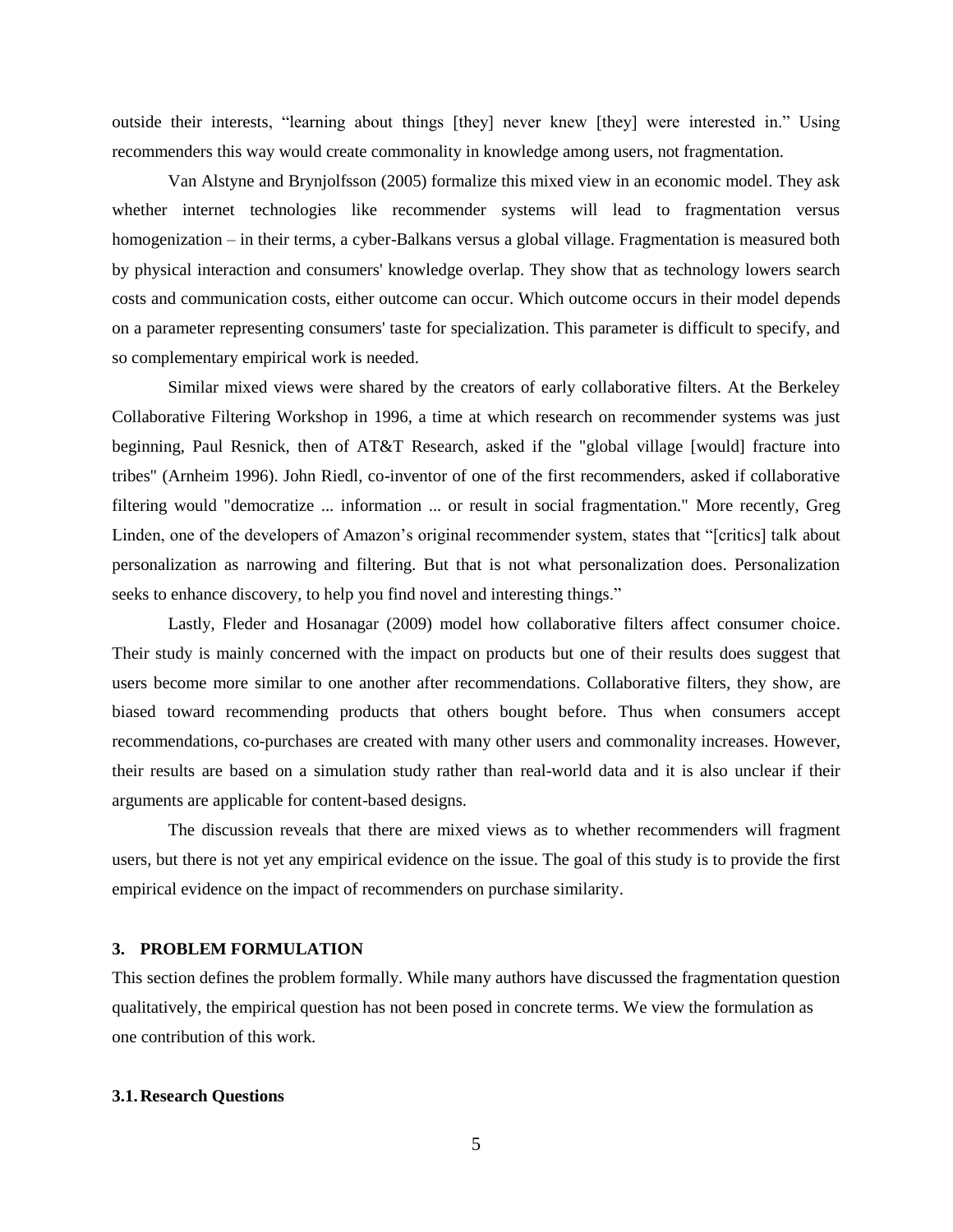Throughout this paper, we operationalize the notion of fragmentation and homogenization in terms of commonality in items consumed by users. This is analogous to Van Alstyne and Brynjolfsson's analysis of how the internet affects knowledge overlap among users (2005) and is consistent with notions of fragmentation as suggested by Sunstein and Maes ("shared experiences").

Our goal is to study whether recommenders make users' consumption more or less similar to one another. We divide the question in two components:

1. Aggregate level: overall, are consumers farther or closer to one another?

2. Individual level: are there differential effects at the individual level, by which some users become closer and others farther?

The first question measures the overall effect of whether users become farther or closer to one another. The second question explains why. For example, effect (1) may show that users are less similar on average. Effect (2) explains why: for example, even though there is a net reduction in purchase similarity, it may be the case that the closest users became closer and the farthest became much farther.

A note on terminology: The meaning of "close" and "far" will be quantified in the next section. Qualitatively, throughout the paper we refer interchangeably to users who are "close" as exhibiting similarity, commonality, or homogeneity; opposite this, we refer to users who are "far" as exhibiting fragmentation and having little overlap in their purchases.

#### **3.2.Two Group Design**

The analysis design throughout is analogous to a two-group experiment. One group is "treated" with recommendations and their behavior compared before versus after. A control group is not treated with recommendations, and their behavior is compared over the same period. The data are in fact observational, as we will discuss, but the terminology of experiments simplifies the writing.

Let  $O_i$  denote an observation on group *i* during time period *t*.  $O_i$  is a list of tuples (user, artist, # songs purchased) for all users in group *i* during period *t*. Group  $i = 1$  is the treated group, which is unexposed to the recommender during  $t = 1$  but exposed to the recommender during  $t = 2$ . Group  $i = 2$  is the control, which is unexposed to the recommender during both time periods. The time periods are the same for both groups. [Figure 1](#page-7-0) represents this setup, where X denotes exposure to recommendations.

| Treated: | $O_{11}$ | $X$      | $O_{12}$ |
|----------|----------|----------|----------|
| Control: | $O_{21}$ | $O_{22}$ |          |

<span id="page-7-0"></span>**Figure 1**. Schematic of the Two Group Design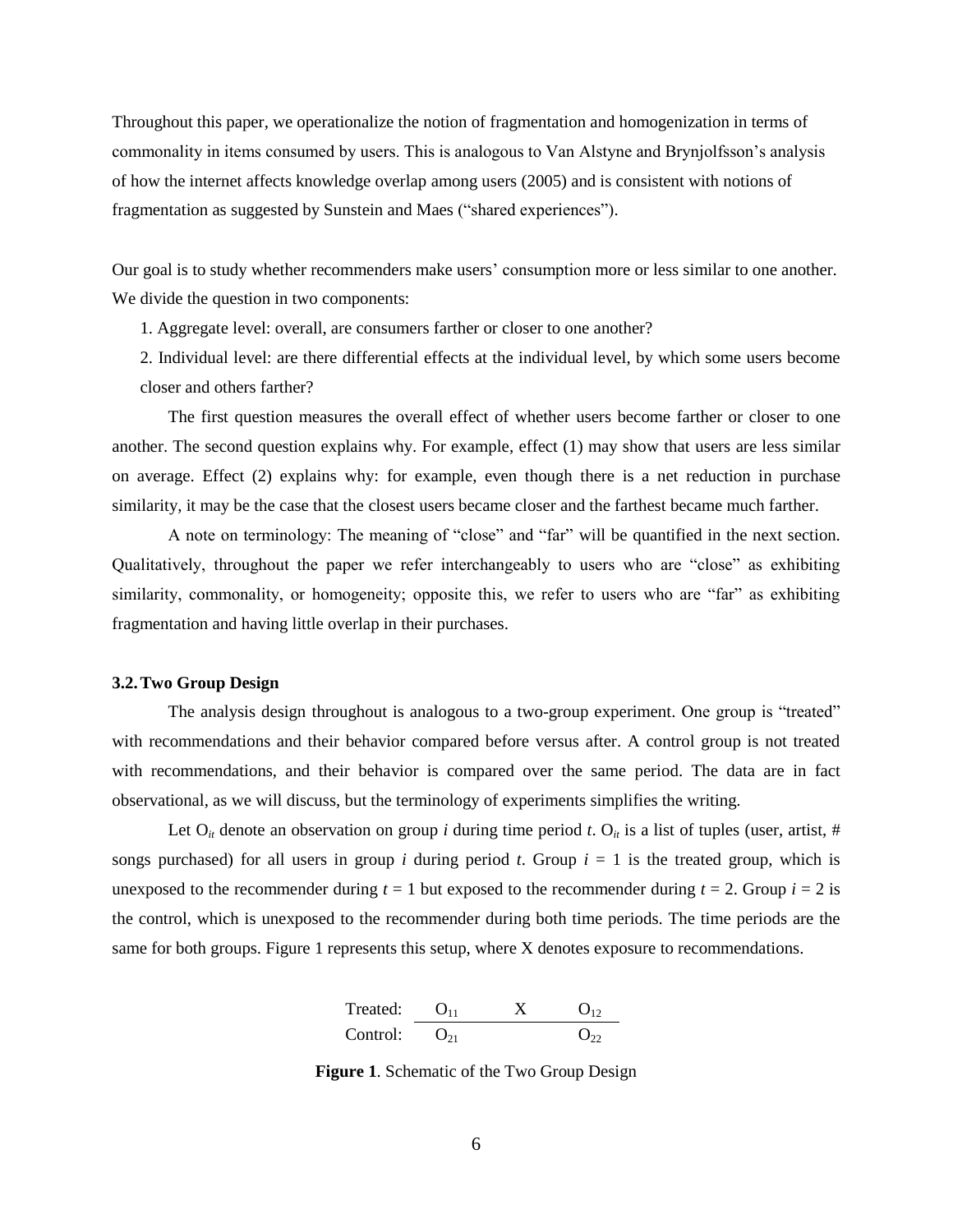Using this design, we can compare the treated group before and after recommendations. We can also compare the treated group to the control over the same period. The control accounts for factors such as time trends and maturation that might be confounded with recommender usage in a one group pre-post design (Campbell & Stanley 1963).

#### **3.3.Hypotheses to Test**

We wish to compare how the treated and control groups change over time. Let  $T(O_i)$  be some statistic of interest on  $O_i$  measuring fragmentation. As shorthand, we will write  $T_i$ . We define the following quantities of interest:

| Difference in treated:     | $D_1 = T_{12} - T_{11}$ |
|----------------------------|-------------------------|
| Difference in control:     | $D_2 = T_{22} - T_{21}$ |
| Difference-in-differences: | $D \equiv D_1 - D_2$    |

 $D_1$  describes changes in the treated group.  $D_2$  describes changes in the control. The difference-indifference estimator, *D*, describes how much changes in the treated group exceed those in the control. For example, suppose that independent of recommendations, a time trend is occurring in the music industry that affects both groups. Thus observing  $D_1 \neq 0$  does not mean recommendations have an effect on consumers because the same trend will affect  $D_2$ . However, the difference-in-differences estimator  $D$  can identify changes in the treated group beyond the time trend by subtracting the change in the control.

Let  $\mu = E[D]$ , where *D*'s distribution is not known to us. The central questions of this paper take the form

$$
H_0: \mu \equiv E[D] = 0
$$
  

$$
H_a: \mu \equiv E[D] \neq 0
$$

The above formulation is general for any underlying *T*, and many questions about similarity in consumer purchases can be posed in this framework. Several statistics of interest *T*( ) are defined in the next section. Each gives rise to a separate *D* and hence a separate hypothesis of the form above. The hypotheses are always stated as two-sided. This makes our tests more conservative, but it is necessary because the literature offers mixed views as to whether fragmentation versus homogenization will occur.

#### **4. FORMULATION SPECIFICS**

This section defines the quantities of interest  $T(O_i)$ . To facilitate this, we take the intermediate step of defining a network  $G(O_{ii})$  among the firm's consumers and making  $T(G(O_{ii}))$  a function of that network.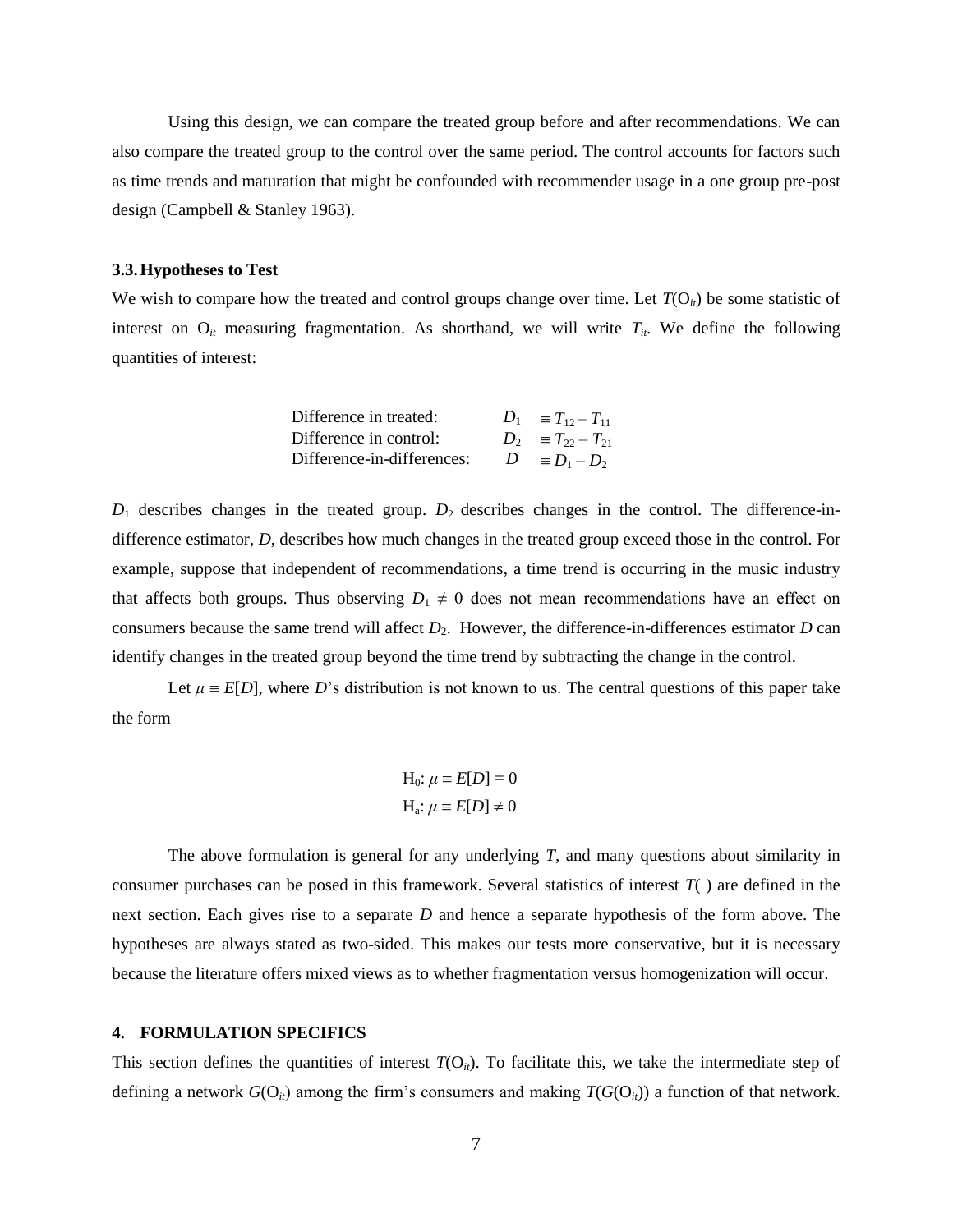At first glance, introducing networks appears to complicate the analysis by adding an extra step. In contrast, we will see this provides a great service for interpreting the data.

#### **4.1.Motivation for Network Analysis**

We define a network in which consumers are the nodes and edges represent similarity between consumers' purchases. This paper's goal of asking whether users' purchases become more or less similar after recommendations will become equivalent to asking how the consumer network changes pre-post recommendations.

For each  $O_i$  we will create a user network  $G(O_i)$ . Then, we will define quantities of interest (e.g., density, path length) on the network  $T(G(O_{ii}))$  and study how these quantities change before versus after recommendations.

The consumer network is not a true social network because its edges do not represent physical relationships. Its edges instead represent similarity in purchases. Still, we find it useful to formulate the problem as a network one. First, the benefit of introducing networks is interpretation. Networks are a useful object for describing changes in user similarity. It is easy to conceive of a network expanding, shrinking, or becoming more dense. In contrast, such interpretations would be difficult if we instead studied a large correlation matrix of users' purchases. Second, network analysis is recently being applied to settings like ours in which edges represent similarity of interests or purchases. Huang et al. (2007) and Smith et al. (2007) use co-purchase and co-occurrence data to build an "implicit" network of individuals. In these examples, the network is not strictly necessary for measuring similarity, but it aids in interpretation.

#### **4.2.Defining the Network**

 $\overline{a}$ 

Mathematically, our network is a graph made of nodes and edges. Users are the nodes, and edge weights describe the similarity between user pairs, as defined by commonality in purchases.

For notation, we can interpret  $O_{it}$  as a users  $\times$  artists matrix of purchase counts. An element  $(O_{it})_{xy}$ is the number of songs user *x* purchased of artist *y*.<sup>1</sup> A row of this matrix is denoted  $(O_{ii})_x$ . For each  $O_{ii}$ , the corresponding network is  $G(O_{it})$  which is denoted as simply  $G_{it}$ <sup>2</sup>. The network  $G_{it}$  is a users  $\times$  users matrix of edge weights. An element  $(G_i)_{xy}$  is the edge weight between user *x* and user *y*. Defining the network is thus equivalent to defining the distance between any two users.

 $<sup>1</sup>$  The vector is defined in terms of artists rather than songs because the recommender used in our study operates at the artist level.</sup> That is, the input to the recommender is the artist being played. We discuss the recommender design in detail in Section 5.1.

 $^{2}$  *G*( ) is a function that converts the purchase matrix into a network, or  $G(O_{ii}) = G_{ii}$ .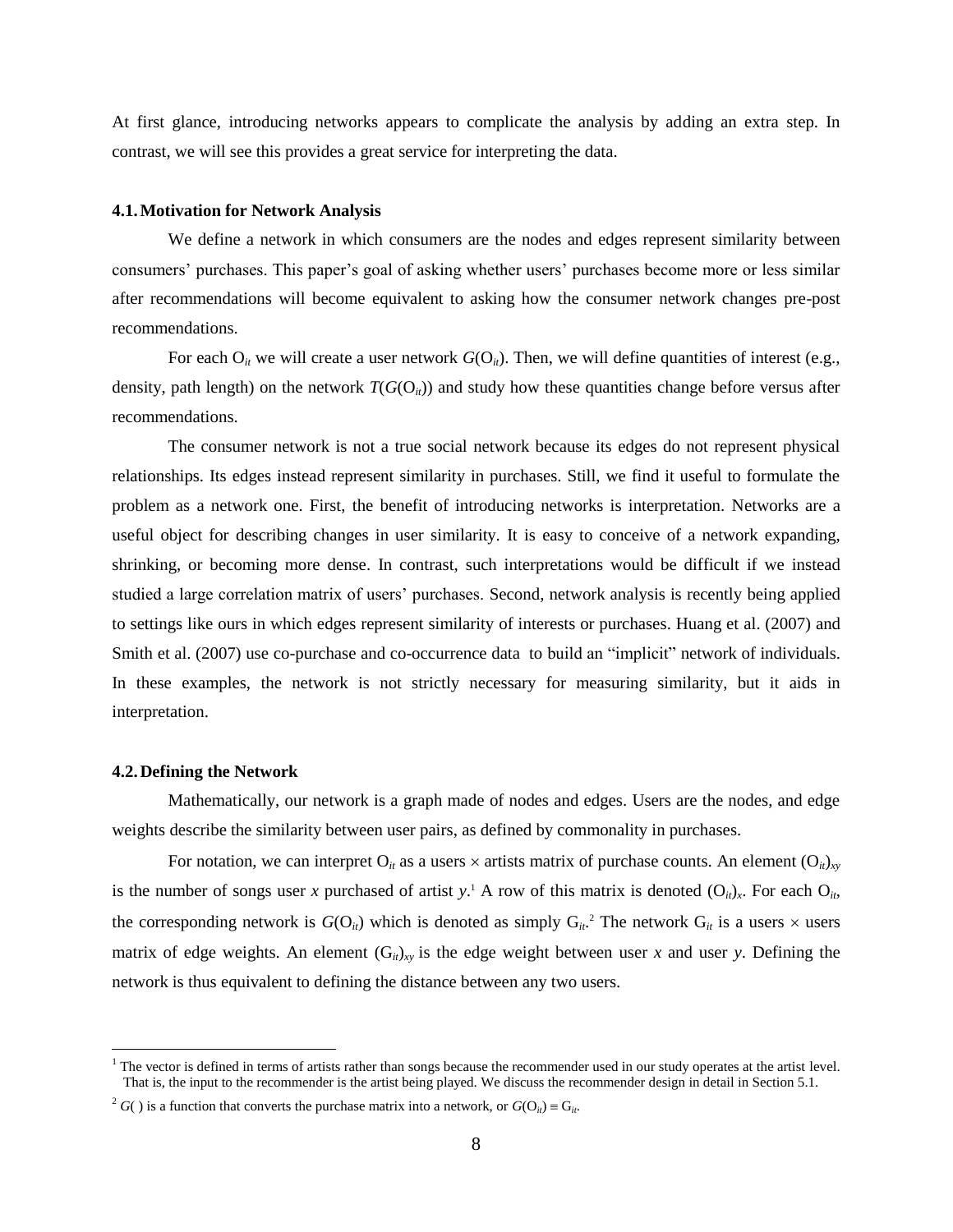Our main network has a simple construction. Within a given group and time period, users *x* and *y* have an edge between them if they purchase at least one artist in common.

| Unweighted             |                                                                                                     |
|------------------------|-----------------------------------------------------------------------------------------------------|
| $(G_{it})_{xy}$ ≡      | { 1, if users <i>x</i> and <i>y</i> have ≥ 1 artist in common $((O_{it})_x \cdot (O_{it})_y \ge 1)$ |
| Unconnected, otherwise |                                                                                                     |

This is an unweighted network in which any edge, if it exists, has weight 1. The • symbol indicates the vector dot product, showing how this definition might be generalized to other similarity functions.

There are many other ways to construct the network. In unweighted networks like the one above, there can be other definitions for when an edge should be present. Weighted networks are also possible, and there are many ways to define the edge weights. In the main sections of this paper, we focus our base case on the network above because its definition is simple and intuitive. In the electronic companion, we present results for other network definitions. We simplify the exposition in this way, since all of the networks tested yield nearly the same conclusions.

#### **4.3.Defining** *T***: Measures of the Network's Properties**

With the network  $G(O_{ii})$  defined, we next define summary statistics of the network's properties,  $T(G(O_{ii}))$ . *T* summarizes in one number a particular network property and thus facilitates comparisons of the network over time. We define three such measures below. As notation, let  $d_x = \sum_{y=1, y \neq 0}^{n}$  $d_x \equiv \sum_{y=1, y \neq x}^{n} G_{xy}$  be the degree of user *x* where *n* is the number of users in the network. Further, let  $nC_2$  denote the number of user pairs that can be formed from a set of *n* users  $(nC_2 = n(n-1)/2)$ .

| Measure       | $T(G(O_{it})) =$                                                 |
|---------------|------------------------------------------------------------------|
| Density       | $\frac{1}{C_2}\sum_{x=1}^n\sum_{y\leq x}I(G_{xy}=1)$             |
| Median Degree | Median $\{d_{x}\}_{x=1}^{n}$                                     |
| Path Length   | $\frac{1}{C_2}\sum_{x=1}^n\sum_{y\leq x}Shortest Distance(x, y)$ |

*Density*. The density is the fraction of edges that exist out of the total number of edges possible. Higher density means users have more connections among them.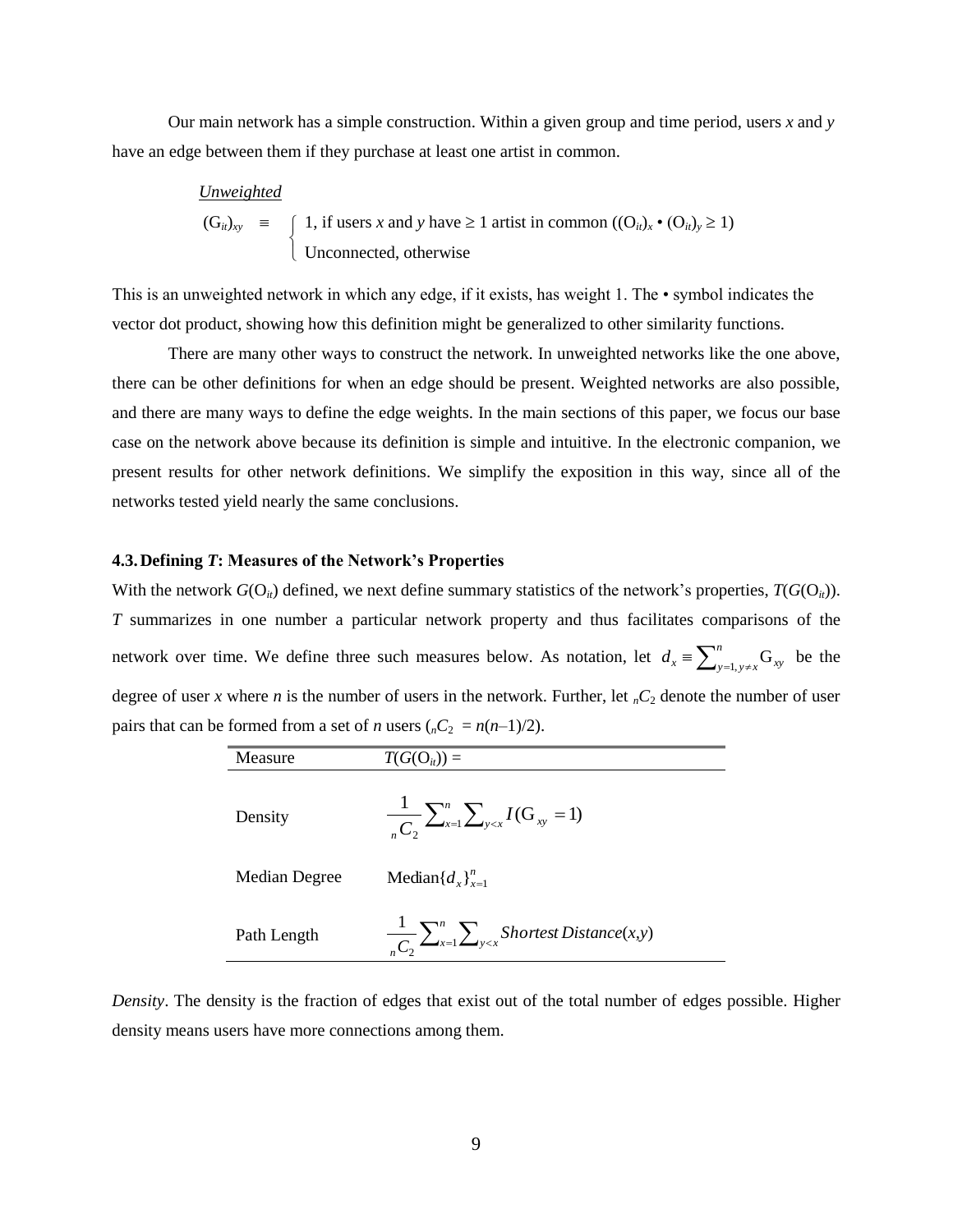*Median Degree*. The median degree is the number of connections to other users that the typical (median) user has. The higher the median degree, the more similar users are to one another. This represents the median of the degree distribution, whereas the density is the degree distribution's average.

*Path Length*. The path length is the shortest distance between any two users, averaged over all users in the network. If users *x* and *y* are connected, the shortest distance is 1, the edge between them. Otherwise, the path is through other users. The shorter this distance, the "smaller" the network is said to be, using the terminology of Watts & Strogatz (1998), who popularized the study of "small world" networks. Mathematically, the shortest distance between users does not have a closed form expression, but it can be computed using Dijkstra's algorithm or, more efficiently, with the Floyd-Warshall algorithm (Papadimitriou & Steiglitz 1998).

To summarize the analysis setup, the data are in the form of a two group experiment  $(O_{ii})$ . Each data set is converted to a network  $G(O_i)$ . Summary statistics are computed on each network  $T(G(O_i))$ . Finally, these statistics are compared across the groups and time.

# **5. DATA**

 $\overline{a}$ 

# **5.1. Data Source**

We study the fragmentation question using data from an online music service, referred to here as Service.<sup>3</sup> Service is a free software add-on to Apple's iTunes. iTunes, in turn, is the music player that allows users to buy music from Apple's iTunes store, the largest music retailer in the U.S. (Apple 2008). Service personalizes the user experience in two ways. When users listen to music in iTunes, Service suggests other songs that the user may like. The suggestions appear in a window appended to iTunes, where the user can sample these songs and opt to purchase them. If a purchase results, Service earns a commission. Service also provides recommendations through a website where users can view the play histories of other Service users with similar taste. These play histories are uploaded automatically by the plugin to Service's website on a continual basis. Together, these two features comprise the personalization technology.<sup>4</sup>

[Figure 2](#page-12-0) shows a screenshot of the plugin. Apple's iTunes appears at left. The plugin, as appended to iTunes, is at right and displays a list of recommended songs. The song suggestions by the

 $3$  Service Inc. will be replaced with the firm's name upon publication. We have in writing legal permission to disclose this.

<sup>&</sup>lt;sup>4</sup> It is common for most online firms to use multi-component recommendation systems. For example, Netflix and Amazon's "recommendations" page in fact have different types of recommendations generated from different algorithms all on the same page. In these environments, it is hard to isolate the impact of any one component. It is also debatable whether the researcher would prefer to analyze users exposed to just one component of Service's personalization technology. An analysis based on just one component would not be indicative of the real trend occurring online because users are typically exposed to all components. Accordingly, our study focuses on the net impact of the multi-component system.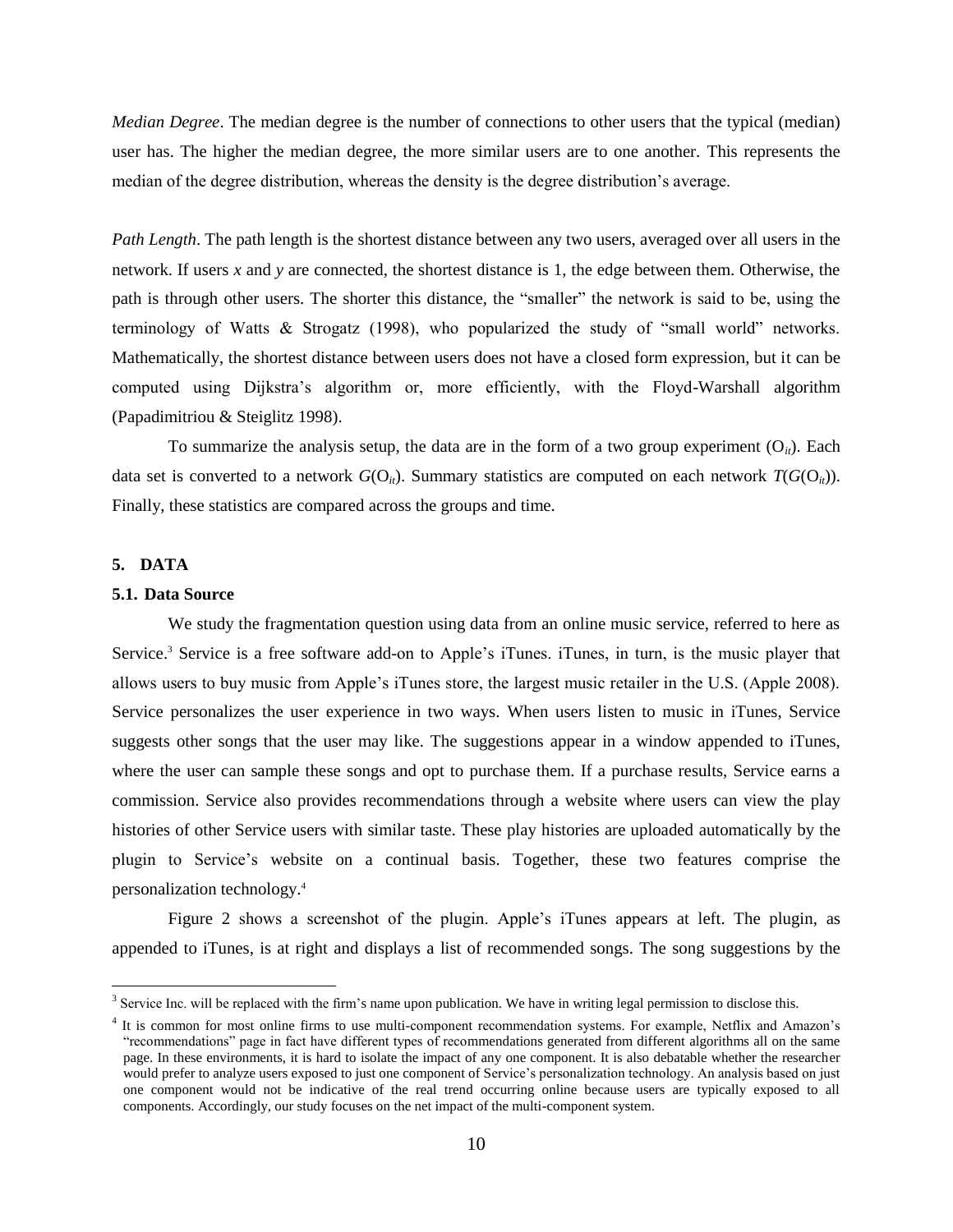plugin are based on the artist currently playing (i.e., the query to obtain recommendations is the current artist). Based on the current artist, Service identifies the 6 most similar artists and populates the window with this list. Artist-to-artist similarity is defined by a hybrid of content and collaborative data, although, at the time of data collection, the results are heavily weighted toward the content portion (90% versus 10%). Thus in the taxonomy of recommender systems by Adomavicius & Tuzhilin (2005), the plugin is effectively a content-based, item-to-item-based system.

| <b>Dore</b>          | Advanced Help                |                 |   | <b>iTunes</b>                |                       |           |                      |                     | <b>Giant Steps</b> |                            |         |   |
|----------------------|------------------------------|-----------------|---|------------------------------|-----------------------|-----------|----------------------|---------------------|--------------------|----------------------------|---------|---|
|                      | $-44$                        | $\circ$<br>0:23 |   | Giant Steps<br>John Coltrane |                       |           | $\circ$<br>$-4:23$   | 1,203, 1001<br>View | John Coltrane      |                            |         |   |
|                      | A Name                       |                 |   |                              | <b>Time Artist</b>    |           | <b>Album</b>         | Genre               | Rekited            | <b>Friends</b>             | Profile |   |
|                      | 望 Oh dear                    |                 |   |                              | 2:10 Matt Costa       |           |                      |                     |                    | Related music you may want |         |   |
| $\mathbf{z}$         | iiil Where the Sun Had Been  |                 |   |                              | 2:11 Mason Jennings   |           | <b>Boneclouds</b>    | Pop                 |                    |                            |         |   |
| 3                    | iii Oh Mandy                 |                 |   |                              | 3:35 The Spinto Band  |           | Nice and Nicely Done | Rock-               | Speak Low          |                            | ö       |   |
| $\ddot{\phantom{a}}$ | iii I'll Believe In Anything |                 |   |                              | 4:36 Wolf Parade      |           | Apologies to the Que | Alternative         |                    | Boogie Stop Shuffle        |         | O |
| s                    | il Goin' down south          |                 |   |                              | 7:09 Bobby Hutcherson |           |                      |                     |                    | I'm In The Mood For Love   |         | ö |
| 6                    | <b>El</b> Confirmation       |                 |   |                              | 2:57 Charlie Parker   |           |                      |                     | La Vie En Rose     |                            |         | o |
|                      |                              |                 |   |                              |                       |           |                      |                     |                    | Round Midnight             |         | ö |
| $\overline{7}$       | <b>E</b> Caravan             |                 |   |                              | 4:12 Duke Elington    |           |                      |                     |                    | by Miles Davis             |         |   |
|                      | 5 Gant Steps                 |                 | ۰ |                              | 4:46 John Cokrane     | $\bullet$ |                      |                     |                    | © COLLMBA/LEGACY           |         |   |
| 9                    | <b>Ed Blue 7</b>             |                 |   |                              | 11:14 Sonny Rollins   |           |                      |                     | Caravan            |                            |         | O |
| 10                   | <b>El</b> Oleo               |                 |   |                              | 6:09 Stanley Clarke   |           | Gold Collection-Jazz | 3822                |                    |                            |         |   |

Figure 2. Screen shot of the recommendation service.

#### <span id="page-12-0"></span>**5.2.Novelty of the Data**

To study the effects of recommenders, a contrast is needed between users exposed and unexposed to recommendations. The data collected by most retailers (e.g., Amazon, Netflix) is inadequate because retailers only observe consumers after they arrive at their website and hence after exposure to recommendations. This may be the reason, we speculate, that others have not been able to study the fragmentation question. Our data are novel in this regard. When a user registers for Service, a history file is extracted from the user's iTunes player. This history file contains the names and timestamps of all songs ever added to that user's music library, and thus it provides a record of the user's behavior *prior* to joining Service. The user's post-registration purchases are also observed by Service because the plugin notifies Service via the internet of all songs added to the user's iTunes library, whether bought at the iTunes store or not. This combination of the history file and continued communication via the plugin thus gives us a before and after view of the user's behavior.

Besides comparing users' purchase histories before and after registering, we can also compare these users with a control group. The control data are obtained by again exploiting the history files of Service users. For users who register after our study, their history files allow us to look backward at their Service-uninfluenced behavior during the same time period. More detail is given in the next section. This use of eventual Service users for the control affords a measure of similarity between the groups. Thus the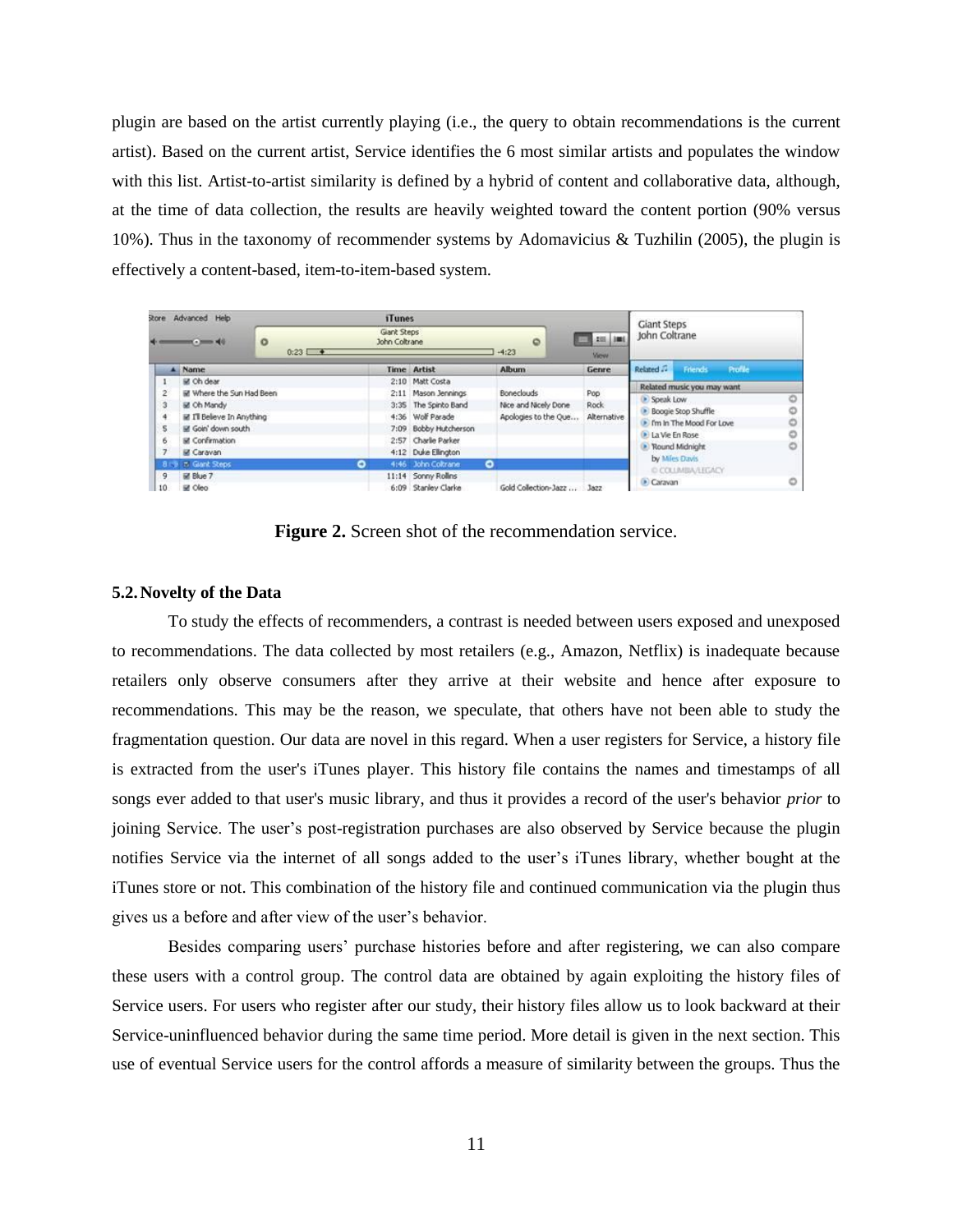new data source enables a before-after recommendations contrast as well as data on a control group for the same period.

#### **5.3.Data Inclusion Criteria**

<span id="page-13-0"></span> $\overline{a}$ 

This section describes the process for setting up the data in the two-group design introduced earlier. [Figure 3](#page-13-0) summarizes the details of this process. The data are collected via Service's plugin that is installed on each user's machine. The plugin relays to Service in near real-time the timestamp and product information of any song added to that user's iTunes library. For ease of writing, we refer to songs as purchases, but our data in fact capture all songs added to a user's library, whether purchased from Apple's iTunes store, purchased from another firm, or downloaded elsewhere online.

The original data comprise users who registered for Service between January – July 2007. We define the treated group as those users who registered sometime during March 2007. March is chosen because it is roughly in the middle and provides us with sufficient pre/post data. The time periods for the before-after comparison are the two month windows January-February and March-April.<sup>5</sup> The control group is defined by users who registered for Service sometime from May on. We observe this group's Service-unaffected behavior over January-April because upon their eventual registration, sometime from May on, we extract their iTunes history files and look backward at the January-April period.

A criterion for inclusion in the study is that each user began using iTunes in August 2006 or earlier. Upon installing iTunes or buying an iPod, users often load their CD collections onto their computers. We do not want to treat loading of old music as new purchases. Thus the criterion of installing iTunes in August 2006 or earlier creates a buffer of at least four months (September-December 2006) between installing iTunes and our analysis. This is conservative because the loading of old CDs typically occurs within the first month of iTunes/iPod use.<sup>6</sup>



**Figure 3**. Data Setup and Analysis Design

<sup>&</sup>lt;sup>5</sup> That some users registered in late March could dampen the results' magnitude because it allows some Service-unaffected data to enter the post-recommendations period. One cannot circumvent this by centering each user's before-after data exactly on his registration date: since each user differs in this date, there would be no well-defined period for constructing the control. We are conservative and accept this tradeoff of a possible dampening of results in order to have a well defined control group.

 $6$  The iPod/iTunes installation date is not recorded. We proxy it using the day the first song is added to each user's library.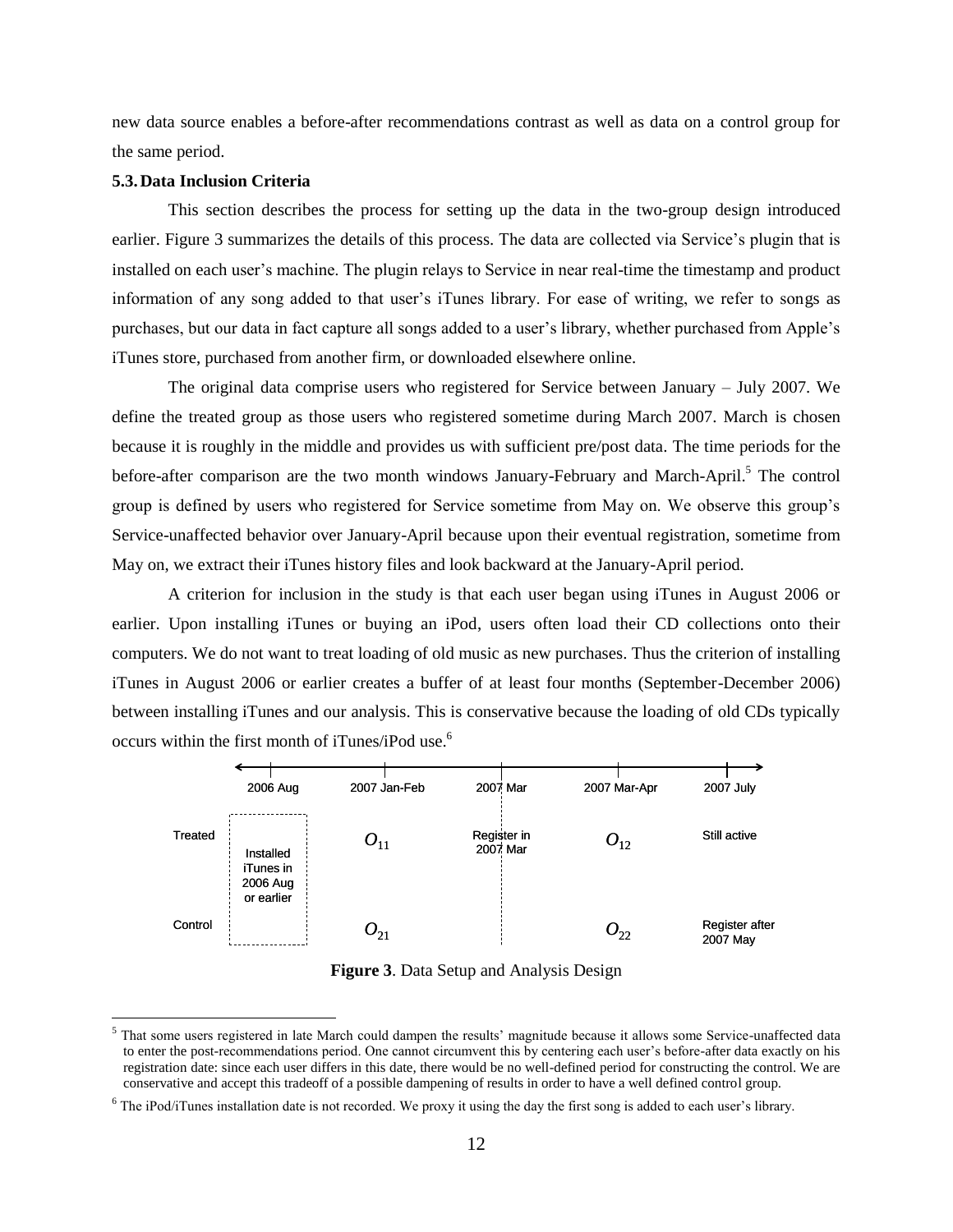The second criterion for inclusion is active user status. Some users uninstall the plugin before the study's end. So that our panel includes the same users before and after, which is required for our user-touser before-versus-after comparisons, we adopt the criterion that users have the plugin installed for the study's entire duration.<sup>7</sup> The implications of these data-inclusion criteria are discussed below.

The data collection has two limitations. First, assignment to the treated versus control group is not randomized. Since registration is the user's choice, there can be a selection bias. For example, it is possible that registration is a response to changes in demand for music rather than a cause of it. A section later on sensitivity analysis shows this is unlikely. For example, we show that our results are qualitatively similar for a matched sample of users. Also, the control group demonstrates the same effects when these users later register for the service. We defer a detailed discussion of this to Section 9.1.

The second limitation involves users who uninstall the plugin. About half of the users in the treated group uninstall the plugin before the data collection ends (before the end of period  $t = 2$ ). If the uninstallation decision is independent of music preference – for example, uninstalling the plugin to free up disk space or not liking the extra screen space occupied by the plugin – then the conclusions are unaffected because the selection is equivalent to our taking a random sample. If they are not independent, then the analysis of the non-attriting population may overstate the magnitude of the results but it will not change the direction of the results. This idea is discussed and empirically bounded in the section on sensitivity analysis.

The resulting data set consists of 1,794 users in the treated group and 858 users in the control group. Treated users purchased a total of 215,749 songs from 24,368 artists in the before period whereas control users purchased 106,431 songs from 14,785 artists in the before period. In terms of number of users, the treated group is larger than the control. We note that prior to recommendations, the total number of songs and artists purchased is higher in the treated group. This likely occurs because the treated group has more users and thus more song purchases and in turn a greater chance of covering more artists. In the experiments below, we will compare treated and control groups with an equal number of users to control for such differences.<sup>8</sup>

#### **6. RESULTS ON THE OBSERVED DATA**

 $\overline{a}$ 

This section shows how the consumer network changes when recommendations are introduced. Overall, we find consumers become more similar to one another: the consumer network becomes denser, more connected, and smaller.

 $<sup>7</sup>$  Un-installation is not observed, so we proxy this by including those users' whose plugin communicates with the Service at least</sup> once after the post-recommendations period.

 $8$  The average number of songs per user for the treated and control group are comparable at 120 and 124 respectively.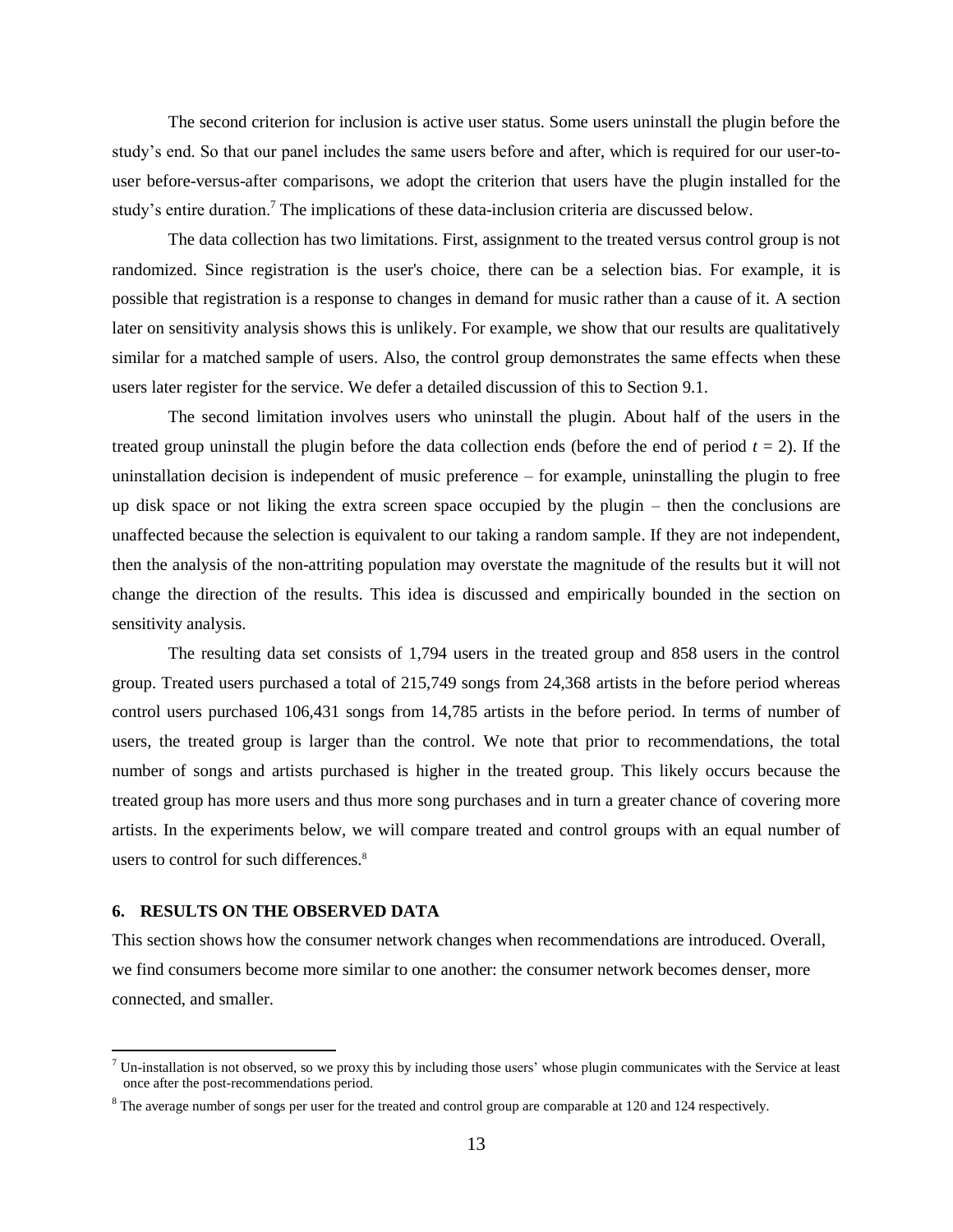#### **6.1.Aggregate Analysis on the Observed Data**

Using the two group design, we construct the four networks – before and after recommendations for the treated and control – and calculate the summary measures  $T()$  on each. Then, for each summary statistic *T*, we calculate the changes over time  $D_1 = T_{12} - T_{11}$ ,  $D_2 = T_{22} - T_{21}$ , and the difference-indifferencesestimator  $D = D_2 - D_1$ .

[Table 1](#page-15-0) shows the results. Across the columns are the three *T* statistics: density, median degree, and path length. The rows present the statistics for the treated group (row "T") and control group (row "C"). The table's elements show the values of *T* before and after recommendations. The column  $D_i$  lists the difference for each group. Last, the column *D*/*p* lists the difference-in-differences estimate *D* with the *p*-value below it from a test that  $D = 0$ . (The "/" symbol indicates separate rows.) To test the hypothesis that  $D = 0$ , we use the non-parametric method of permutation tests. The testing procedure is described in the appendix.

**Table 1.** Summary Measures for the Unweighted Network – *Observed Data*

<span id="page-15-0"></span>

|              | Density       |       |     |        | Median Degree<br>Path Length |       |             |          |               |       |         |               |
|--------------|---------------|-------|-----|--------|------------------------------|-------|-------------|----------|---------------|-------|---------|---------------|
|              | <b>Before</b> | After | D:  | D/p    | Before                       | After | $D_{\rm s}$ | D/p      | <b>Before</b> | After |         | D/p           |
| $\mathbf{r}$ | 23%           | 46%   | 23% | 22%    | 167                          | 402   | 235         | 234      | .80           | .54   | $-0.26$ | $-0.26$       |
| C            | 19%           | 19%   | 0%  | < 0.01 | 134                          | 135   |             | $<$ 0.01 | .86           | . 86  | 0.00    | $< \!\! 0.01$ |

The results show that on all three measures, users' purchases are more similar to one another after recommendations. First, the treated network becomes denser, showing that users have more connections among themselves. Before recommendations, 23% of the edges are filled in, and after 46% are present, yielding  $D_1 = 23\%$ . This is a large increase in density. Over the same period, the control has no noticeable change and  $D_2 \approx 0$ . The difference-in-differences estimate is  $D = 23\% > 0$ , indicating that the treated network does become more similar relative to the control. This difference is significant, as the hypothesis  $D = 0$  is rejected ( $p < 0.01$ ). On the other two metrics, we also observe greater similarity after recommendations. The median degree increases,  $D > 0$ , indicating that the typical user has more connections to others. Similarly, the path length decreases,  $D < 0$ , indicating that on average users are fewer hops away from one another. All of the results are significant  $(p < 0.01)^9$ 

#### **6.2. Individual-Level Analysis on the Observed Data**

 $\overline{a}$ 

The above analysis showed that in aggregate users' purchases are more similar after recommendations. This section asks if there are differential effects at the individual level. For example,

 $9$  All the networks have one large, connected component containing nearly all users with few unconnected users outside it. Thus the density, degree, and path lengths are not biased due to changes in the size of the main component.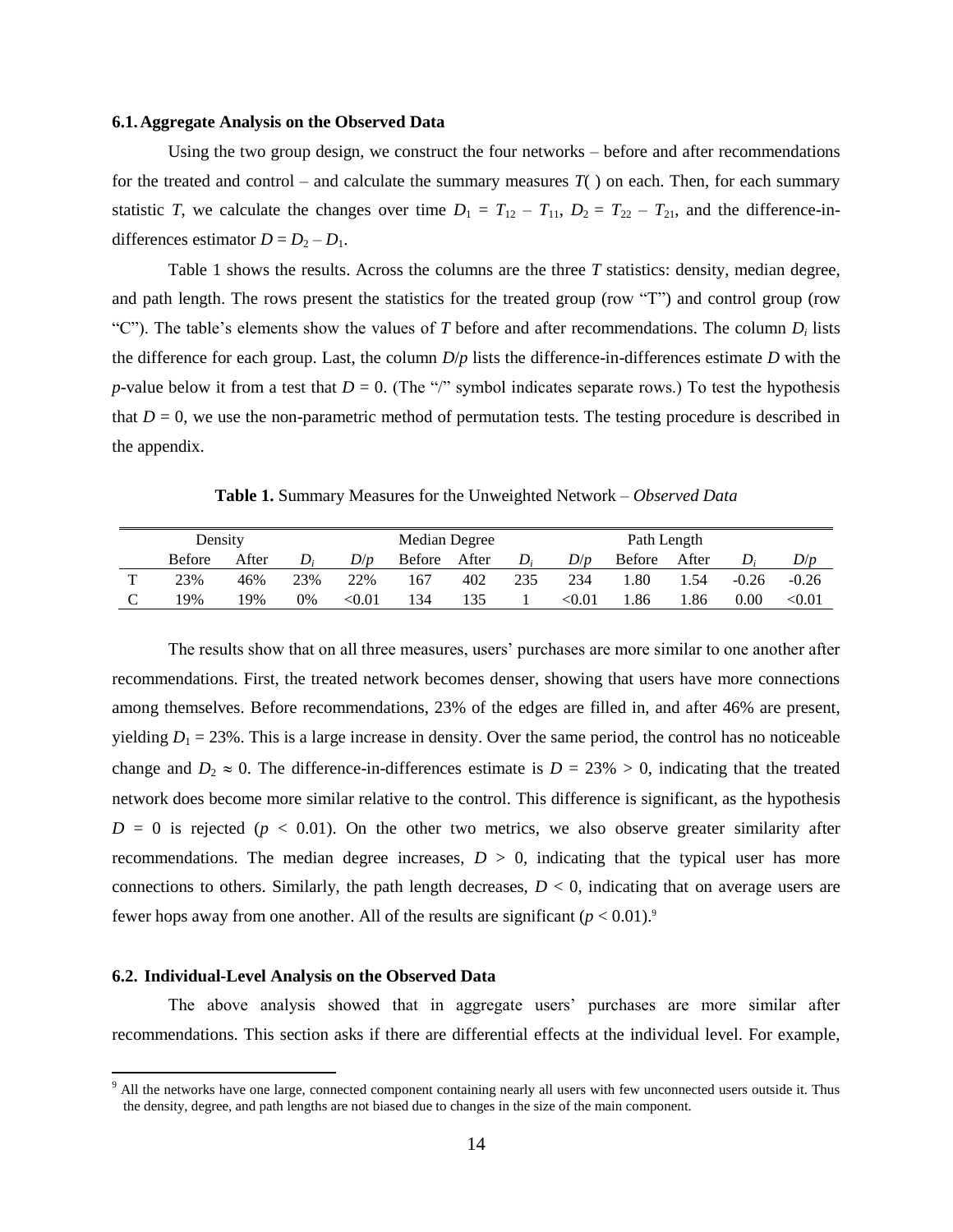could close users become closer but far ones become farther – in such a way that the aggregate result masks this? If true, even though the network is more similar in aggregate, far users becoming farther would be evidence of fragmentation.

This question is similar to asking whether users form tighter clusters after recommendations. If so, the aggregate effect could mask a world in which within-cluster similarity increases but betweencluster similarity decreases. It is convenient to phrase this idea using the language of cluster analysis but difficult to draw firm conclusions using cluster analysis. The reason is that for every type of cluster analysis, there is no true number of clusters: it is a subjective quantity.<sup>10</sup> Thus one cannot say firmly whether there are fewer or more clusters after. Further, one cannot measure whether the clusters become tighter or looser, as this depends on determining the "right" number of clusters to begin with before and after.

To address this question, we compare the distance of all user pairs before versus after recommendations and examine whether there are sub-populations that become farther. [Table](#page-17-0) presents these results. The table plots the path length between all  $nC_2$  user pairs. The horizontal axis is the number of hops before recommendations, and the vertical axis is the number of hops after recommendations. The values in the table are the percent of user-pairs falling in each cell. For example, 7.3% of the treated users were one hop away before recommendations and 2 hops away after recommendations. User-pairs becoming farther lie above the diagonal, while user-pairs becoming closer lie below it. A distance of infinity ( $\infty$ ) means there is no path between the given two users.<sup>11</sup>

The control group appears stable (right side), as it has roughly equal weight above and below the diagonal. In contrast, the treated group (left side) shows a different pattern. First, the aggregate effect toward similarity is evident: there are more user-pairs becoming closer (36.9% weight below the diagonal) than there are becoming farther (9.2% weight above the diagonal). This is consistent with the aggregate findings above. Second, the increase in similarity appears uniform: all types of users become closer to one another. Users who were close became closer, *and* users who were initially far became closer too. There does not appear to be evidence of a differential effect.

Note that some users do grow farther, but this is not a differential effect. We expect some chance fluctuation: users who were by chance closer revert to being farther, and users who were by chance

 $\overline{a}$ 

<sup>&</sup>lt;sup>10</sup> There is no shortage of methods for "estimating" this subjective quantity. Two common ones, for example, are finding a scree plot's kink (the Gap statistic) or estimating the parameter governing the number of components in a mixture model (if one assumes a mixture model). However, this introduces two measures of subjectivity into the results: the choice of clustering method itself (e.g., vector quantization, hierarchical methods, mixture models, spectral, methods, etc) and the choice of method to estimate the number of clusters. Even in a mixture model that one generates himself this question is based on a subjective choice about resolution. Consider a 2 component Gaussian mixture where each component is a 4 Gaussian mixture. Depending on the resolution chosen, the number of clusters is 2 or 8.

<sup>&</sup>lt;sup>11</sup> In [Table 2](#page-17-0), a very small number of pairs are four or five hops away. This number is so small ( $\approx 0.04\%$ ) that for clarity we omit them from the presentation (but not the analysis) to avoid rows and columns of nearly all zeros.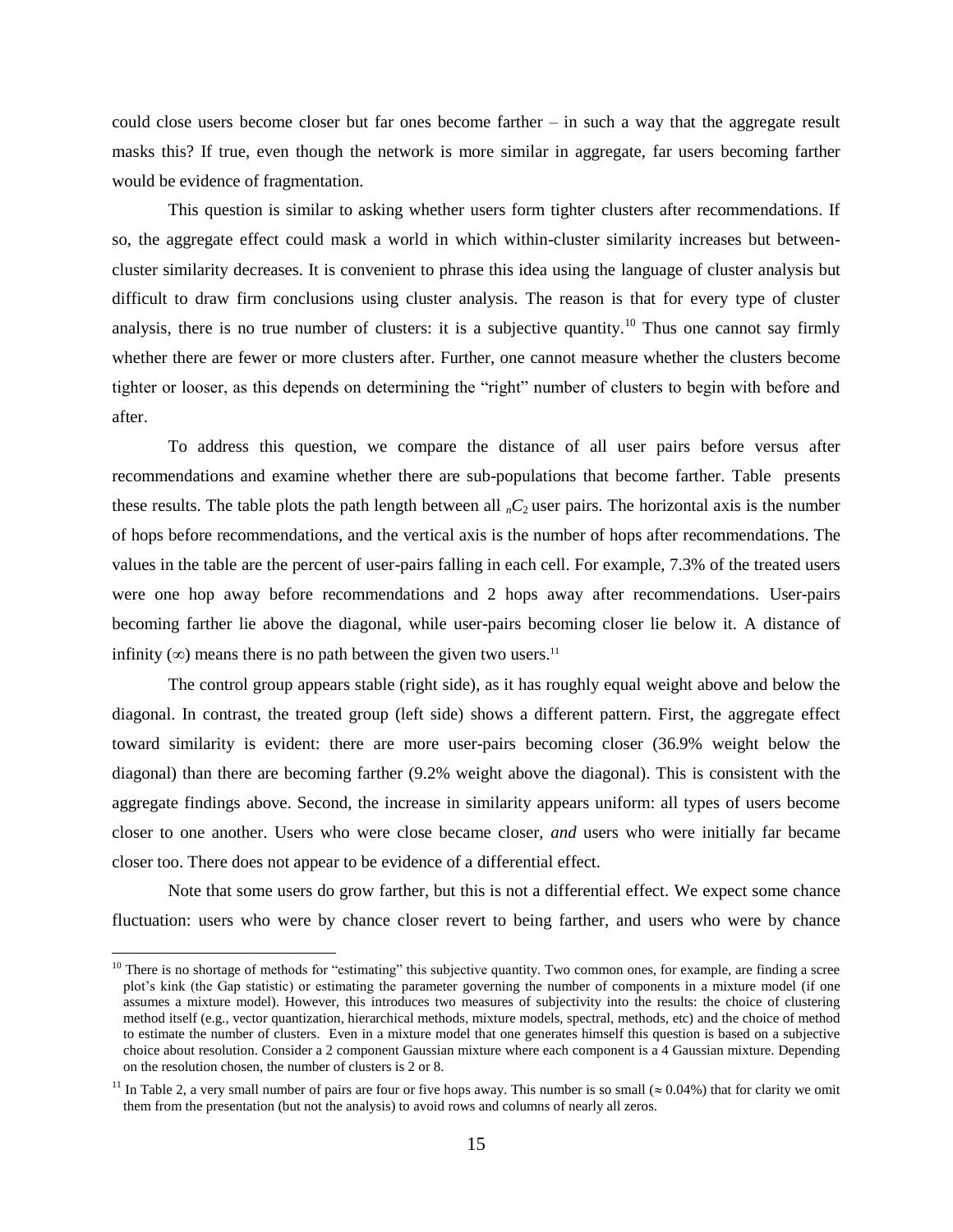farther revert to being closer. This is seen in the control group, where 11.3% went from 1 to 2 hops while 11.1% went from 2 to 1 hops. This level of mixing is roughly equal. In the treated group, some pairs do become farther – 7.3% go from 1 to 2 hops – but many more become closer – as 27.7%, went from 2 to 1 hops. This difference of 20.4% is large as well, since it is a fraction of  $nC_2 \approx 300,000$  user pairs. To summarize, the trend toward greater similarity exists at all initial path lengths, and so we do not see evidence of a differential effect.

**Table 2.** Path Lengths between all user pairs – *Observed data*. Entries represent the percentage of all  $<sub>n</sub>C<sub>2</sub>$  user-pairs.</sub>

<span id="page-17-0"></span>

|            |          |                                                                       | Treated       |     |          |             | Control |          |      |                                                                       |     |          |              |
|------------|----------|-----------------------------------------------------------------------|---------------|-----|----------|-------------|---------|----------|------|-----------------------------------------------------------------------|-----|----------|--------------|
|            | $\infty$ | 0.2                                                                   | 1.2           | 0.2 | 0.3      |             |         | $\infty$ | 0.3  | 4.0                                                                   | 0.6 | 1.9      |              |
| Hops After | 3        | 0.0                                                                   | 0.3           | 0.1 | 0.1      |             | After   | 3        | 0.2  | 3.8                                                                   | 1.2 | 0.8      |              |
|            | 2        | 7.3                                                                   | 37.8          | 3.0 | 3.8      |             | Pops    | 2        | 11.3 | 48.9                                                                  | 4.0 | 3.6      |              |
| #          | 1        | 15.5                                                                  | 27.7          | 1.0 | 1.3      |             | #       |          | 7.4  | 11.0                                                                  | 0.4 | 0.3      |              |
|            |          | 1                                                                     | 2             | 3   | $\infty$ |             |         |          |      | 2                                                                     | 3   | $\infty$ |              |
|            |          |                                                                       | # Hops Before |     |          |             |         |          |      | # Hops Before                                                         |     |          |              |
|            |          | Becoming closer (below diagonal)<br>Becoming farther (above diagonal) |               |     |          | 36.9<br>9.2 |         |          |      | Becoming closer (below diagonal)<br>Becoming farther (above diagonal) |     |          | 20.1<br>20.2 |

No change (on diagonal) 53.7 No change (on diagonal) 59.4

# **7. VOLUME EQUALIZATION**

The results so far show that purchase similarity increases after recommendations. We next investigate the changes in volume and type of purchases to explore the drivers of this result. [Table](#page-17-1)  provides summary information on changes in purchase volume for the two groups. The table shows that purchases increase after recommendations for treated users. This increase was anticipated, although the size of roughly 50 percent is larger than expected. This increase in songs added is not seen in the control, where in fact the number of songs added decreases slightly. Consistent with the increase in songs purchased by treated users, the table also shows that the number of artists for whom at least one song was purchased increases considerably for the treated group, indicating that users explore a wider range of artists under recommendations. Again, no such increase is seen in the control.

<span id="page-17-1"></span>

|                                    |               | Treated |               | Control |
|------------------------------------|---------------|---------|---------------|---------|
|                                    | <b>Before</b> | After   | <b>Before</b> | After   |
| <b>Users</b>                       | 1.794         | 1.794   | 858           | 858     |
| Songs purchased                    | 215,749       | 326,640 | 106,431       | 97,553  |
| Artists with at least one purchase | 24,368        | 34,411  | 14,785        | 13,768  |

**Table 3.** Summary statistics for the two-groups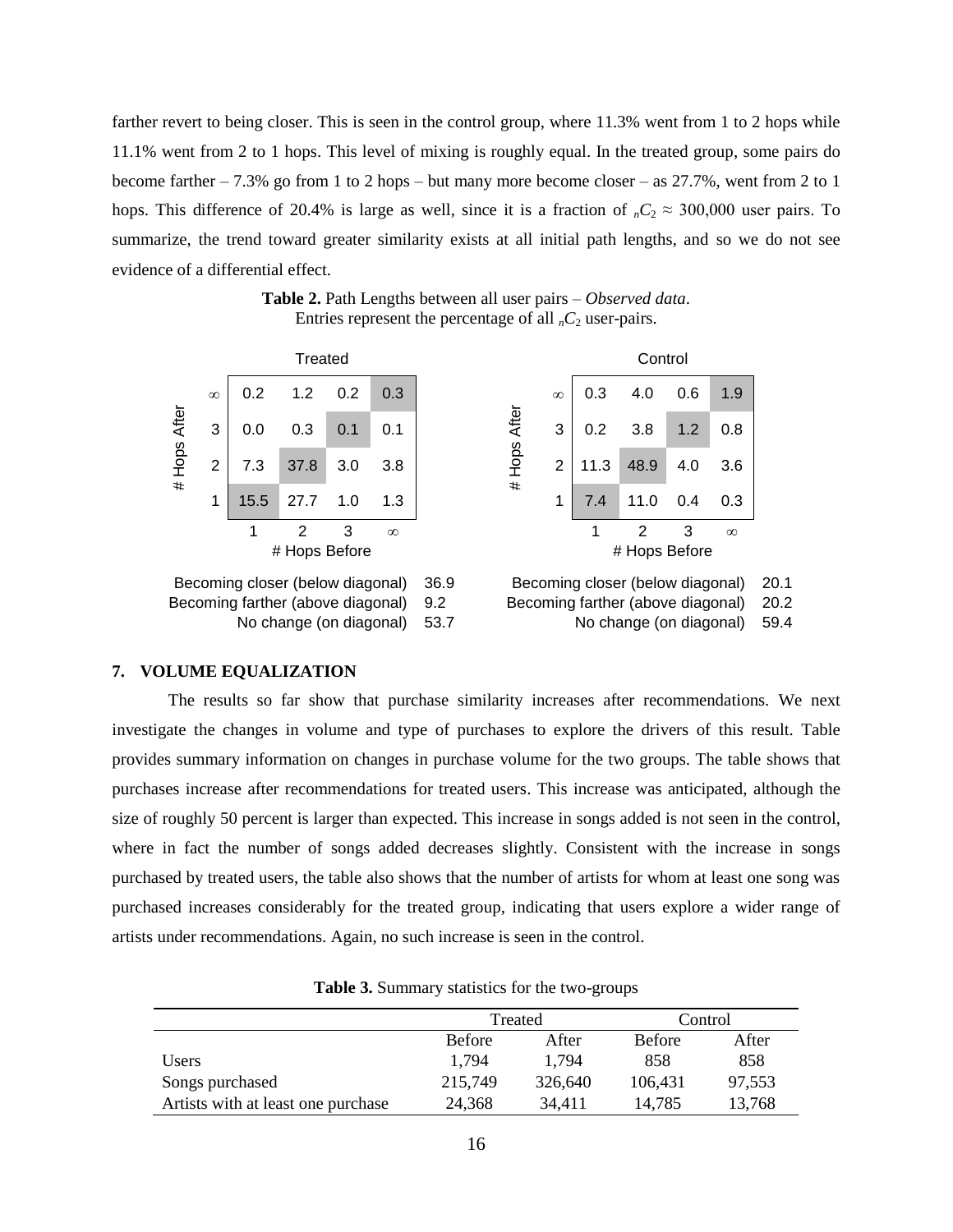This fact raises the question of whether the volume alone is responsible for creating more edges and hence more similarity. After all, the more consumers purchase, the more likely they are to share *some* artist in common. We thus want to decompose the recommender's effects into *taste* and *volume* components. The taste component is the portion of *D* due to changes in the assortment of artists users buy, with volume held equal. The volume component is the portion of *D* due to a change in purchase volume, irrespective of a change in taste. [Figure 4](#page-18-0) illustrates this, showing that recommenders can change user similarity in one or two ways. Both are valid ways for recommenders to affect similarity, but we wish to distinguish them to improve our understanding of the phenomenon.



**Figure 4**. Changes in observed user similarity may have taste and/or volume components

<span id="page-18-0"></span>We next decompose these effects. Until now, *D* was calculated on the observed data, for which volume increased after recommendations. This represented the combined taste and volume effects. Now, we equalize purchase volume before versus after but in a way that maintains the differences in the types of music users buy before versus after. Recalculating *D* on the volume-equalized data then identifies the standalone taste effect, if it is present.

To equalize the volume before versus after, we use the bootstrap (Efron & Tibshirani 1986). Instead of comparing  $O_{11}$  and  $O_{12}$ , we compare  $O_{11}$  and  $O^*_{12}$ , where  $O^*_{12}$  is sampled randomly with replacement from  $O_{12}$  and has sample size  $|O_{11}|$ . In other words, we are sampling for the empirical distribution of  $O_{12}$  and limiting the sample size. This procedure assumes the observations are i.i.d. over time, which is a common assumption in many statistical models of purchase data (e.g., latent-class multinomial models). For consistency, we also equalize the volume in the control group before versus after. (This is for consistency but likely unnecessary because in the control  $|O_{21}| \approx |O_{22}|$  anyway.) Last, for consistency, we equalize the volume across  $O_{11}$  and  $O_{21}$ : before recommendations, we will see, the control has slightly more purchases per user than the treated group. To prevent this difference from affecting the results, we reduce  $|O_{21}|$  to  $|O_{11}|$  in the same manner. Thus in the volume-equalized case, we have four data sets  $O_{11}$ ,  $O^*_{12}$ ,  $O^*_{21}$ , and  $O^*_{22}$ , all with the number of purchases equal to  $|O_{11}|$ . This sampling introduces a source of variation in the results, and thus all results are averaged over repeated trials (1000 simulations).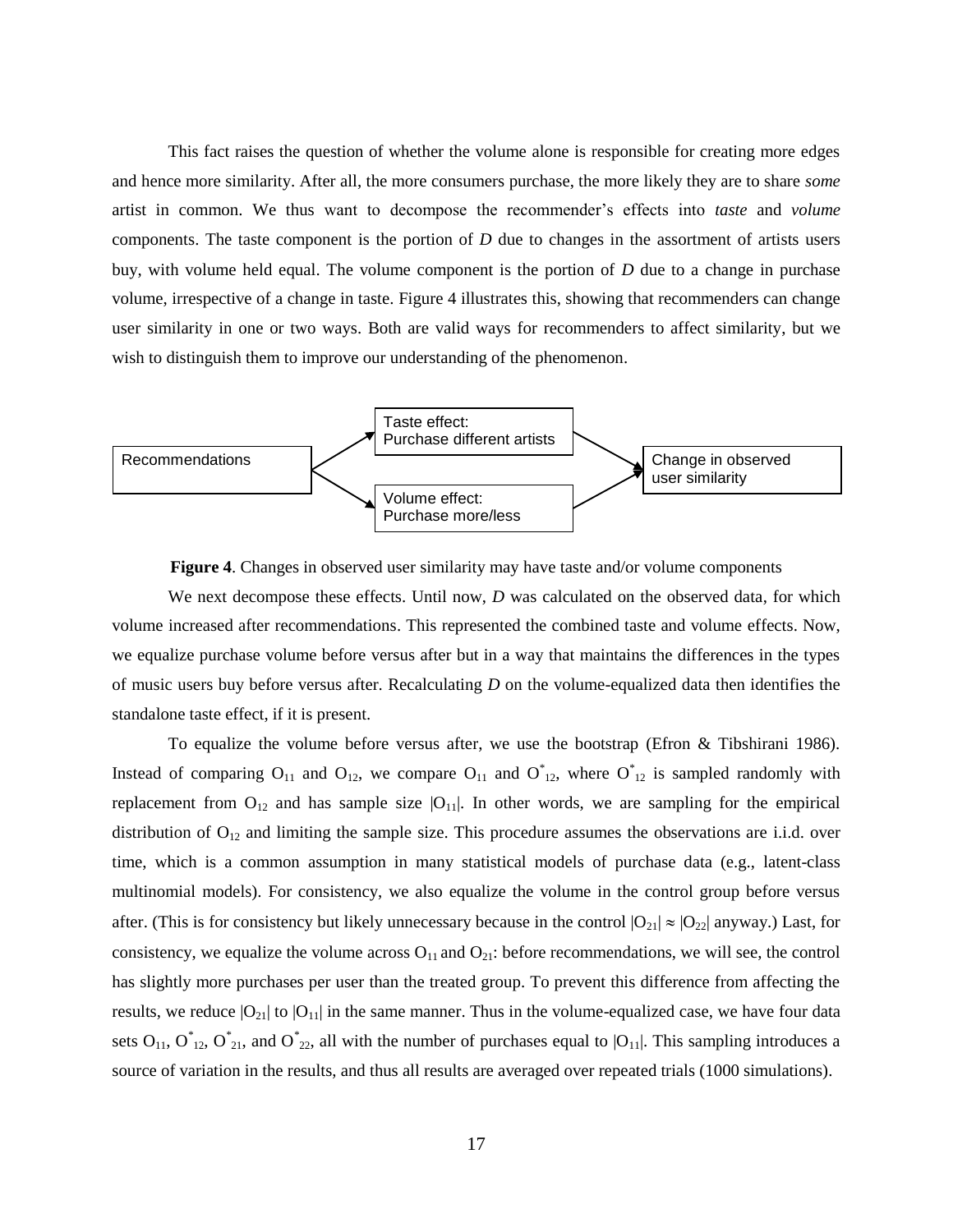#### **7.1.Aggregate Analysis on the Volume Equalized Data**

The aggregate analysis is repeated on the volume equalized data, and [Table](#page-19-0) shows the results. The same conclusion of greater similarity after recommendations emerges. However, the magnitudes are smaller, as expected because of volume equalization. For example, the treated network's density increases from 23% to 27%. This magnitude is smaller than on the observed (unequalized) data, where it increased from 23% to 46%. Though the magnitude is smaller, it is still a significant increase compared with the control group ( $p = 0.03$ ). The other measures show the same conclusions: the median degree increases, showing users have more connections to one another, and the average path length decreases, showing that users are closer to one another and the network is "smaller." In every case we reject  $D = 0$  ( $p \le .05$ ), providing evidence of a standalone taste effect.

To summarize, when volume is held equal, purchase similarity increases after recommendations, revealing evidence of a standalone taste effect. When volume is allowed to reach its true, observed level, purchase similarity increases even more, revealing that both taste and volume effects are present.

<span id="page-19-0"></span>

|   | Density       |       |      |      | Median Degree |       | Path Length |               |               |       |         |         |
|---|---------------|-------|------|------|---------------|-------|-------------|---------------|---------------|-------|---------|---------|
|   | <b>Before</b> | After | D,   | D/p  | <b>Before</b> | After | $D_i$       | D/p           | <b>Before</b> | After | $D_i$   | D/p     |
| m | 23%           | 27%   | 0.04 | 4%   | 167           | 213   | 46          | 43.35         | .80           | .74   | $-0.07$ | $-0.06$ |
|   | 2%            | 3%    | 0.00 | 0.03 | 79            | 82    |             | $< \!\! 0.01$ | . 98          | 1.97  | $-0.01$ | 0.05    |

**Table 4**. Summary measures for the unweighted network – *Volume-equalized data*

#### **7.2. Individual-Level Analysis on the Volume-Equalized Data**

In the individual-level analysis under volume-equalization, there is again no evidence of a differential effect. [Table](#page-20-0) shows these results. First, the aggregate effect toward similarity in the treated group is evident: there are more users becoming closer than there are becoming farther (24.6% weight below the diagonal versus 17.3% weight above it). This is consistent with the aggregate findings of greater similarity. The magnitude is again smaller, as expected, because volume equalization dampens the effect. Again, the control shows almost no change, with roughly equal weight below and above the diagonal. Second, the increase in similarity appears uniform: all types of users become closer to one another. Users who were close became closer, and users who were initially far became closer too. There does not appear to be evidence of a differential effect – which could have been masked by the aggregate result. This lack of differential effects exists for both the volume-equalized analysis here and the observed data analysis shown previously.

This section presented results for the unweighted network, and we focused on it because its definition is simple and intuitive. In the appendix, we present results for other network definitions, weighted and unweighted. All of the networks tested yield nearly the same conclusions.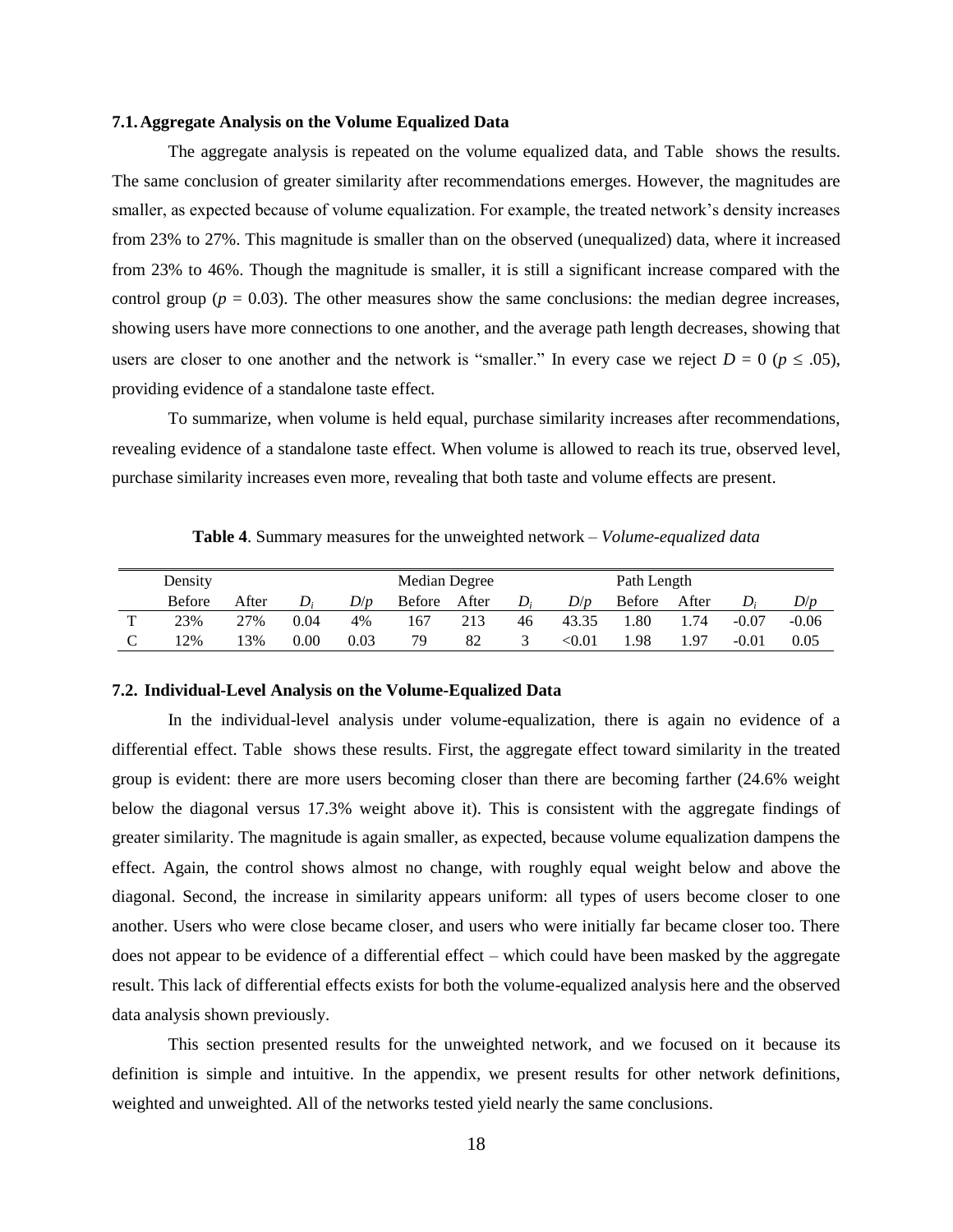<span id="page-20-0"></span>

**Table 5.** Path lengths between all user pairs – *Volume-equalized data*. Entries represent the percentage of all  $<sub>n</sub>C<sub>2</sub>$  user-pairs.</sub>

#### <span id="page-20-2"></span>**8. SIMULTANEOUS TWO-GROUP ANALYSIS**

 $\overline{a}$ 

In this section, we expand the analysis in two ways, examining changes between the groups and changes in the population as a whole.<sup>12</sup> [Figure 5](#page-20-1) shows this graphically. The previous analysis considered the *Treated* and *Control* regions of [Figure 5.](#page-20-1) We enlarge the analysis to include the between group similarity (*Between*), which describes how close the entire treated group is to the entire control, and the overall similarity (*Overall*), which treats all users as a single population and describes the change in similarity within it.



**Figure 5.** Edges in *Overall* can be partitioned into *Treated***,** *Contro*l, and *Between*

<span id="page-20-1"></span>Mathematically, consider a network built on the combined data  $\{O_{1t}, O_{2t}\}$ , which combines the treated and control groups. The set of all edges in the network, termed *Overall*, can be partitioned into three groups: *Treated*, *Control*, and *Between*. *Treated* is the set for which both nodes are in the treated group. *Control* is the set for which both nodes are in the control group. *Between* is the set for which one

 $12$  Population here means the treated and control groups combined, not the statistical sense of population versus sample.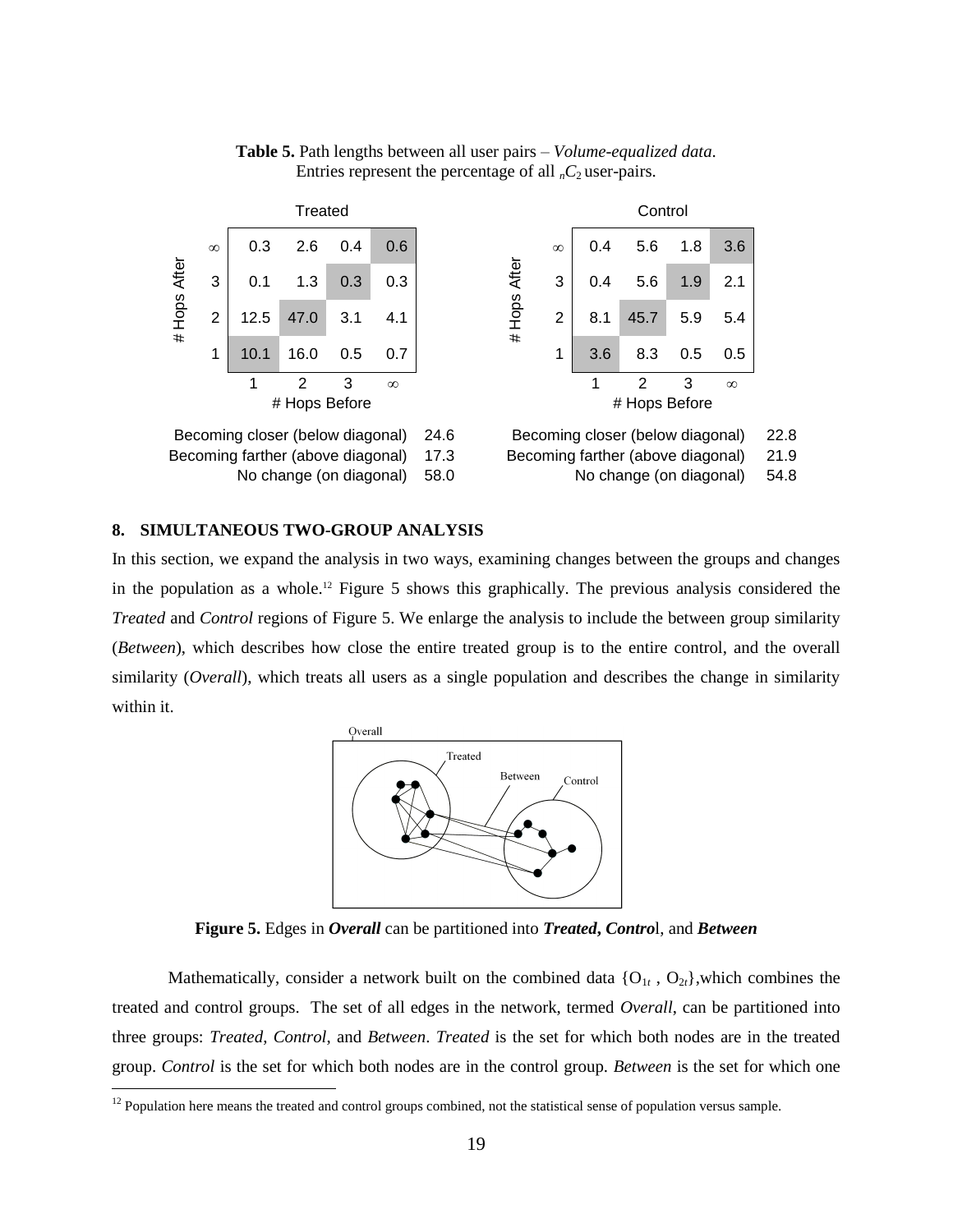node is in the treated group and the other is in the control. This section extends the analysis to *Overall* and *Between*.

The motivation is two-fold. First, although recommender systems are becoming increasingly common, it is possible that not everyone will be exposed to them at all times. In this case, the state of the world under recommendations may reflect *Overall* more than *Treated*. This situation is unlike many experiments, in which if a new method is effective we envision treating everyone. Second, the *Between* analysis tests for another type of fragmentation in which treated users become self-similar but distant from control users. For example, suppose half the population uses recommenders; if *Treated* users became more similar to each other but *Treated* and *Control* moved apart, this would be another form of fragmentation. The *Between* analysis tests for this.

Using the same network definition and same statistics *T*( ), we repeat the analysis on *Overall* and *Between*. [Table](#page-21-0) presents the results. For ease of comparison, the *Treated* and *Control* results are reproduced from earlier. Examining *Between*, one sees that the treated and control groups do become closer to each other. There are more edges between the groups after recommendations than before, and the path length between users in different groups decreases. Thus the treated group has not moved away from the control; rather, they are becoming closer. Examining *Overall* shows a similar result: the items consumed by the population as a whole are becoming more similar after recommendations. The density increases after recommendations and the path length decreases. This could be expected for *Overall*, since if *Treated* and *Between* exhibit more similarity and *Control* shows little change, then *Overall* will show a weighted average of this trend.

As before, we examine whether this result is due solely to volume or has a standalone taste component. Table presents the results after equalizing the volume post-recommendations. As before, the magnitudes are dampened, but the results are the same: the treated and control groups move closer to one another and the overall population of users becomes more similar, as seen by the higher density, higher degree, and lower path length.

To summarize, in previous sections we found that treated users' purchases became more similar to one another, whereas the control showed almost no change. This section showed that the treated and control groups as a whole become closer too. This additional finding rules out another form of fragmentation in which the treated group, despite its becoming more self-similar, could have moved in entirety away from the control. Thus at several levels we observe a trend toward more similarity: within the treated group, between treated and control groups, and in the population as a whole.

#### <span id="page-21-0"></span>**Table 6**. Overall analysis for the unweighted network – *Observed data*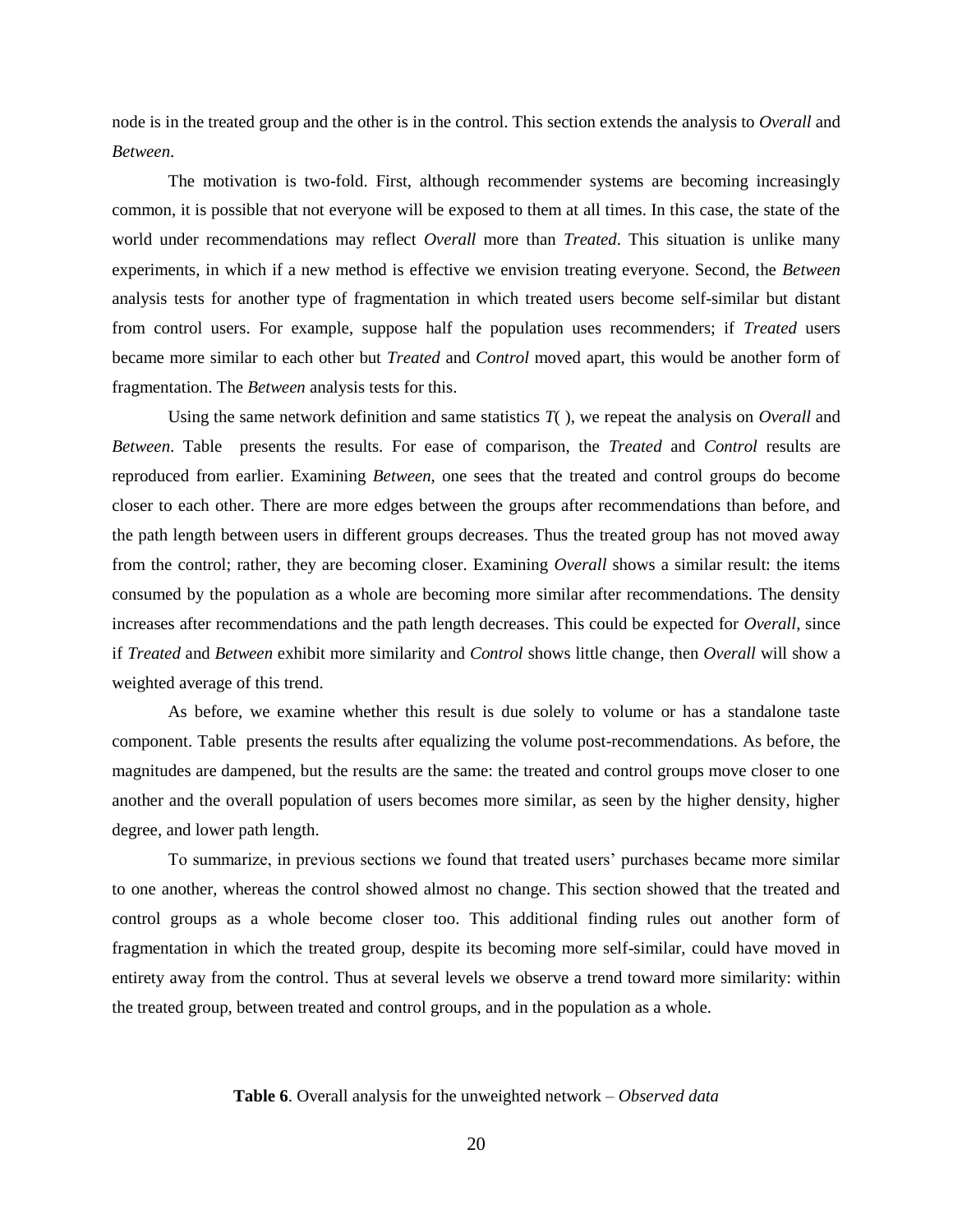|         | Density       |       |      | Median Degree |       |     | Path Length   |       |         |
|---------|---------------|-------|------|---------------|-------|-----|---------------|-------|---------|
|         | <b>Before</b> | After | D.   | <b>Before</b> | After | D.  | <b>Before</b> | After | $D_i$   |
| Treated | 0.23          | 0.46  | 0.23 | 167           | 401   | 235 | .80           | 1.54  | $-0.26$ |
| Control | 0.19          | 0.19  | 0.00 | 134           | 135   |     | 1.85          | 1.83  | $-0.02$ |
| Between | 0.21          | 0.30  | 0.09 | 147           | 235   | 88  | 1.83          | .71   | $-0.12$ |
| Overall | 0.21          | 0.31  | 0.1  | 295           | 503   | 207 | l.83          | 69    | $-0.13$ |

All values of  $D_1$  and  $D_2$  are significantly different from zero ( $p < 0.05$ )

**Table 7.** Overall analysis for the unweighted network – *Volume-equalized data*

|         | Density       |       |      | Median Degree |       |       | Path Length   |       |         |
|---------|---------------|-------|------|---------------|-------|-------|---------------|-------|---------|
|         | <b>Before</b> | After | D:   | <b>Before</b> | After | $D_i$ | <b>Before</b> | After | D,      |
| Treated | 0.23          | 0.27  | 0.04 | .67           | 214   | 47    | 1.80          | l .73 | $-0.07$ |
| Control | 0.13          | 0.13  | 0.00 | 80            | 82    |       | 1.94          | 1.93  | $-0.01$ |
| Between | 0.17          | 0.19  | 0.02 | 112           | 131   | 19    | 1.88          | 1.84  | $-0.04$ |
| Overall | 0.17          | 0.19  | 0.02 | 230           | 275   | 45    | 1.87          | 1.83  | $-0.04$ |

All values of  $D_1$  and  $D_2$  are significantly different from zero ( $p < 0.05$ )

# **9. SENSITIVITY TO THE LIMITATIONS OF DATA COLLECTION**

In describing the data collection, we pointed out two limitations: non-randomized group assignment and uninstallation of the plugin. This section examines these limitations and why, in light of them, the above inferences can be drawn.

#### **9.1. User Registration Decision**

One limitation of the data collection is that assignment to the treated versus control group is not randomized. Registration is the user's choice, so the analysis cannot account for selection on unobservables. For example, both the registration decision as well as our observed changes in purchases similarity may be driven by changes in users preferences around the time of registration. In this case, the observed changes in purchase similarity might have occurred anyway even if users did not have access to the recommender. This cannot be ruled out, but the analysis in this section shows it is unlikely. We begin by presenting several arguments for why we believe this is unlikely. Next, we share results from a more formal investigation of selection bias along the following lines: (a) Ruling out a time trend among treated group, (b) Verifying impact of treatment on the control group, (c) Validating results for a matched sample of users.

We first note that both the treated and control users in this study are both eventual users of the recommender system. Thus, the selection issue is not as acute as is typical in many observational studies in which control users do not select the treatment. In our setting, the control users also select the treatment and do so only a few weeks later. This, by itself, ensures a significant level of similarity between the two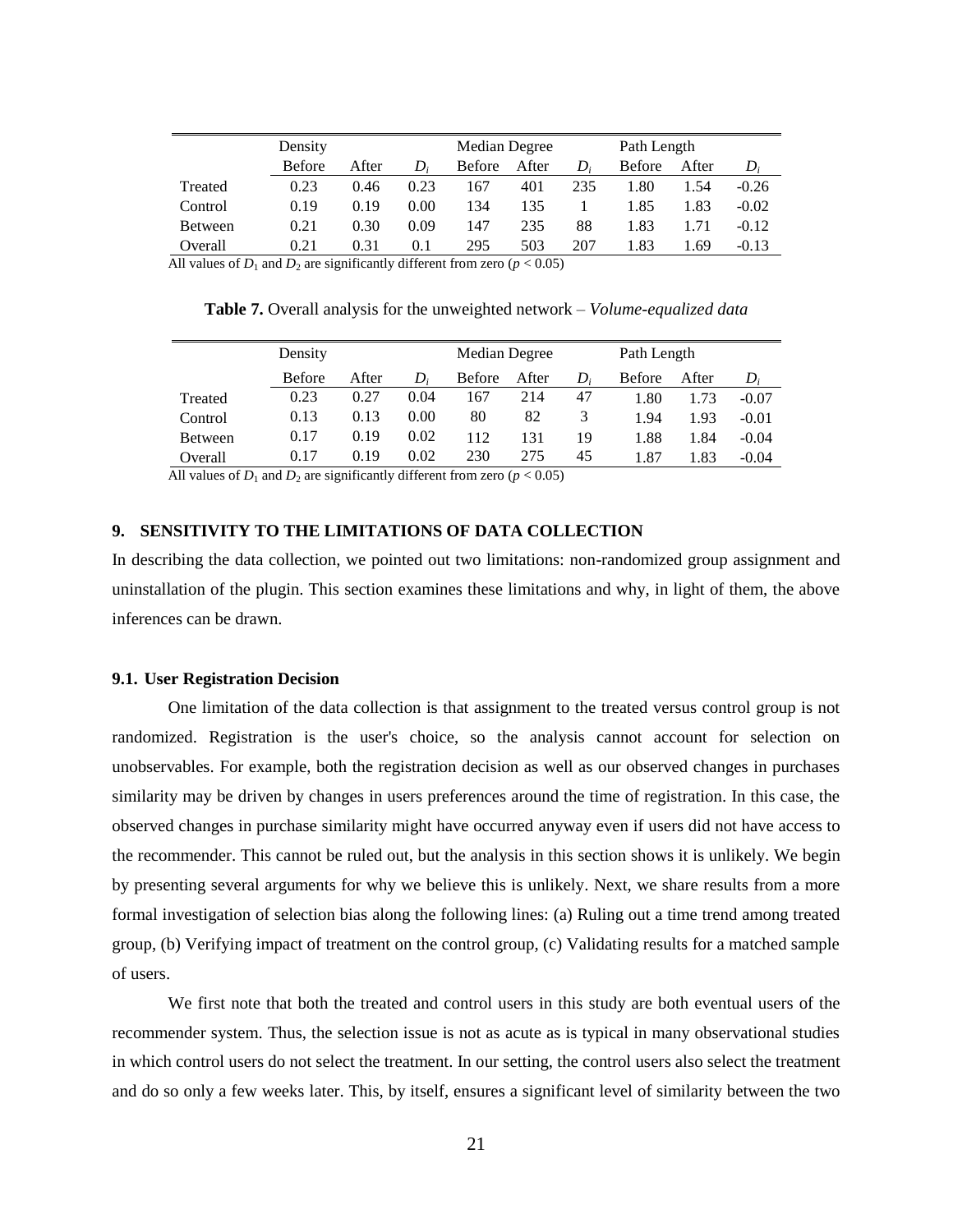groups. Further, we attribute the small differences in adoption timing between the two groups to diffusion of product awareness as opposed to fundamentally different demand preferences. This is because Service was a new technology at the time of data collection and the very first iTunes plugin of its kind. Registration may thus be reasonably seen as a response to a change in supply rather than a change in consumers' own demand. And differences in registration timing among early users may similarly be viewed as arising due to spread of product awareness. This line of reasoning is the same as Waldfogel and Chen's study (2006) of how sales at unbranded retailers are affected by the introduction of information intermediaries on the web (comparison shopping engines), which were at the time a new technology that created a change in information supply.

To test this idea, Figure 6 shows the median number of songs treated users add to their libraries in the days before and after registration. The data are centered around each user's registration date. The figure shows that the change in behavior is sharp near registration and not part of a growing trend starting weeks before.



Days pre/post registration (day  $0 =$  first post day)



We now test the robustness of our results more formally.

*Ruling out a time trend among treated users*: One possibility is that the treated group had been experiencing changes in preferences in the days preceding registration and our results merely reflect these time trends rather than the impact of the recommender. Figure 6 suggests this is unlikely. We test this more formally by conducting a Difference-in-Difference (DiD) test of purchase similarity in multiple pretreatment periods (Meyer 1995). The "before" period for this test is defined as January 2007 and the "after" period is defined as February 2007. Note that both groups had not been exposed to the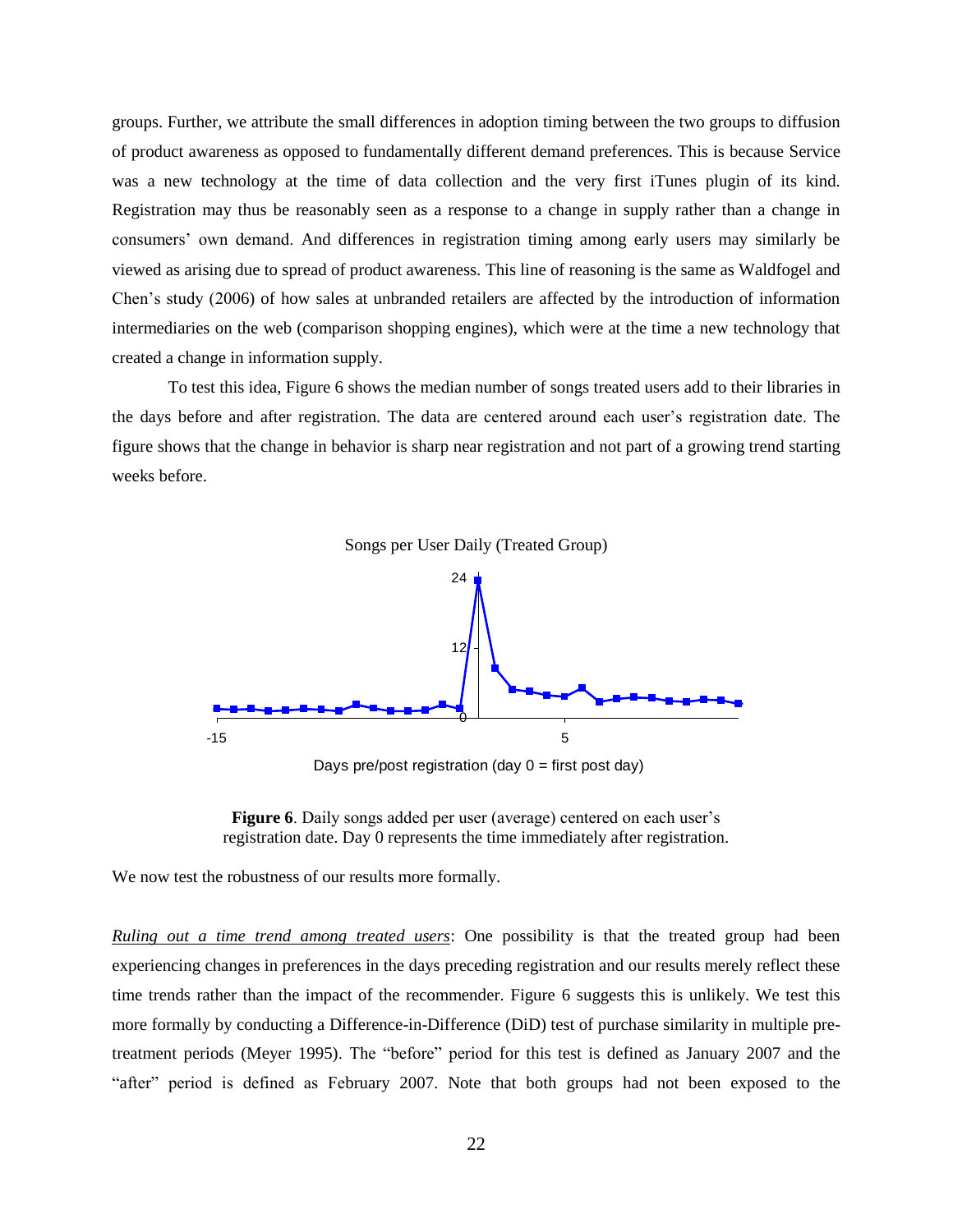recommender system during this entire timeframe. However, if the treated users were experiencing change in preferences over time, then we expect these changes to show up in the DiD test. Table 8 shows that there are no significant changes in density, degree and path length for the treated users relative to the control users. Thus, we can rule out the possibility that our results reflect a time trend of increased purchased similarity among the treated users.

|               | Density                |       |        |      | Median Degree |       |          |      | Path Length   |       |       |         |  |
|---------------|------------------------|-------|--------|------|---------------|-------|----------|------|---------------|-------|-------|---------|--|
|               | <b>Before</b>          | After | D,     | D/p  | <b>Before</b> | After | D,       | D/p  | <b>Before</b> | After | $D_i$ | D/p     |  |
| ௱             | 13%                    | 11%   | $-2\%$ | 0%   | 66.66         | 53.98 | $-12.68$ | 3.32 | .96           | 2.03  | 0.07  | $-0.02$ |  |
| $\mathcal{C}$ | 11%                    | 9%    | $-2\%$ | 0.96 | 55.00         | 39.00 | $-16.00$ | 0.60 | 2.01          | 2.10  | 0.09  | 0.56    |  |
|               | Volume Equalized Data: |       |        |      |               |       |          |      |               |       |       |         |  |
| ௱             | 11%                    | 11%   | 0%     | 1%   | 52.59         | 53.88 | 1.28     | 6.52 | 2.02          | 2.03  | 0.02  | $-0.03$ |  |
|               | 8%                     | 8%    | 0%     | 0.43 | 39.12         | 33.89 | $-5.24$  | 0.25 | 2.10          | 2.15  | 0.05  | 0.50    |  |

**Table 8. Summary measures for pre-registration time periods**

*Effect of treatment on control users*: A unique aspect of our dataset is that the control users also registered for the recommender a few weeks after the treated users. If these control users do not demonstrate a similar change in purchase similarity upon registration, then it might suggest that the recommender system may not be driving the observed changes and that the treated users in our study are fundamentally different from the control users. This is similar to the analysis by Gruber (1994) in which a later federal mandate on maternity benefits (the treatment) resulted in some states that had not previously mandated such benefits (the original control states) to now be subject to the treatment. To evaluate the effect of the treatment on our original control group, we divide our control users into two groups. The first group, G1, registered for the recommender in May 2007 and the second group, G2, registered in July or August 2007. We consider March and April as the "before" period and May and June as the "After" period. Note that G1 users are exposed to recommendations in the after period whereas G2 users are unexposed throughout. Table 9 shows that we observe a significant increase in density and median degree and decrease in average shortest path length for G1 users relative to G2 users. Thus control users also experience an increase in purchase similarity when they are exposed to the recommender.

**Table 9. Summary measures for the original control users**

|                | Density                |       |     |      | Median Degree |        |         |        | Path Length   |       |         |         |
|----------------|------------------------|-------|-----|------|---------------|--------|---------|--------|---------------|-------|---------|---------|
|                | <b>Before</b>          | After | D;  | D/p  | <b>Before</b> | After  | D.      | D/p    | <b>Before</b> | After | D,      | D/p     |
| G1             | 22%                    | 40%   | 18% | 18%  | 155.05        | 340.85 | 185.80  | 191.30 | 1.82          | 61    | $-0.21$ | $-0.22$ |
| G2             | 20%                    | 19%   | 0%  | 0.00 | 141.00        | 135.50 | $-5.50$ | 0.00   | . 86          | .86   | 0.01    | 0.00    |
|                | Volume Equalized Data: |       |     |      |               |        |         |        |               |       |         |         |
| G1             | 22%                    | 29%   | 7%  | 7%   | 155.23        | 230.10 | 74.87   | 70.38  | 1.82          | .72   | $-0.09$ | $-0.09$ |
| G <sub>2</sub> | 7%                     | 18%   | 0%  | 0.00 | 117.59        | 122.08 | 4.50    | 0.00   | .90           | .89   | 0.00    | 0.00    |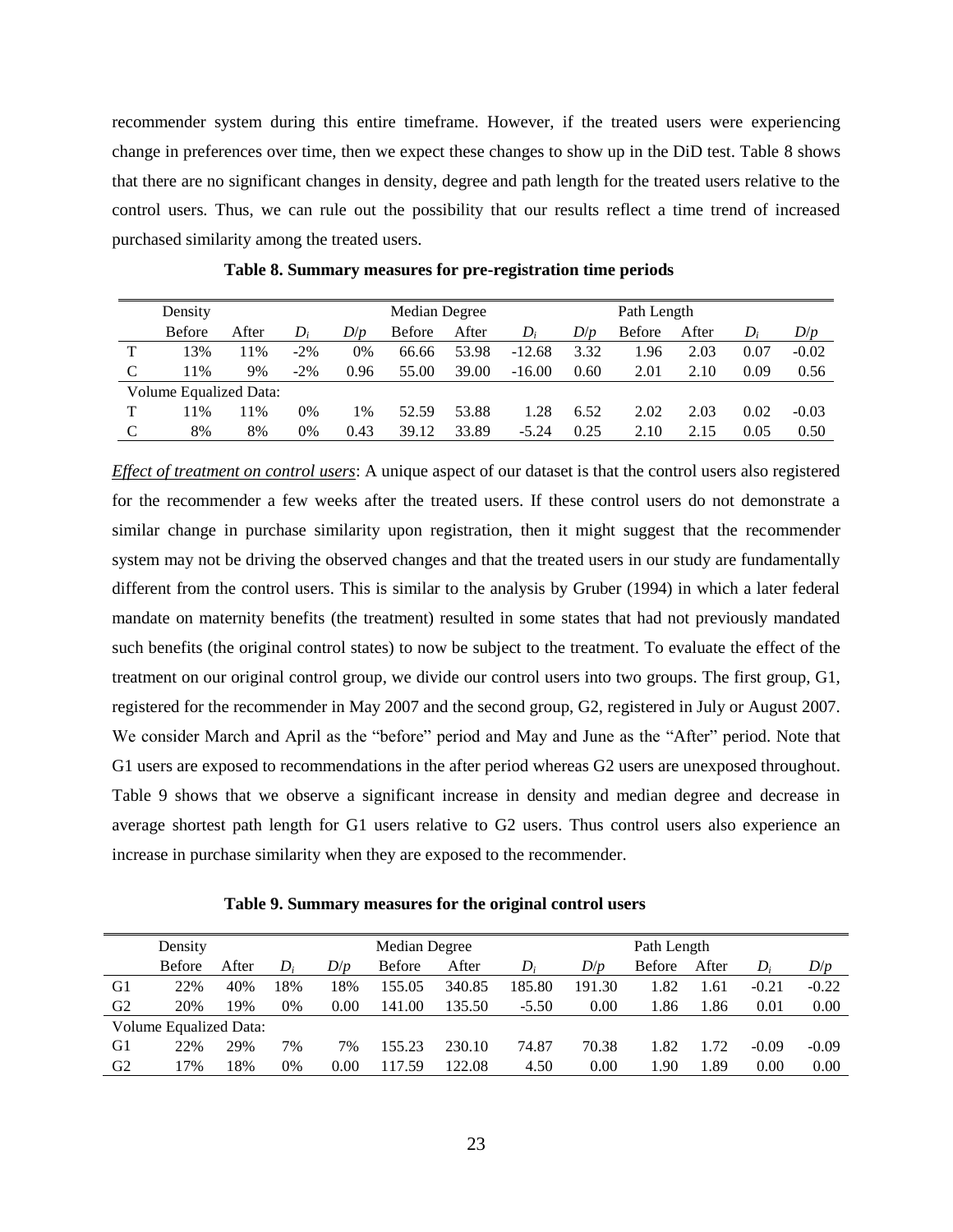*Validating results with matched sample of users*: It is possible that the changes in user preferences occurred simultaneously with the registration decision of users. If so, we will not observe such changes in user preferences in the results of Table 8. To control for this, we repeat our analysis for a matched sample of treated and control users. Propensity Score Matching (PSM) is a statistical matching technique for causal inference with observational data (Rosenbaum and Rubin 1983). PSM usually involves running a logistic regression for group membership to compute the probability of users belonging to the treated versus control group based on a set of observed predictors. Users in the treated group are then matched with users in the control group who have the same probability of treatment in order to control for confounding factors. A key weakness of PSM is that hidden biases may remain because matching cannot control for unobserved variables (Shadish et al. 2002; Pearl 2009). However, PSM works well with large samples and when a large number of pre-treatment covariates that are likely to influence group selection are available (Heckman et al. 1998; Shadish et al. 2002; Pearl 2009). As a result, PSM has been used as the primary technique for identification in several studies based on observational data (e.g., see Angrist 1998; Aral et al. 2009).

In order to create a matched sample, we first run a logistic regression for group membership against a number of behavioral covariates that specify users' taste in music. These variables include iTunes installation date, size of music library, average monthly music downloads, variance in music consumption, etc. Table 10 provides the results of a DiD test of purchase similarity on the matched sample of users. We continue to find a significant increase in density and degree (and decrease in average shortest path length) for the treated users relative to control users. The differences are significant at the 5% level. As before, the magnitude of the changes are smaller, yet significant, for the volume-equalized data. In other words, there is both a volume effect and a taste effect driving an increase in purchase similarity among treated users.

|   | Density                |       |               |      | Median Degree    |        | Path Length |        |               |       |         |         |  |  |
|---|------------------------|-------|---------------|------|------------------|--------|-------------|--------|---------------|-------|---------|---------|--|--|
|   | <b>Before</b>          | After | $D_i$         | D/p  | <b>Before</b>    | After  | D.          | D/p    | <b>Before</b> | After | $D_i$   | D/p     |  |  |
| ᅲ | 24%                    | 46%   | 22%           | 23%  | 157.00           | 361.00 | 204.00      | 207.00 | 1.79          | 1.53  | $-0.26$ | $-0.25$ |  |  |
| C | 20%                    | 20%   | $-1\%$        | 0.00 | 126.00           | 123.00 | $-3.00$     | 0.00   | 1.86          | 1.86  | 0.00    | 0.00    |  |  |
|   | Volume Equalized Data: |       |               |      |                  |        |             |        |               |       |         |         |  |  |
| ௱ | 23%                    | 35%   | 11%           | 10%  | 150.20           | 253.77 | 103.57      | 92.70  | 1.80          | 1.65  | $-0.15$ | $-0.12$ |  |  |
|   | 18%                    | 20%   | $\frac{0}{0}$ | 0.00 | 12 <sup>12</sup> | 123.00 | 10.87       | 0.00   | l.88          | .86   | $-0.03$ | 0.00    |  |  |

**Table 10. Summary measures for matched sample of users**

#### **9.2. Attrition**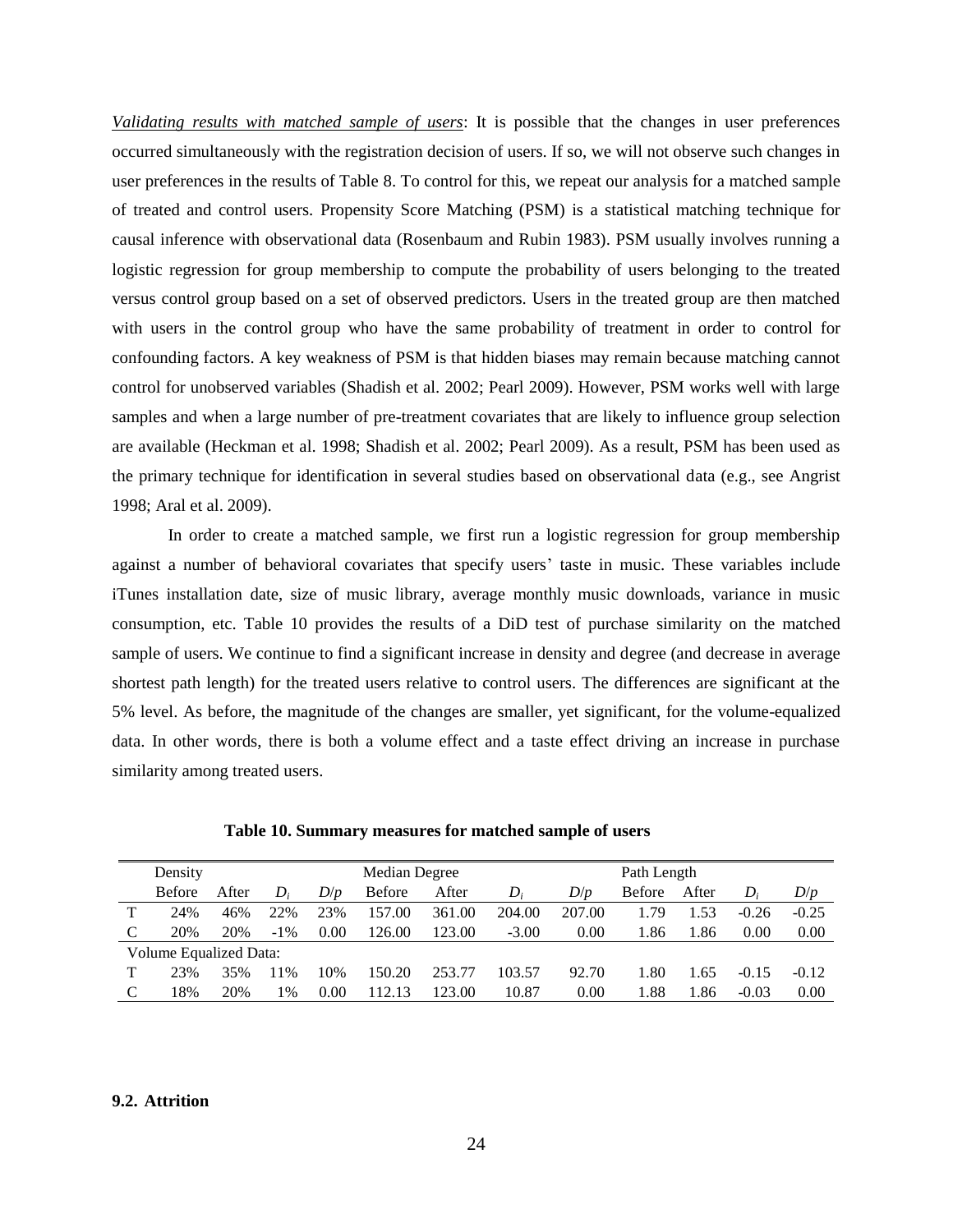The second data limitation is attrition. About half of the users in the treated group uninstall the plugin before the data collection ends. The above analysis, as discussed, only considers those users who have Service installed for the study's duration. Although attrition is a common issue in all observational data and is not unique to our setup, we nonetheless provide a brief discussion of its impact.

The implication of this requirement is that we may overstate the magnitude of the results although not their direction. This conclusion requires the assumption that uninstallers return to pre-treatment behavior and resemble the control group. Thus to illustrate how attrition affects the magnitude, we can "average" the treated users who complete the study with control users as proxies for the drop-outs. From the previous results, we saw that the treated group's similarity increases and the control's shows almost no change, so "averaging" the results dampens the magnitude but not sign. This averaging is illustrated next.

To estimate the effect of attrition, suppose the treated group originally has *n* users and λ*n* uninstall the service  $(0 < \lambda < 1)$ . We observe the  $(1 - \lambda)n$  users who remain with Service. Under the assumption that the drop-outs resemble the control, we can approximate the original treated group using all  $(1 - \lambda)n$  treated users and  $\lambda n$  control users. We refer to this group as *Composite*.

To estimate the change in similarity for *Composite*, three types of edges must be considered: edges among treated users, edges among control users (the surrogate dropouts), and edges between treated and control users (again, the surrogate dropouts). The maximum possible edges of each type is given in [Table .](#page-26-0)

|                             | Maximum                           | Density       | Density |
|-----------------------------|-----------------------------------|---------------|---------|
| Edge Type                   | possible edges                    | <b>Before</b> | After   |
| Within Treated              | $(1-\lambda)nC_2$                 | 0.23          | 0.45    |
| Within Control              | $_{\lambda n}C_2$                 | 0.19          | 0.19    |
| Between Treated and Control | $(1 - \lambda)n \times \lambda n$ | (121)         | 0.30    |

<span id="page-26-0"></span>**Table 11.** Attrition sensitivity analysis: edge types and density for the *Composite* group.

The table also reproduces the density from the observed network in Section [8](#page-20-2). We can thus estimate *Composite*'s change in similarity for a "typical" (average) user by taking a weighted average of the three densities using column 2 as the weights. For example, if half the users uninstall Service ( $\lambda = 0.5$ ), then *Composite*'s density is estimated as

*Composite's* Density before 
$$
= ( (1 - \lambda)n C_2 \times 0.23 + \lambda n C_2 \times 0.19 + (1 - \lambda)n \times \lambda n \times 0.21) / nC_2 = 0.21
$$
\n*Composite's* Density after  $= ( (1 - \lambda)n C_2 \times 0.45 + \lambda n C_2 \times 0.19 + (1 - \lambda)n \times \lambda n \times 0.30) / nC_2 = 0.31$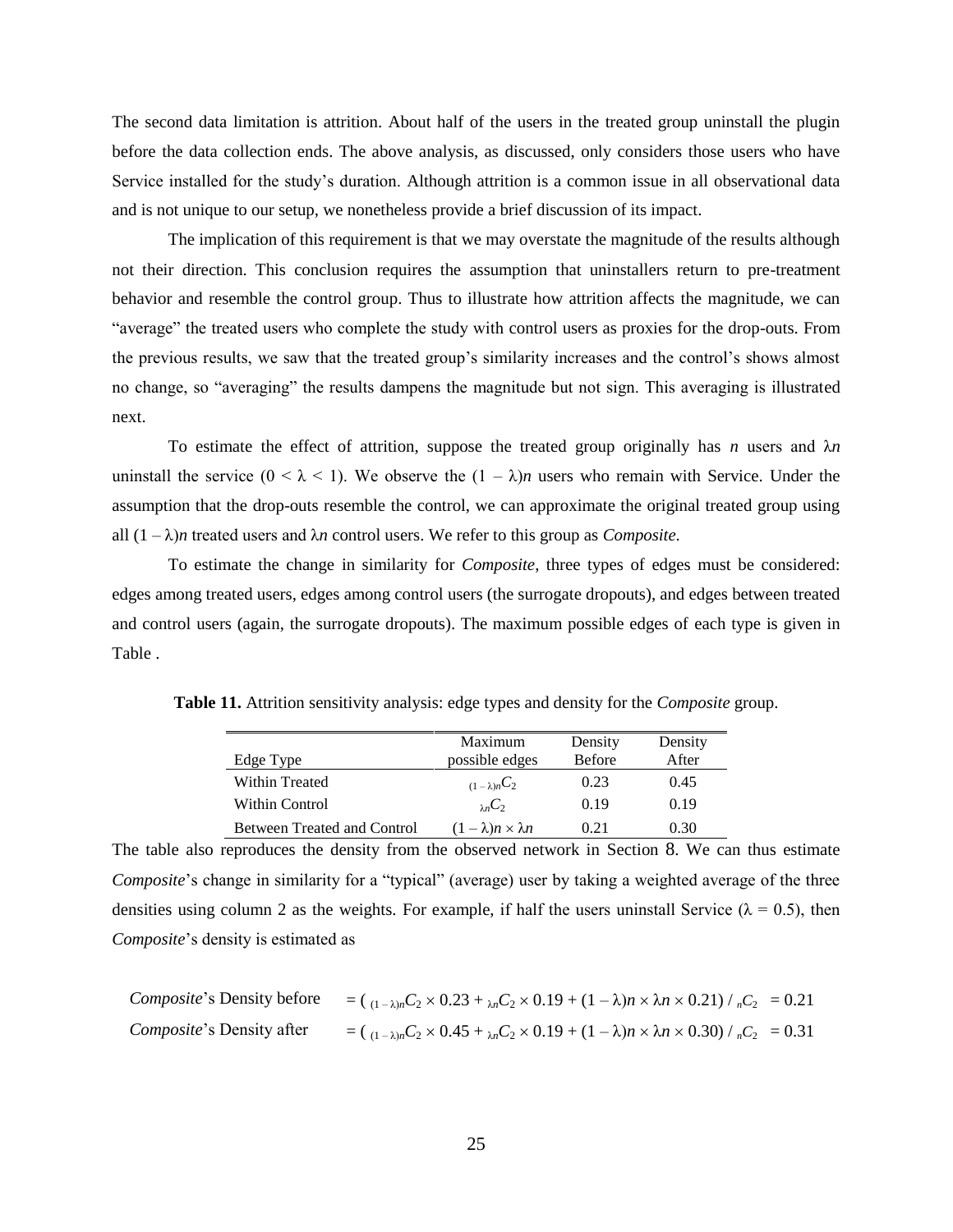*Composite*'s density increases from 0.21 to 0.31, which is positive but less than Treated's change from 0.23 to 0.45 (the magnitude is dampened). This holds for any  $\lambda$  and metric. The density metric was used for illustration, and results on the other metrics (e.g., path length) or other networks (e.g., volumeequalized) are similar.

# **10. RELATIONSHIP TO SERVICE'S RECOMMENDER SYSTEM**

The results show that users' purchases appear more similar after recommendations. This section relates these findings to the recommendation system in use at Service.

As discussed, Service makes two components available to its users. The primary component is the iTunes plugin, which recommends songs based on the artist currently being played. The recommendation algorithm behind the plugin is a hybrid content and collaborative based system whose components have roughly 90% and 10% weight respectively. The second component of Service is a website in which users can browse other Service users' music purchase and play histories. With both the plugin and website, users can sample songs and purchase them if desired.

We believe similarity increases post-recommendations because Service makes users' choice sets more similar than if users were not members of the recommendation service. This appears true for both components of Service, the plugin and the website.

With the plugin, recommendations are based on the artist a user is currently listening to. When two people listen to the same artist, they receive the same list of recommendations. Because of this, users who are 1 hop away in the treated group should be more likely to remain 1 hop away than control users: having the same artist means they are more likely to see the same recommendations and thus more likely to purchase another common item. [Table](#page-28-0) supports this. Treated users 1 hop away are 67% likely to remain 1 hop away afterward, whereas 1 hop away control users are only 38% likely to remain at 1 hop.<sup>13</sup> Seeing the same recommendations maintains the 1-hop position among treated users, whereas there is no such force maintaining the 1-hop position for control users.

Why do users not connected beforehand  $(k \ge 2)$  become closer? Such users do not own a common artist from which identical recommendations can be generated. Recall that Service provides a *list* of recommended artists in its plugin. When a  $k \ge 2$  pair of users listens to related but different artists, their recommended lists can still include the same recommended artist. If both buy songs by this artist, the users now have a purchase in common. In this manner, treated  $k \geq 2$  users should be more likely to connect than control users. As such, if this is the mechanism by which Service affects  $k \ge 2$  users, we would expect this effect to be greater for  $k = 2$  users than  $k = 3$  and in turn  $k = \infty$  users. To test this idea,

 $\overline{a}$ 

<sup>&</sup>lt;sup>13</sup> The probabilities are approximated as the fraction of user pairs transitioning from  $k$  to 1 hops, and the data come from Table an[d Table .](#page-20-0)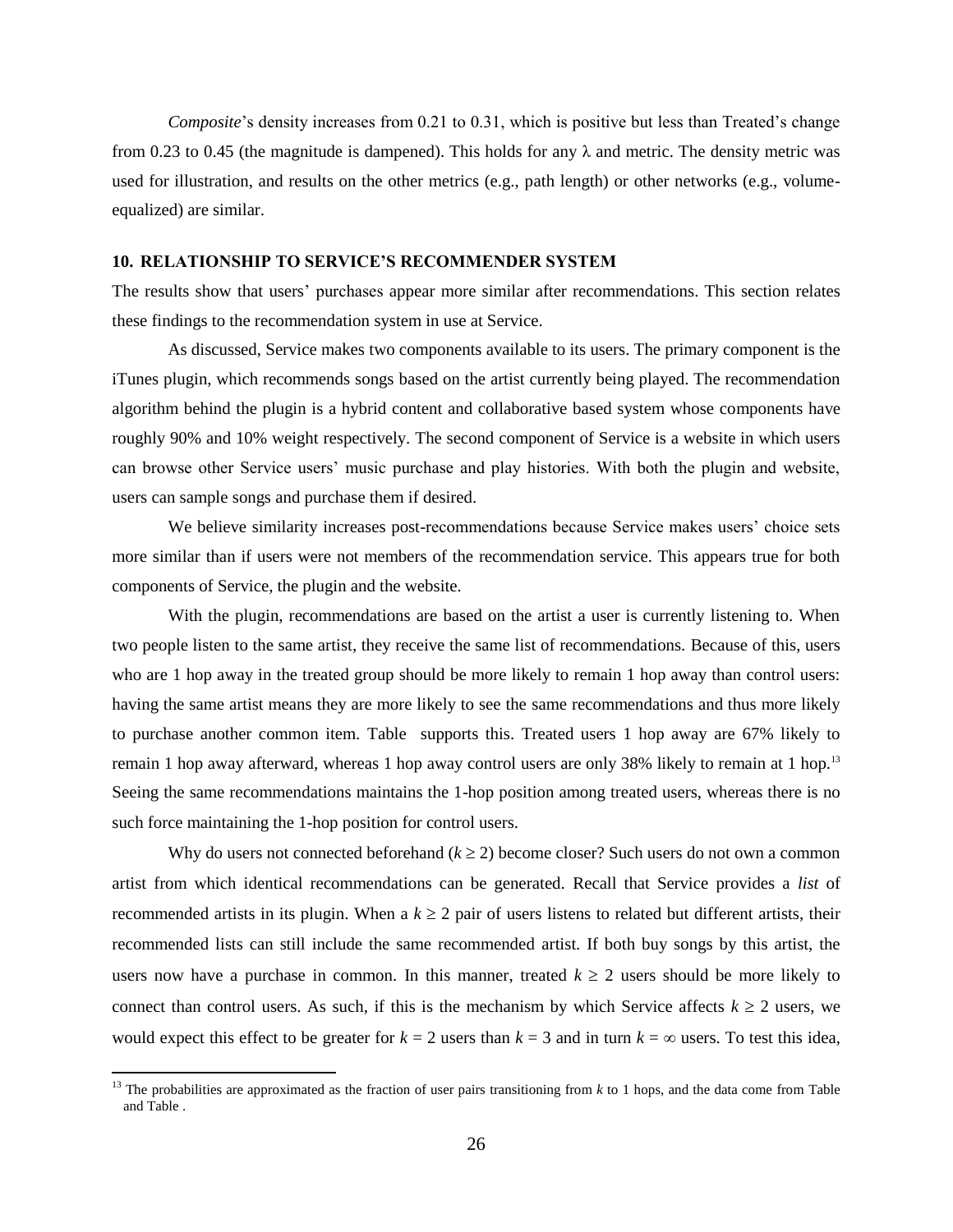one observes again in [Table](#page-28-0) that Prob(1 hop away after  $|k|$  hops away before) does show a primarily decreasing trend.

<span id="page-28-0"></span>

|                    | Treated |      |      |          |      | Control |      |          |  |  |
|--------------------|---------|------|------|----------|------|---------|------|----------|--|--|
| Initial hops $k =$ |         |      |      | $\infty$ |      |         |      | $\infty$ |  |  |
| Observed data      | 0.67    | 0.41 | 0.23 | 0.24     | 0.38 | 0.16    | 0.06 | 0.05     |  |  |
| Volume equalized   | 0.44    | 0.24 | 0.13 | 0.12     | 0.29 | 0.13    | 0.05 | 0.04     |  |  |

**Table 12**. Probability(User pair is 1 hop away after | *k* hops away before).

At Service's website, a similar phenomenon creates co-purchases among users. When one examines another user's play history, those are songs the other user already owns. Thus any purchase of those songs creates a co-purchase. In turn, more co-purchases results in an increase in similarity on our summary measures *T*( ).

Ideally, one would vary the design of Service's components, such as the type of content-based recommender used, the type of collaborative filter used, and website layout to test how other design choices affect the results. This was unfortunately not possible. Two comments are in order. First, without variation in the components' design, one might argue that Service could design a perverse recommender to achieve any end it wanted, similarity or fragmentation. We do not believe we are observing this perverse case. Service's algorithm was designed to satisfy users and not for an explicit goal of creating or reducing fragmentation. Second, we believe Service's design is somewhat typical for the industry: a content based algorithm where songs in the same sub-genre are recommended; a collaborative algorithm where songs co-purchased are recommended; and a website where one can browse other users' profiles, as is common at many social networking sites. A large factorial design testing alternative designs for each component would certainly be desirable, and we hope future work will contribute to this.

#### **11. CONCLUSIONS**

This paper asked whether recommender systems fragment versus homogenize users. Using data from the music industry, we found that a network of users becomes more similar to one another after recommendations, as defined by purchase similarity. The trend toward similarity appeared in three ways: at the aggregate level in the treated group, at the individual level in treated group, and at the population level, which combined the treated and control groups.

At the aggregate level, we found that users' purchases appear more similar after recommendations. This finding occurred for two reasons. Users shifted their purchases toward more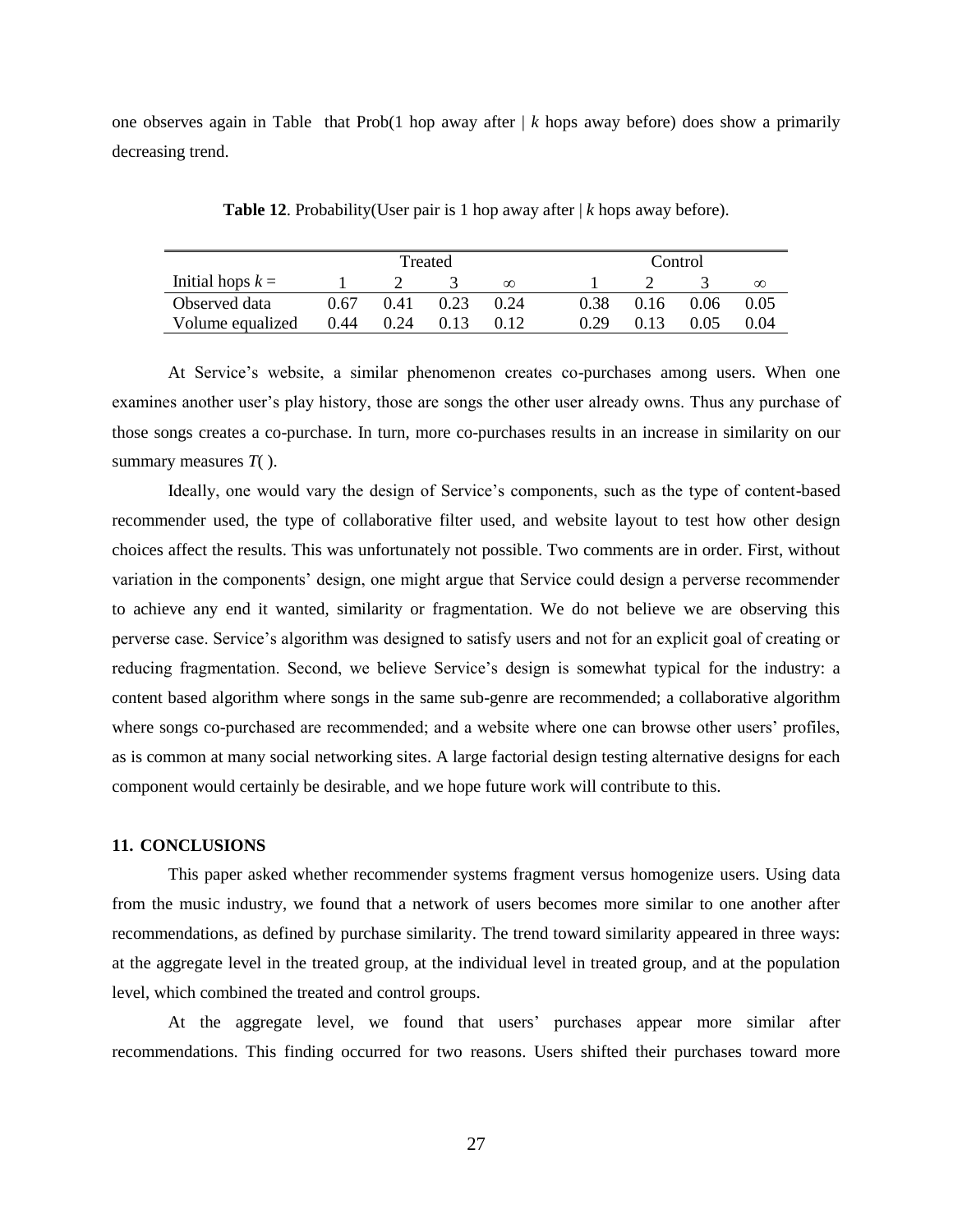similar items, the taste effect; and, users simply bought more under recommendations, the volume effect, which increased the likelihood of co-purchases with others.

At the individual level, we looked for fragmentation in terms of a differential effect – namely, close users becoming closer and far ones becoming farther – but did not find evidence of this. This helped rule out the possibility that users were fragmenting into groups. If users were splitting into groups, a form of fragmentation, we should have seen far users become farther, which we did not.

Last, at the population level, the combined network of treated and control users exhibited greater similarity afterward. Treated users became more similar to one another and more similar to the control. This ruled out the possibility that treated users might be becoming self-similar yet simultaneously separating from the control, a third way in which fragmentation could have but did not manifest itself.

These findings were observed for a variety of similarity measures and network definitions. For the setting of the music industry and our firm, it thus appears that recommender systems are associated with an increase in commonality rather than fragmentation.

The findings have policy and business implications. Each, in turn, introduces directions for future work. Regarding policy, we began with the question of whether recommender systems create fragmentation. The fragmentation outcome, should it exist, would be undesirable in the view of many thought leaders. Sunstein argued that the effects of recommender systems and personalization technologies have connections to democracy itself: "it is highly desirable for a democracy to contain a kind of 'social architecture' that offers both shared experiences and unanticipated exposures," (p. 206) and there is concern that recommenders could weaken this if they show people only what they already know. On balance, the internet allows people to access more sources of information than ever. However, to the extent technology design choices undermine the above goal, we might ask how we can build better recommender systems that offset such fragmentation effects. We did not, however, find evidence of fragmentation, despite multiple ways of trying to identify it. In the absence of such effects, there is not cause, based on this study, to modify the architecture of e-commerce or the web.

Regarding business, the study provides a window onto the ongoing trend of targeted marketing. Recommender systems lower search costs, so one interpretation of the post-recommendations data is that it better reveals preferences. Why then did we not observe consumers clustering into the hyperspecialized groups that some advertisers might expect? It is possible consumers are not yearning for narrowly targeted recommendations but looking to retain some commonality with others. If so, consumers may prefer a range of experiences that narrow targeting does not deliver. A difficulty in making this inference is separating the effects of reduced search costs from the influence of the recommender itself. The recommender lowers search costs, but it also influences users by choosing what items to show them. This influence is unavoidable and will exist for any recommender system. An interesting empirical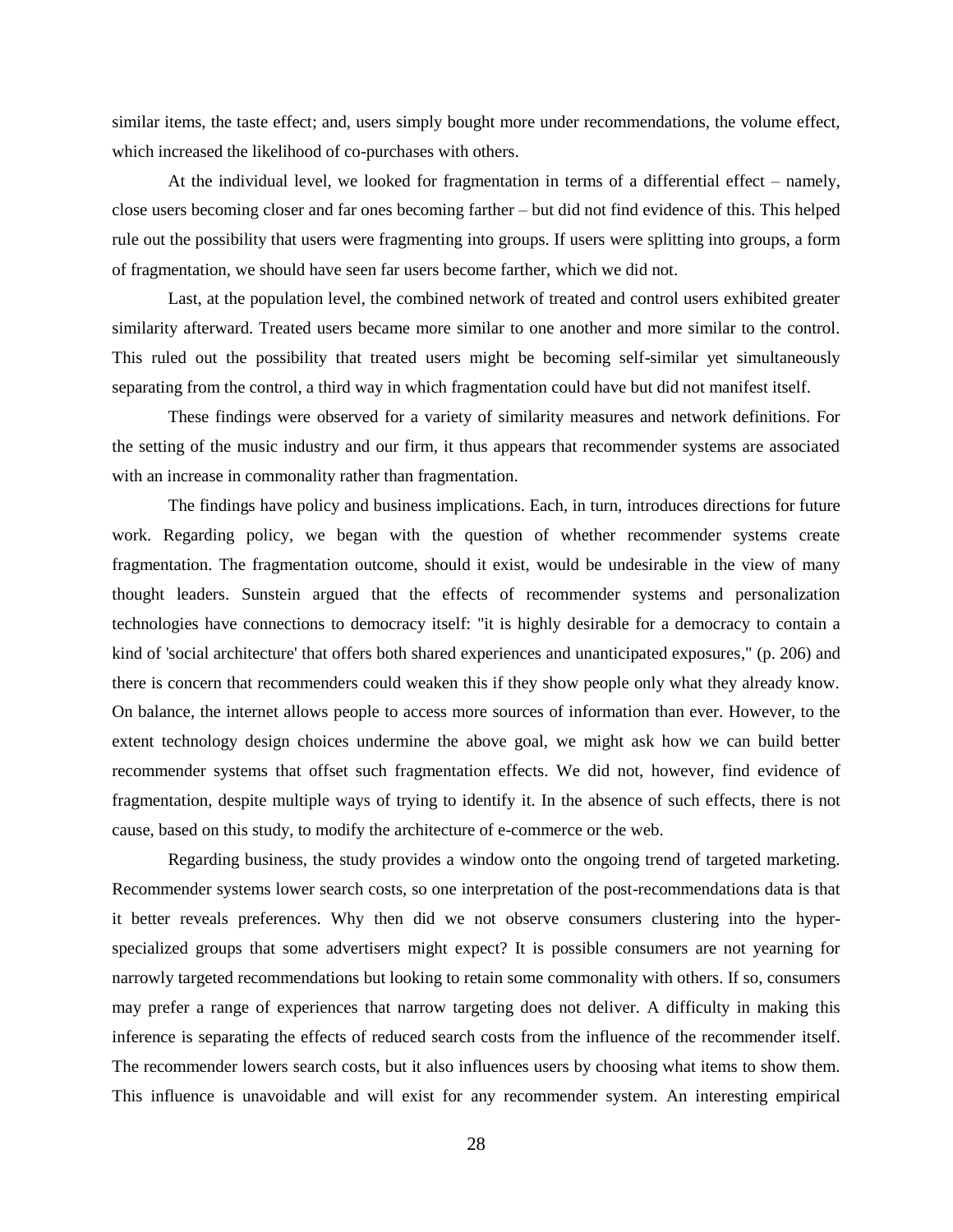question is thus to separate these effects: when we observe greater commonality post recommendations, how much is due to consumers' preference for commonality versus the bias of what the recommender selects for the user. It is an important business question because evidence that consumers are seeking commonality appears to be under-emphasized in targeted marketing strategies.

A final direction for future work would be to study other recommender technologies and other application contexts. The results here are associated with the system employed at Service. Other technologies could differ; for example, a system that recommended the same product to everyone would clearly create commonality. As discussed, our aim in this paper is not to characterize the effect of hypothetical designs. Rather, we wish to characterize the impact of a major system online – which in turn shows that the current belief around fragmentation is not the case. That said, we hope future work will look at other designs and gradually catalog their effects. Similarly, the manner in which users respond to news or fashion recommendations may differ from the manner in which they respond to music recommendations. Investigating the fragmentation issue in other domains in which personalization has been deployed is important as well.

In *The Big Sort*, Bishop (2008) shows how over the last thirty years Americans have sorted themselves into like-minded groups in physical space (neighborhoods).. This paper asks a similar question about the virtual space of the web. While many predict these systems will further a trend of fragmentation, the evidence for the industry and firm studied here is to the contrary. As this is the first empirical study on the topic, we look forward to the perspective thirty more years will provide.

# **REFERENCES**

Adomavicius, G. and A. Tuzhilin. 2005. Toward the next generation of recommender systems: a survey of the state-of-the-art and possible extensions. *IEEE Transactions on Knowledge and Data Enginering* 17(6):734-749.

Angrist, J. D. 1998. Estimating the Labor Market Impact of Voluntary Military Service Using Social Security Data on Military Applicants. *Econometrica*, Vol. 66, No. 2., pp. 249-288.

Ansari A., S. Essegaier, and R. Kohli. 2000. Internet recommendation systems. *Journal of Marketing Research* 37(3):363-375.

Ansari A. and C. F. Mela. 2003. E-customization. *Journal of Marketing Research* 40(2):131-145.

Aral, S., Muchnik, L., & Sundararajan, A. 2009. Distinguishing Influence Based Contagion from Homophily Driven Diffusion in Dynamic Networks. *Proceedings of the National Academy of Sciences* 106 (51).

Arnheim, A. 1996. Summary of the proceedings of the U.C. Berkeley Collaborative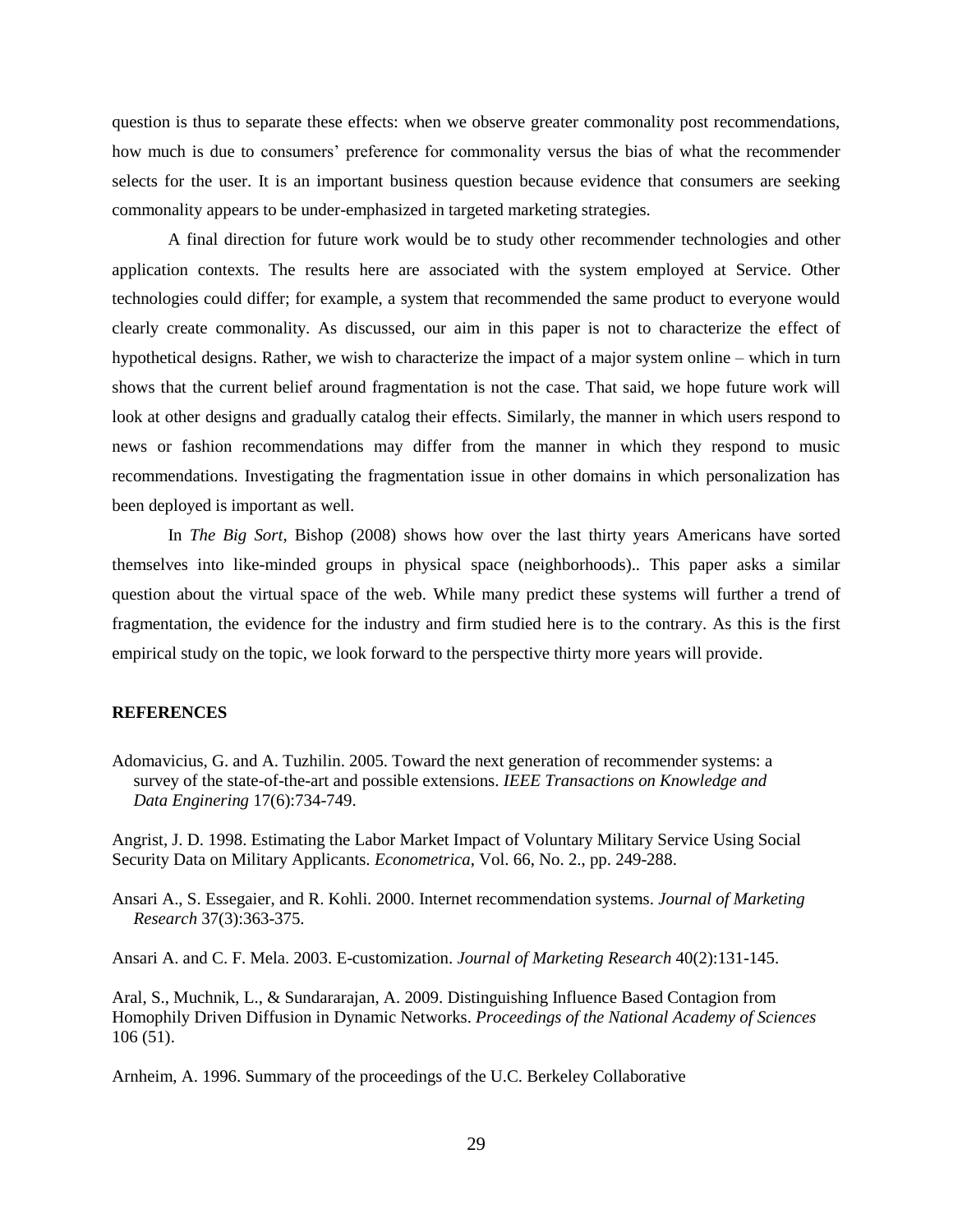Filtering Workshop. March 16. Last accessed April 20, 2008. http://www2.sims.berkeley.edu/resources/collab/collab-report.html.

- Apple. 2008. iTunes Store Top Music Retailer in the US. Company website. Last accessed November 27, 2008. http://www.apple.com/pr/library/2008/04/03itunes.html
- Berger, J. and C. Heath. 2008. Who drives divergence? Identity-signaling, outgroup dissimilarity, and the abandonment of cultural tastes. *J. Pers. Soc. Psychol.*, **95**(3) 593-607.
- Bishop, B. 2008. *The Big Sort*. New York: Houghton Mifflin.
- Bodapati, A. 2008. Recommendation systems with purchase data. *Journal of Marketing Research*  45(1):77-93.
- Brynjolfsson, E., Y. Hu, and M. Smith. 2006. From niches to riches: the anatomy of the long tail. *Sloan Management Review* 47(4) 67-71.
- Campbell, D. T. and J. Stanley. 1963. *Experimental and Quasi-Experimental Designs for Research*. Boston: Houghton Mifflin Company.
- Clemons, E.K., G. G. Gao, and L.M. Hitt. 2006. When online reviews meet hyperdifferentiation. *J. of Management Information Systems* 23(2):149-171.
- Conover, W. J. and R. L. Iman. 1981. Rank transformations as a bridge between parametric and nonparametric statistics. *The American Statistician* 35(3): 125-129.
- Das, A., M. Datar, A. Garg, and S. Rajarm. 2007. Google news personalization: scalable online collaborative filtering. *Proc. of the 16th Int'l World Wide Web Conference*, p. 271-280.
- Dellarocas, C. 2003. The digitization of word-of-mouth: promise and challenges of online reputation systems. *Management Science* 49(10):1407-1424.
- Efron, B. and R. Tibshirani. 1986. Bootstrap methods for standard errors, confidence intervals, and other measures of statistical accuracy. *Statistical Science* 1(1):54-75.
- Fleder, D. and K. Hosanagar. 2007. Recommender systems and their impact on sales diversity. *Proceedings of the 8th ACM conference on Electronic Commerce*: 192-199.
- Fleder, D. and K. Hosanagar. 2009. Blockbuster culture's next rise or fall: the impact of recommender systems on sales diversity. *Management Science* 55(5):697-712.
- Good, P. 1994. *Permutation Tests: A Practical Guide to Resampling Methods for Testing Hypotheses*. New York: Springer-Verlag.

Gruber, J. 1994. The Incidence of Mandated Maternity Benefits. *American Economic Review* 84 (3): 622- 641.

Heckman, J., H. Ichimura, J. Smith, and P. Todd. 1998. Characterizing Selection Bias Using Experimental Data. *Econometrica*, 66(5), pp. 1017-98.

Hervas-Drane, A. 2007. Word of mouth and recommender systems: a theory of the long tail. *NET*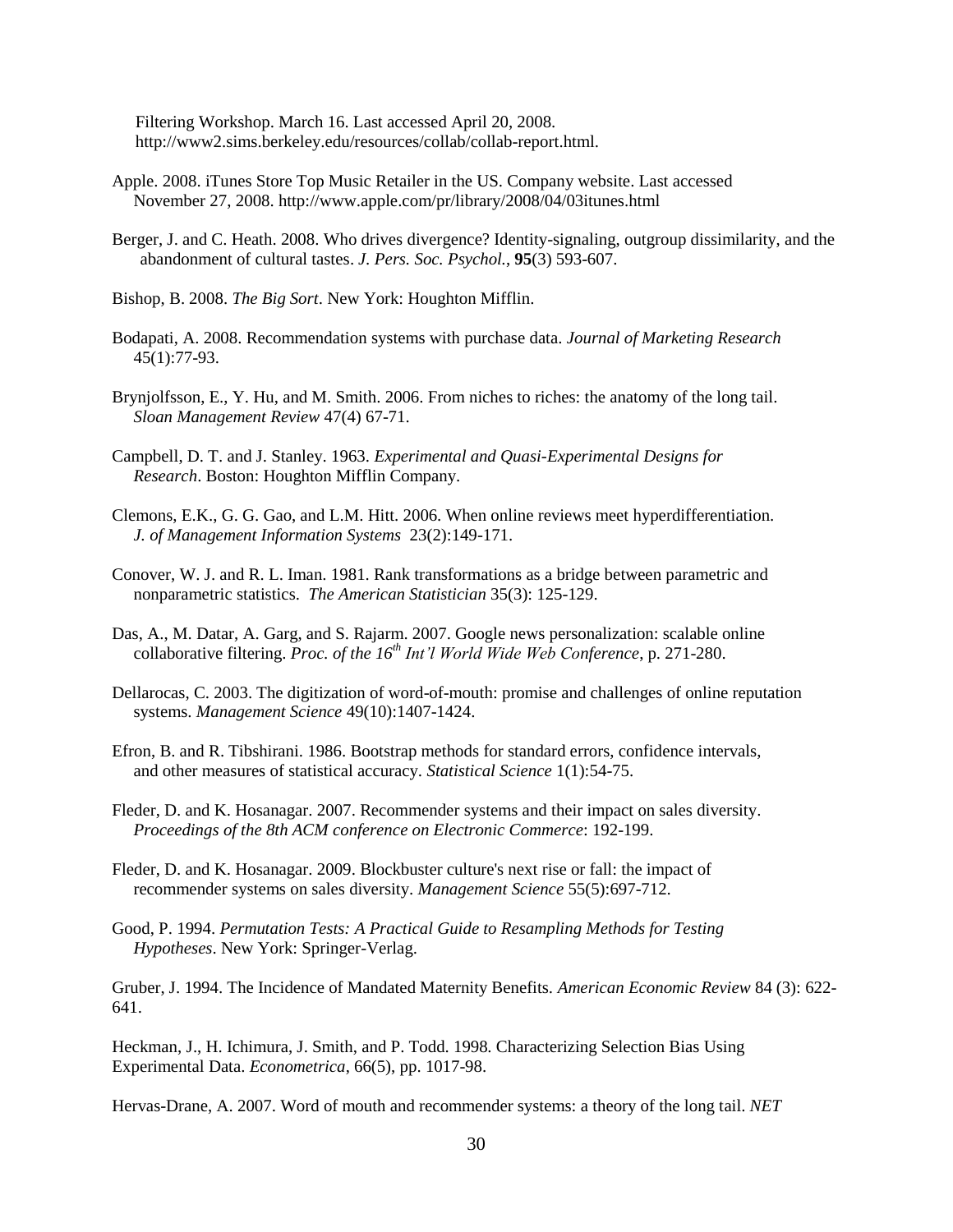*Institute Working Paper*, No. 07-41. Available at SSRN: http://ssrn.com/abstract=1025123

Huang, Z., D. D. Zeng, and H. Chen. 2007. Analyzing consumer-product graphs: empirical findings and applications in recommender systems. *Management Science* 53(7):1146-1164.

Katz, M. and C. Shapiro. 1985. Network externalities, competition, and compatibility. *American Economic Review*, vol. 75, pp. 424-40.

Lamere, P. and S. Green. 2008. Project Aura: recommendation for the rest of us. Presentation at *Sun JavaOne Conference*. Slides last accessed 25 November 2008 at http://developers.sun.com/learning/javaoneonline/2008/pdf/TS-5841.pdf

Linden, G. 2008. People who read this article also read.... *IEEE Spectrum*. March.

Linden, G. 2011. Eli Pariser is Wrong. [http://glinden.blogspot.com/2011/05/eli-pariser-is-wrong.html.](http://glinden.blogspot.com/2011/05/eli-pariser-is-wrong.html) Retrieved July 2011.

Manchanda P., J.-P. Dubé, K. Y. Goh, and P. K. Chintagunta. 2006. The effect of banner advertising on internet purchasing. *Journal of Marketing Research* 43(1):98-108.

Mardia, K. V., J. T. Kent, and J. M. Bibby. 1979. *Multivariate Analysis*. London: Academic Press.

McGuire, M. and D. Slater. 2005. Consumer taste sharing is driving the online music business and democratizing culture. *Gartner Group and Harvard Law School Berkman Center for Internet & Society Report*. Report number G00131260.

Meyer B. D. 1995. Natural and Quasi Experiment in Economics. *Journal of Business and Economic Statistics*. 13(2) 151-161

Murthi, B. P. S. and S. Sarkar. 2003. The role of the management sciences in research on personalization. *Management Science* 49(10):1344-1362.

Negroponte, N. P. 1995. *Being Digital*. New York: Vintage Books.

Oestreicher-Singer, G. and A. Sundararajan. 2009. Recommendation networks and the long tail of electronic commerce. *SSRN eLibrary*, http://ssrn.com/abstract=1324064.

Papadimitriou, C. H. and K. Steiglitz. 1998. *Combinatorial Optimization: Algorithms and Complexity*. Toronto: Dover Publications.

Pariser, E. 2011. *The Filter Bubble*. Penguin.

Pearl, J. Understanding propensity scores. 2009. In *Causality: Models, Reasoning, and Inference*, Cambridge University Press, Second Edition.

Rossi, P., R. E. McCulloch, and G. M. Allenby. 1996. The value of purchase history data in target marketing. *Marketing Science* 15(4):321-340.

Rosenbaum, P. R., D. B. Rubin. 1983. The central role of the propensity score in observational studies for causal effects. *Biometrika* 70 (1): 41–55.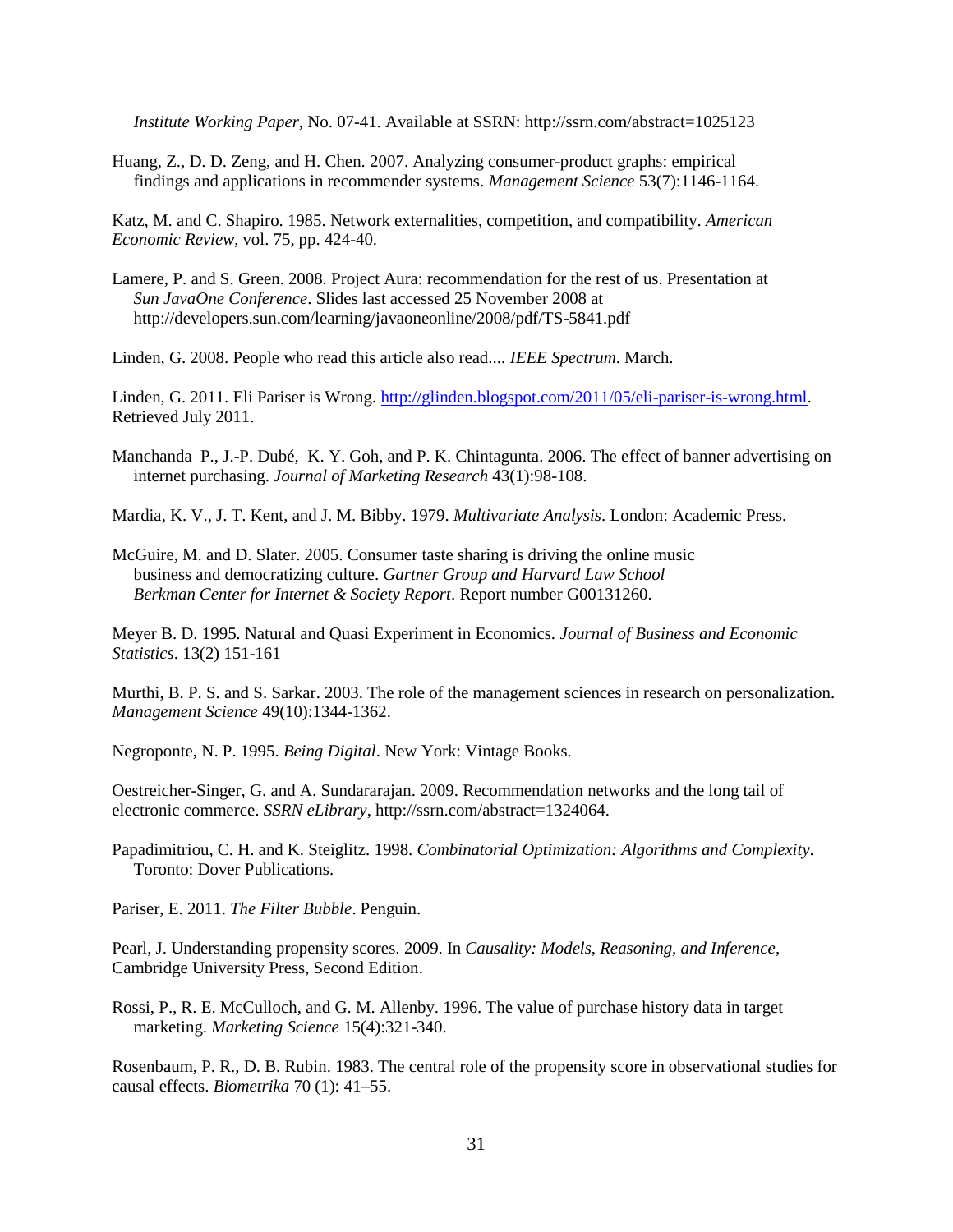Shadish, W.R., T.D. Cook, and D. T. Campbell. 2002. *Experimental and Quasi-Experimental Designs for Generalized Causal Inference*. Boston: Houghton-Mifflin.

Shaffer, G. and Z. J. Zhang. 1995. Competitive coupon targeting. *Marketing Science* 14(4):395-416.

- Smith, M., Giraud-Carrier, C. and Judkins, B. 2007. Implicit affinity networks. *Proc. of the 7th Annual Workshop on Information Technologies and Systems*. 1-6.
- Sunstein, C. R. 2001. *Republic.com*. Princeton: Princeton University Press.

Terdiman, D. 2011. Why a hyper-personalized web is bad for you. CNET News. May 17.

- Thompson, C. 2008. If you liked this, you're sure to love that. *The New York Times Magazine.*  November 23.
- Van Alstyne, M. and E. Brynjolfsson. 2005. Global village or cyber-Balkans? Modeling and measuring the integration of electronic communities. *Management Science* 51(6):851-868.
- Waldfogel, J. and L. Chen. 2006. Does information undermine brand? Information intermediary use and preference for branded retailers. *J*. *Industrial Economics* 54(4):425-449.
- Watts, D. J. and S. H. Strogatz. 1998. Collective dynamics of small-world networks. *Nature* 393:440- 44.

# **APPENDIX I. SIGNIFICANCE TESTING**

The hypotheses tested in the aggregate analysis have the form

$$
H_0: \mu \equiv E[D] = 0
$$
  

$$
H_a: \mu \equiv E[D] \neq 0
$$

where  $D \equiv (T_{12} - T_{11}) - (T_{22} - T_{21})$  and  $\mu \equiv E[D]$ . This is a statistical test of the null hypothesis that purchase records are distributed the same in the treated group and in the control group. The use of such test statistics is facilitated by permutation tests which allow us to calculate a null distribution for any test statistic. Statistical theory says that under the null hypothesis of equal distributions of purchase records (and conditional on the observed purchase records), all relabelings of the records as 'Treated' and 'Control' are equally likely. We obtain a null distribution and hence a *p*-value for *D* by repeatedly relabeling the purchase records, reconstructing the networks, recalculating *D*, and tallying the fraction of times these 'relabeled' values of *D* exceed the observed value of *D*. Enumerating all relabelings is not usually possible computationally, which is why one resorts to sampling a feasible number of relabelings that yields an approximate permutation *p*-value for *D*. Further details on the theory of permutation tests can be found in the appendix to Good (1994).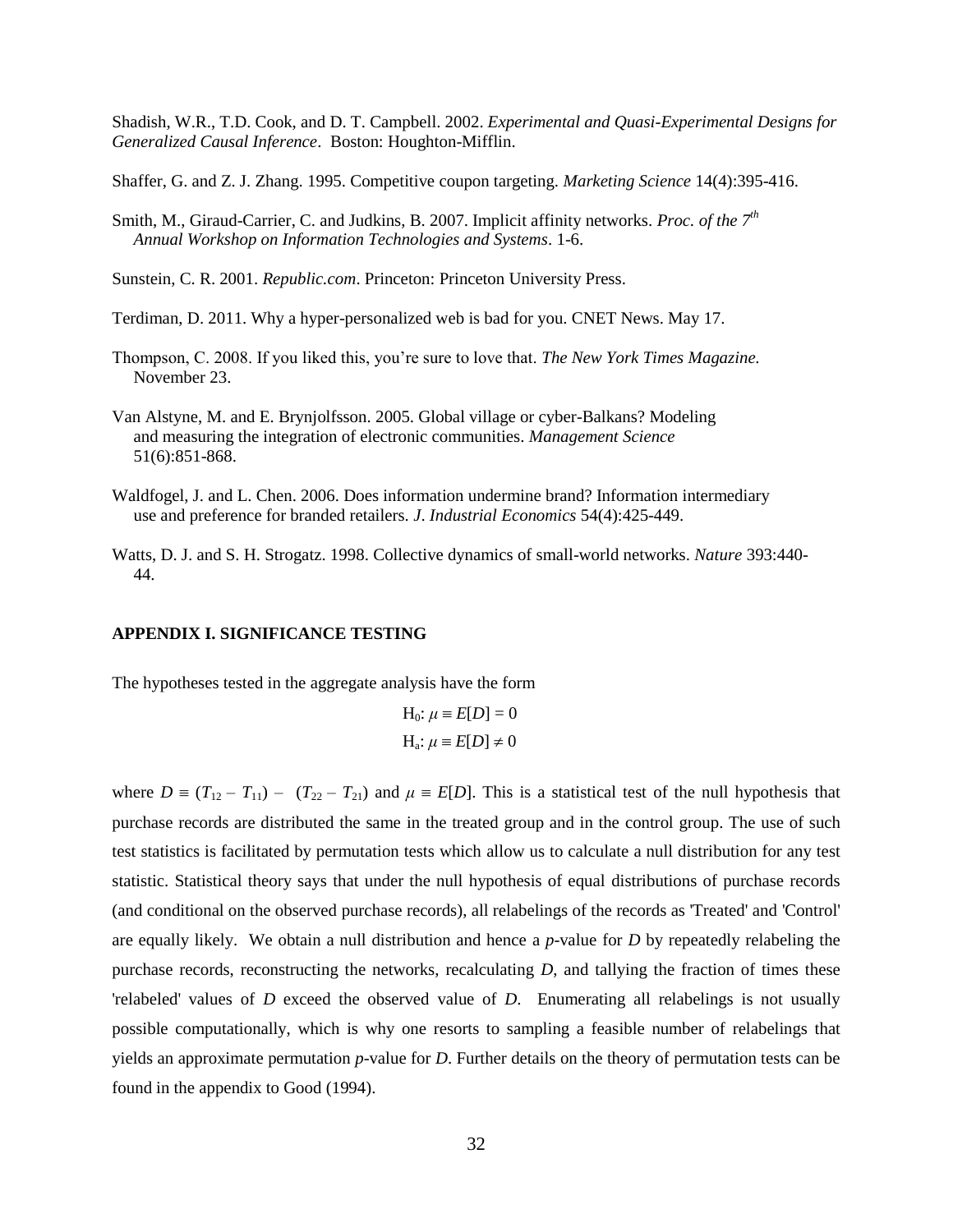#### **12. APPENDIX II. SENSITIVITY TO ALTERNATIVE NETWORK TYPES**

The network examined in the base case is one type of network. In this section, we explore other network definitions, both unweighted and weighted. We find the conclusions of increased similarity generally hold across these other network definitions.

# **12.1. Alternative Network Definitions**

This section defines several additional networks to test. Recall that defining the consumer network is equivalent to defining the distance, or edge weight, between all user pairs. We continue the notation from before in which  $(G_i)_{xy}$  is the edge weight between consumers x and y. As before,  $(O_i)_x$  is user *x*'s vector of purchase counts, where the vector length is the number of artists.

The unweighted network used throughout the base case was defined

| <i>Unweighted</i>                                                                                                                                                                                         |
|-----------------------------------------------------------------------------------------------------------------------------------------------------------------------------------------------------------|
| $(G_{ii})_{xy}$ = $\begin{cases} 1, & \text{if users } x \text{ and } y \text{ have } \geq 1 \text{ artist in common } ((O_{ii})_x \cdot (O_{ii})_y \geq 1) \\ \text{Unconnected, otherwise} \end{cases}$ |

We generalize this definition to an arbitrary threshold of *k* artists in common:

*Unweighted*-*k*  $(G_{it})_{xy}$   $\equiv$  $\overline{\mathcal{L}}$ ↑  $\left( \begin{array}{c} 1, \text{ if users } x \text{ and } y \text{ have } \geq k \text{ artist in common } ((O_{ii})_x \cdot (O_{ii})_y \geq k) \end{array} \right)$ Unconnected, otherwise

This definition allows us to test whether the findings are robust to the original choice of  $k = 1$ .

Weighted networks can also be defined. Perhaps the simplest starting point is to define the edge weight as the Euclidean distance between each user's vector of purchase counts.

Weighted  
\n
$$
(G_{ii})_{xy} \equiv || (O_{ii})_x - (O_{ii})_y ||
$$

We also define a weighted network in which the user vectors are first normalized to length 1. Let  $({\tilde{O}}_{ii})_x \equiv (O_{ii})_x \mid ||(O_{ii})_x||$ . Each user is thus a point on the hyper-sphere of radius 1. The *Normalized*-*Weighted* network is defined by the Euclidean distance between normalized user vectors

# *Normalized-Weighted*

$$
(\mathbf{G}_{it})_{xy} \equiv ||(\widetilde{\mathbf{O}}_{it})_x - (\widetilde{\mathbf{O}}_{it})_y||
$$

In words, normalization forces distance to depend on the proportion of artists a user buys and not how much he buys. Geometrically, it amounts to comparing the angle between user vectors, regardless of the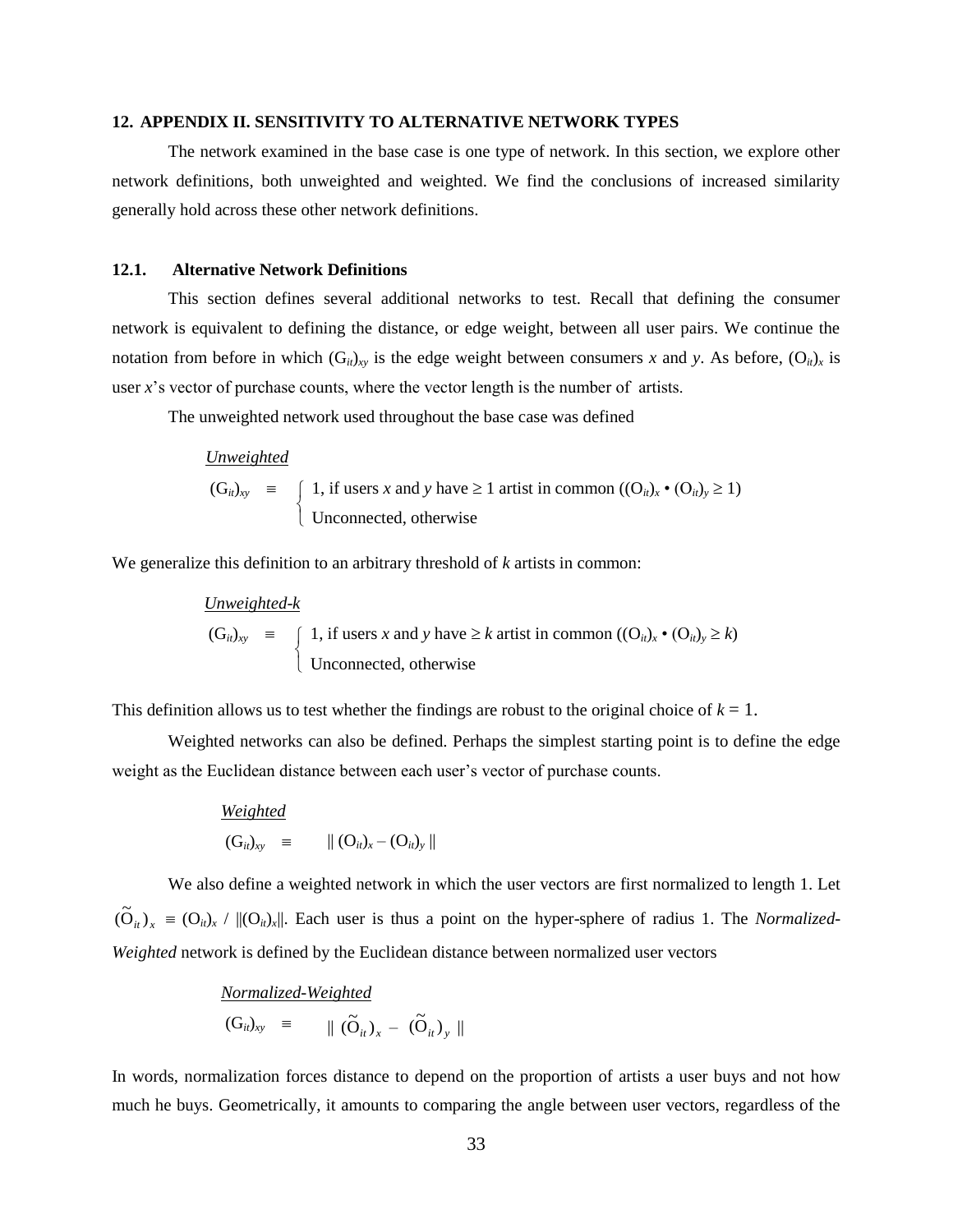vectors' lengths. This measure is proportional to the "cosine similarity" in the field of Information Retrieval.<sup>14</sup>

These networks span two characteristics that we wish to consider: sensitivity to purchases in common and sensitivity to purchase volume. Sensitivity to purchases in common, the first characteristic, captures how much users must overlap in their purchases to have a low edge weight between them. The *Unweighted-*1 network is not sensitive. Of the thousands of artists, users need overlap on only one to create an edge. In contrast, the *Normalized-Weighted* network, which amounts to measuring angles, is very sensitive. To have a low distance, it is generally not enough to have one or two purchases in common. Unless users have many artists in common, as we will see shortly, users are nearly orthogonal and hence far apart.

Sensitivity to purchase volume, the second characteristic, describes how much the total quantity a user purchases affects his distance to others, conditional on buying the same proportions of artists. An example makes this clear. Consider three users with the following purchases

| User 1 buys | 1 song of artist $a$    | 3 songs of artist <i>b</i> |
|-------------|-------------------------|----------------------------|
| User 2 buys | 1 song of artist a      | 3 songs of artist <i>b</i> |
| User 3 buys | 100 songs of artist $a$ | 300 songs of artist b      |

The *Normalized-Weighted* network says all three users are equidistant: volume is irrelevant, and distance is defined by the angle between user vectors (0 in this case). Users need only buy the same proportions of artists to be considered similar. In contrast, in the *Weighted* network purchase quantities are relevant, so these three users would not be equidistant. Users 1 and 2 would have distance 0 while user pairs 1-3 and 2-3 would be farther apart.<sup>15</sup>

# **12.2. Results for the Alternative Network Definitions**

 $\overline{a}$ 

The results under the alternative network definitions generally yield the same conclusion of increased similarity. Because the results are so similar, we focus primarily on the points of departure.

For the *Unweighted-k* networks, we test three variants  $k = 1, 2$ , and 10 both with and without volume equalization. The results are shown in [Table .](#page-39-0) In every case, users appear more similar after recommendations: density increases, the median degree increases, and path length decreases. We find evidence of both taste and volume effects for all of the unweighted networks. [Table](#page-39-1) shows that the results are in the same direction on the volume-equalized data. All results are significant ( $p \le .05$ ) except one: in

<sup>&</sup>lt;sup>14</sup> If x and y are vectors of length 1,  $||x - y||^2 = ||x||^2 + ||y||^2 - 2x \cdot y = 2 - 2 \cdot x \cdot y = 2 - 2\cos(x, y)$ .

<sup>&</sup>lt;sup>15</sup> Note, normalizing vectors to length one is not the same as volume equalization. Volume equalization controls for the overall change that occurs pre-post recommendations. Normalization controls for the within-period volume differences in volume across users, whether or not volume is equalized.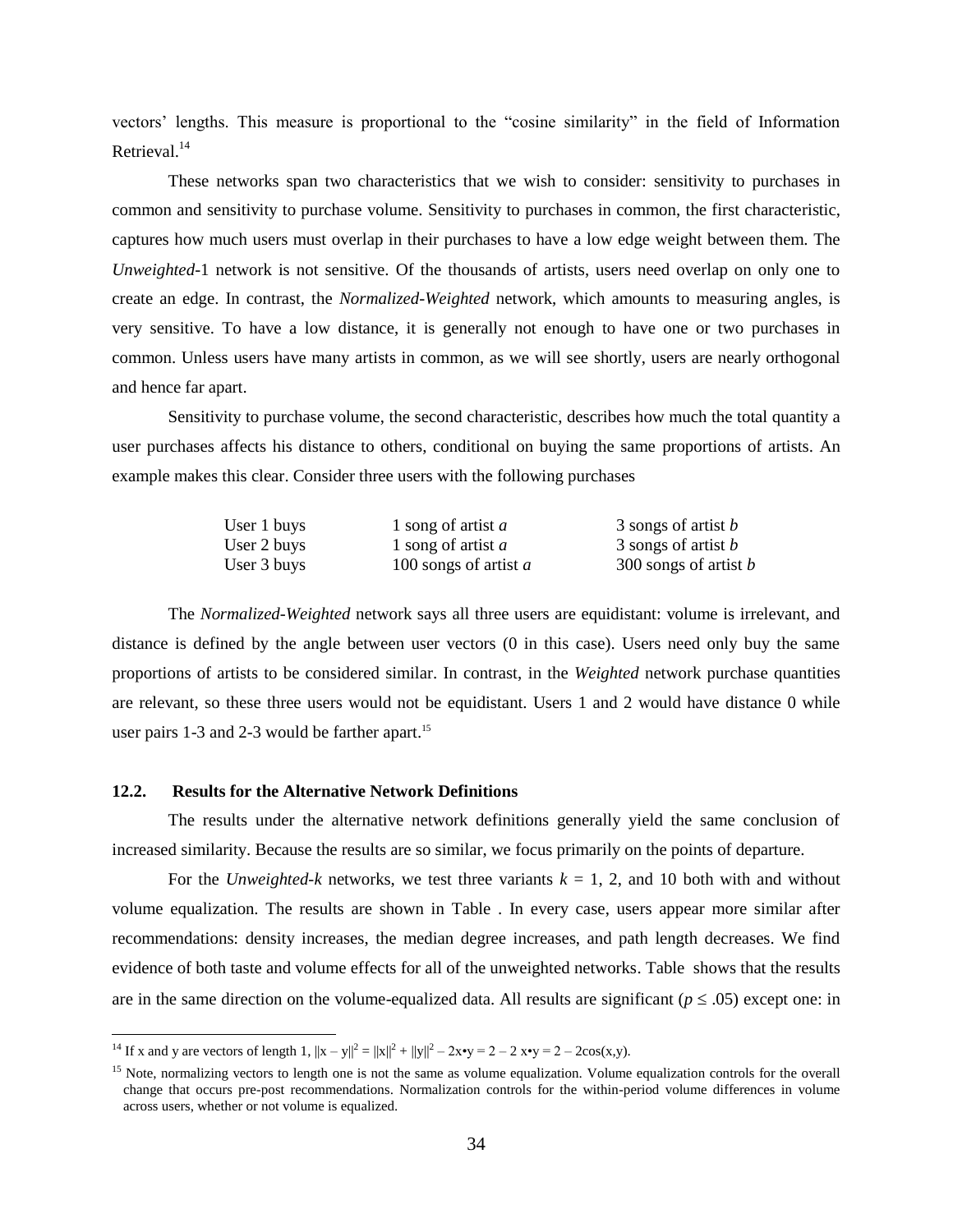the *Unweighted*-10 network with volume equalization, the change in path length is not significant at conventional levels ( $p = 0.32$ ), although the sign is consistent with previous results.

For the weighted networks, similar conclusions emerge, but there are nuances across the network definitions. These results are shown in [Table](#page-40-0) and [Table 1](#page-40-1) for the observed and volume-equalized data respectively. Note, for the weighted networks density is not reported: all users are connected in the weighted network, albeit at varying distances, so the density is always one. Similarly, because all users are connected, the shortest path is no longer meaningful; the direct path is always the shortest one (by the triangle inequality).Thus instead of path length, we report the average distance between users

Average Distance = 
$$
\frac{1}{nC_2} \sum_{x=1}^{n} \sum_{y < x} (\mathbf{G}_{it})_{xy}
$$

The *Weighted* network [\(Table 1\)](#page-40-1), which is based on Euclidean distance, exhibits greater similarity after recommendations: the median degree and average distance both decrease, indicating users are closer to one another (Note, in the weighted network, lower degree means greater similarity, in contrast to the unweighted networks.) So far, this is consistent with the previous findings. However, when volume is not equalized, users in *Weighted* are farther apart [\(Table \)](#page-40-0). The reason can be seen by expanding the definition of Euclidean distance, on which *Weighted* is based

$$
||(O_{ii})_x - (O_{ii})_y||^2 = ||(O_{ii})_x||^2 + ||(O_{ii})_y||^2 - 2(O_{ii})_x \bullet (O_{ii})_y
$$

If purchase volume increases sufficiently (the first two terms), this can offset a trend toward commonality (the third term). Even if users purchase a more similar mix of artists, that higher quantity of purchases alone can cause the Euclidean distance to increase.<sup>16</sup>

The next weighted network is *Normalized-Weighted*, which normalizes each user's vector to length one and then applies Euclidean distance. On the observed data, users appear more similar: the median degree and average distance decrease  $(p < .01)$ . On the volume-equalized data, there is little change and the differences are not significant. As before, the magnitudes fall under volume equalization, but here attenuation occurs twice: once due to volume equalization and once due to normalization.

The *Normalized-Weighted* network amounts to comparing angles between users, and now almost all user pairs are orthogonal. [Figure](#page-37-0) illustrates this, showing that the distribution of average distances piles up at  $\sqrt{2} \approx 1.41$ . A user-to-user distance of  $\sqrt{2}$  is equivalent to being orthogonal because

$$
(\mathrm{G}_{it})_{xy} \equiv || (\widetilde{\mathrm{O}}_{it})_{x} - (\widetilde{\mathrm{O}}_{it})_{y} ||
$$

 $\overline{a}$ 

<sup>&</sup>lt;sup>16</sup> A simple example shows this. Before, user x's vector is  $(1,4)$  and y's vector is  $(1,1)$ . After, x's vector is  $(2,8)$  and y's is  $(2,2)$ . The mix of artists they buy is unchanged, but using Euclidean distance the users are farther. As a more extreme case, if y's vector after were (2,4), the users are buying a more similar mix of artists after, but the Euclidean distance still increases.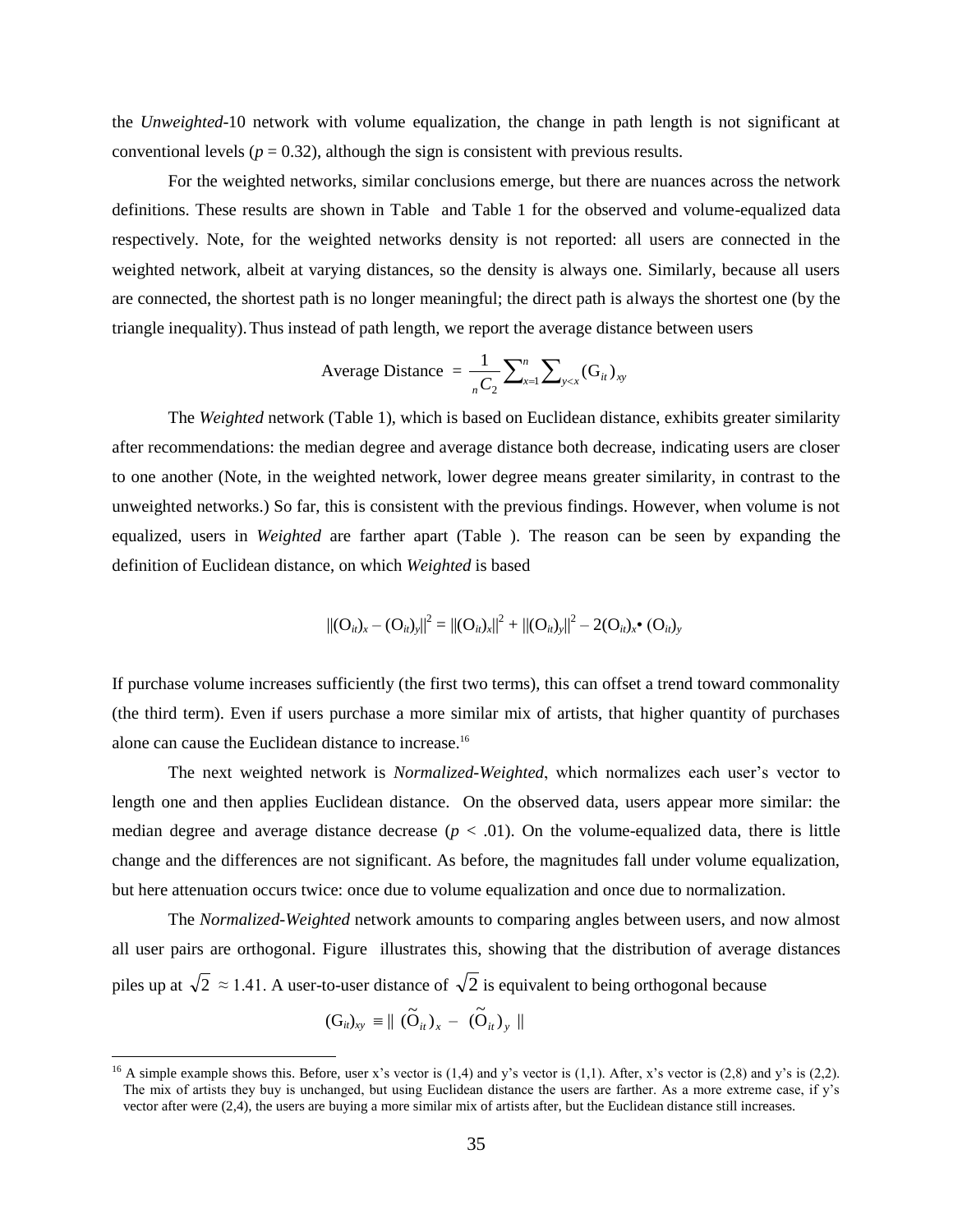$$
= \sqrt{2 - 2\cos((\widetilde{\mathbf{O}}_{ii})_x, (\widetilde{\mathbf{O}}_{ii})_y)}
$$
  
=  $\sqrt{2}(1 - (\widetilde{\mathbf{O}}_{ii})_x \bullet (\widetilde{\mathbf{O}}_{ii})_y)$   
 $\approx \sqrt{2} \Leftrightarrow (\widetilde{\mathbf{O}}_{ii})_x \perp (\widetilde{\mathbf{O}}_{ii})_y$ 

Normalization makes each vector's element a small fraction; thus when users only overlap on a few artists, the product of these fractions is small and the dot-product is near zero.<sup>17</sup> (The figure shows the distribution for  $O_{11}$ , but the graph looks similar for the other groups and periods.)

We thus see that *Unweighted*-1 and *Normalized-Weighted* impose very different requirements for how much users must overlap in their purchases to be considered close. *Unweighted*-1 is a forgiving network: uses need only one artist in common to create an edge between them. *Normalized-Weighted* is the opposite: users must have many purchases in common to be considered close or else they will be near orthogonal, or  $\sqrt{2}$  apart.



<span id="page-37-0"></span>**Figure 7**. In the *Normalized-Weighted* network, almost every user pair is orthogonal ( $\sqrt{2}$  apart).

The goal of the *Normalized-Weighted* network was to compare taste without taking into account differences in heavy versus light users. This network, though, is so strict in its definition – almost all users are orthogonal – that we introduce a more balanced measure. We test the additional network

*Normalized-Weighted-Rank Transform*

$$
(\mathbf{G}_{it})_{xy} = \hat{F} \left( \parallel (\widetilde{\mathbf{O}}_{it})_x - (\widetilde{\mathbf{O}}_{it})_y \parallel \right)
$$

 $\overline{a}$ 

 $17$  This can also be seen by the argument, not proved here, that in high dimensions random vectors are nearly always orthogonal.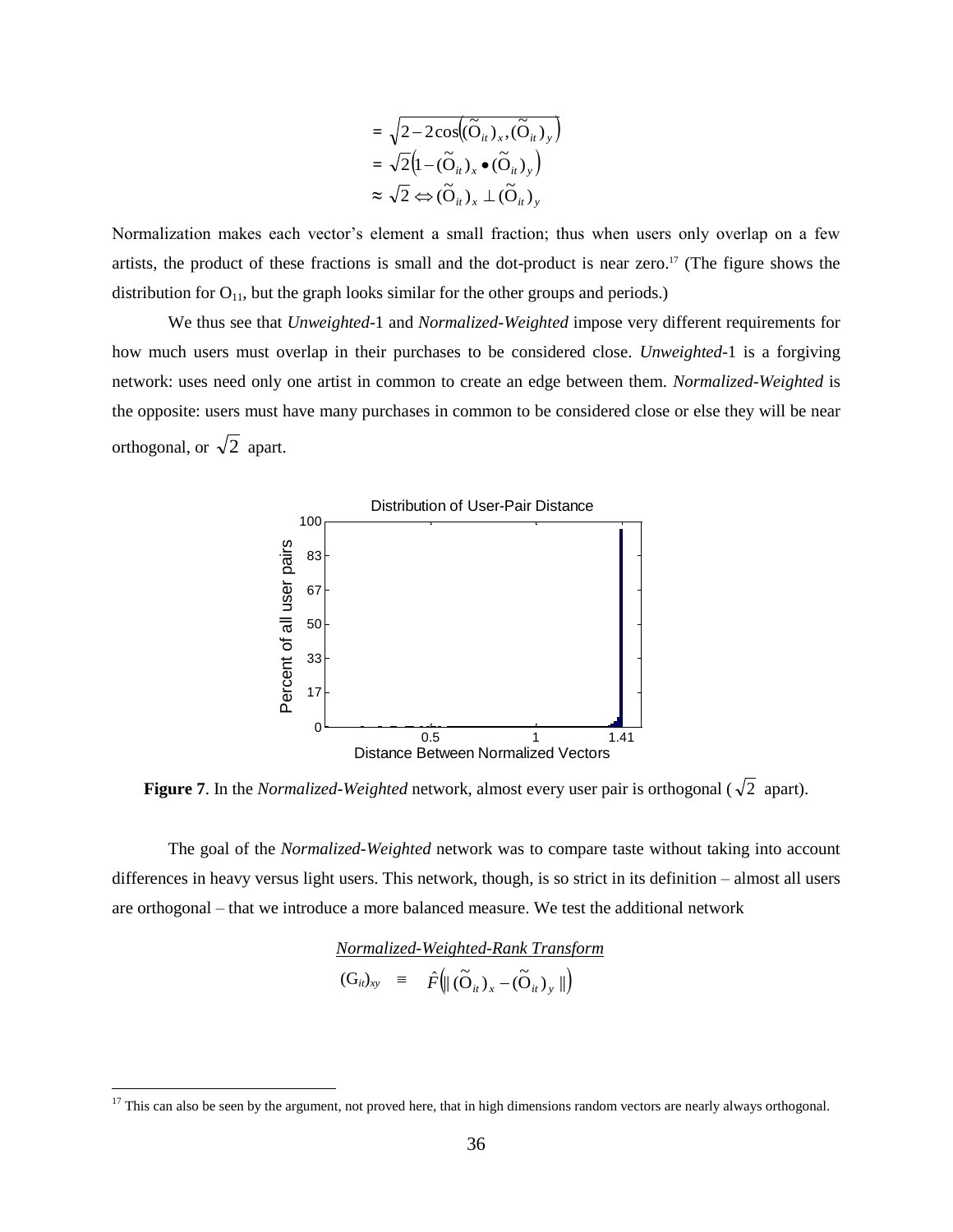The *Normalized-Weighted-Rank Transform* network applies a rank transformation to the edge weights of the *Normalized-Weighted* network. The transformation  $\hat{F}$  is the empirical CDF of the distribution of  $\|\tilde{O}_{ii}\right)_x - \tilde{O}_{ii}\right)_y \|$ . This replaces  $\|\tilde{O}_{ii}\right)_x - \tilde{O}_{ii}\right)_y \|$  with its percentile rank among all user pairs. Whereas the distribution of  $\| (\tilde{O}_{it})_x - (\tilde{O}_{it})_y \|$  piles up at  $\sqrt{2}$ , the rank transform spreads this out. The rank transformation has many applications in statistics (Conover & Iman, 1981). Here, we use it as a device to magnify differences among the user pairs that crowd at  $\sqrt{2}$ . To apply this transformation, two CDFs are needed: one from the treated group and another from the control. In addition, for each group we use its period  $t = 1$  CDF to transform both the  $t = 1$  and  $t = 2$  data. Comparisons would not be meaningful if we rescaled the data in period 2.

The results from the rank transformation yield the same conclusion that users appear more similar after recommendations. The median degree and average distance both decrease, and this holds for both the observed and volume-equalized data  $(p < .01)$ .

These results show that the findings of greater similarity do not appear specific to our choice of network for the base case. The results hold for a variety of networks. We have analyzed these additional networks at the individual level too. The results show a similar pattern as before: a trend toward similarity, regardless of whether a user-pair's initial distance was close or far. For space reasons we omit the 24 additional tables ({treated versus control}  $\times$  {before versus after}  $\times$  6 networks), but they are available on request.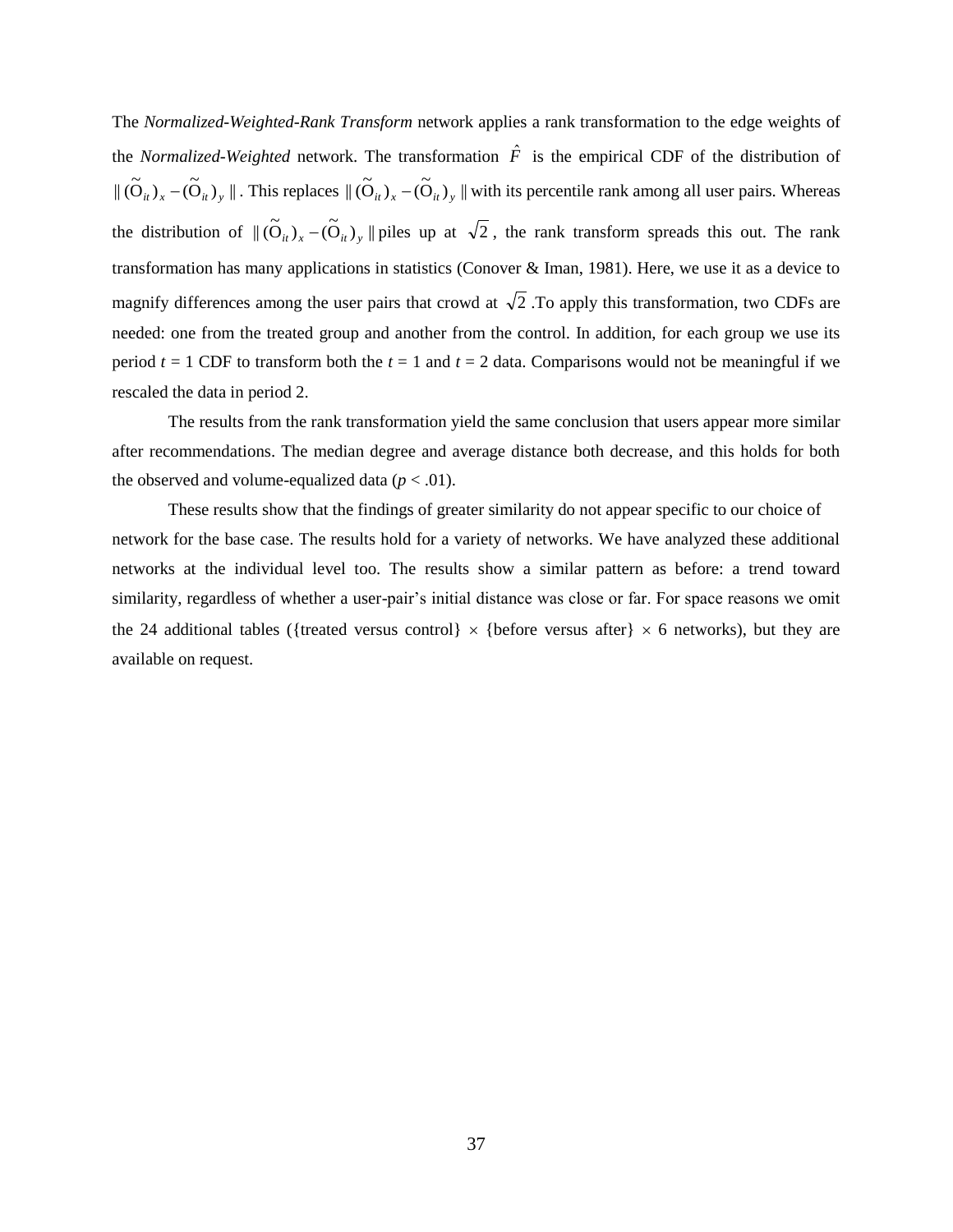|               |               |               |         |        |               | Unweighted-1  |       |             |               |       |         |         |
|---------------|---------------|---------------|---------|--------|---------------|---------------|-------|-------------|---------------|-------|---------|---------|
|               | Density       | Median Degree |         |        |               |               |       | Path Length |               |       |         |         |
|               | <b>Before</b> | After         | $D_i$   | D/p    | <b>Before</b> | After         | $D_i$ | D/p         | <b>Before</b> | After | $D_i$   | D/p     |
| T             | 0.23          | 0.46          | 0.22    | 0.23   | 167           | 402           | 235   | 234         | 1.80          | 1.54  | $-0.26$ | $-0.26$ |
| $\mathcal{C}$ | 0.19          | 0.19          | 0.00    | < 0.01 | 134           | 135           | 1     | < 0.01      | 1.86          | 1.86  | 0.00    | < 0.01  |
|               |               |               |         |        |               |               |       |             |               |       |         |         |
|               | Unweighted-2  |               |         |        |               |               |       |             |               |       |         |         |
|               | Density       |               |         |        | Median Degree |               |       |             | Path Length   |       |         |         |
|               | <b>Before</b> | After         | $D_i$   | D/p    | <b>Before</b> | After         | $D_i$ | D/p         | <b>Before</b> | After | $D_i$   | D/p     |
| T             | 0.17          | 0.38          | 0.20    | 0.21   | 113           | 317           | 204   | 209.34      | 1.89          | 1.62  | $-0.26$ | $-0.27$ |
| $\mathsf{C}$  | 0.15          | 0.15          | 0.00    | < 0.01 | 97            | 92            | -5    | < 0.01      | 1.94          | 1.95  | 0.00    | < 0.01  |
|               |               |               |         |        |               |               |       |             |               |       |         |         |
|               |               |               |         |        |               | Unweighted-10 |       |             |               |       |         |         |
|               | Density       |               |         |        | Median Degree |               |       |             | Path Length   |       |         |         |
|               | <b>Before</b> | After         | $D_i$   | D/p    | <b>Before</b> | After         | $D_i$ | D/p         | <b>Before</b> | After | $D_i$   | D/p     |
| T             | 0.08          | 0.18          | 0.11    | 0.11   | 40            | 123           | 82    | 84          | 2.12          | 1.86  | $-0.26$ | $-0.29$ |
| $\mathsf{C}$  | 0.08          | 0.07          | $-0.01$ | < 0.01 | 42            | 40            | -2    | < 0.01      | 2.14          | 2.17  | 0.03    | < 0.01  |

<span id="page-39-0"></span>**Table 13.** Summary measures for the unweighted networks – *Observed data*

**Table 14.** Summary measures for the unweighted networks – *Volume-equalized data*

<span id="page-39-1"></span>

|               |               |       |       |        |               | Unweighted-1  |             |        |               |       |         |         |
|---------------|---------------|-------|-------|--------|---------------|---------------|-------------|--------|---------------|-------|---------|---------|
|               | Density       |       |       |        | Median Degree |               | Path Length |        |               |       |         |         |
|               | <b>Before</b> | After | $D_i$ | D/p    | <b>Before</b> | After         | $D_i$       | D/p    | <b>Before</b> | After | $D_i$   | D/p     |
| T             | 0.23          | 0.27  | 0.04  | 0.04   | 167           | 213           | 46          | 43.35  | 1.80          | 1.74  | $-0.07$ | $-0.06$ |
| $\mathcal{C}$ | 0.12          | 0.13  | 0.00  | 0.03   | 79            | 82            | 3           | < 0.01 | 1.98          | 1.97  | $-0.01$ | 0.05    |
|               |               |       |       |        |               |               |             |        |               |       |         |         |
| Unweighted-2  |               |       |       |        |               |               |             |        |               |       |         |         |
|               |               |       |       |        |               |               |             |        |               |       |         |         |
|               | Density       |       |       |        | Median Degree |               |             |        | Path Length   |       |         |         |
|               | <b>Before</b> | After | $D_i$ | D/p    | <b>Before</b> | After         | $D_i$       | D/p    | <b>Before</b> | After | $D_i$   | D/p     |
| T             | 0.17          | 0.23  | 0.06  | 0.06   | 112           | 176           | 64          | 61.20  | 1.89          | 1.79  | $-0.10$ | $-0.09$ |
| C             | 0.11          | 0.12  | 0.00  | < 0.01 | 70            | 73            | 3           | < 0.01 | 2.02          | 2.00  | $-0.01$ | 0.03    |
|               |               |       |       |        |               |               |             |        |               |       |         |         |
|               |               |       |       |        |               | Unweighted-10 |             |        |               |       |         |         |

Before After *D<sup>i</sup> D*/*p* Before After *D<sup>i</sup> D*/*p* Before After *D<sup>i</sup> D*/*p* T 0.08 0.09 0.02 0.02 40 53 13 11 2.12 2.06 -0.05 -0.05 C 0.06 0.06 0.00 0.02 31 33 2 0.04 2.23 2.22 -0.01 0.32